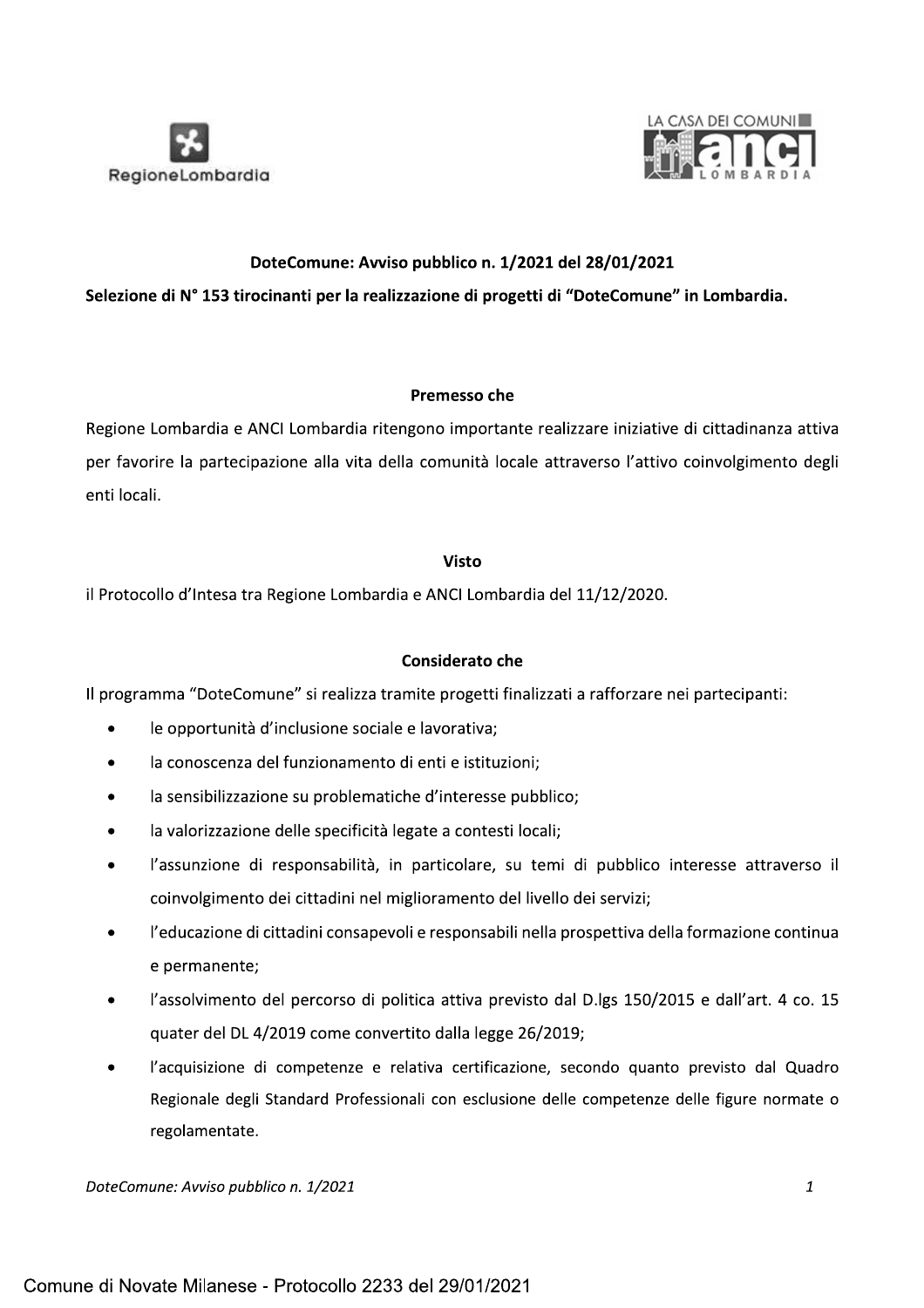



### **Considerato che**

ANCI Lombardia, per raggiungere le finalità indicate, ritiene opportuno:

- a) riferirsi ai principi del 'sistema dote', quale modalità e strumento più adeguato a sostenere la libera scelta delle persone, mediante l'accesso a risorse e servizi;
- b) porre in atto azioni finalizzate a:
	- creare iniziative formative nell'ambito degli enti locali che favoriscano la crescita umana e professionale attraverso la partecipazione attiva alla vita della comunità;
	- · promuovere la collaborazione fra istituzioni sussidiarie orizzontali e verticali nell'organizzazione di iniziative formative e tirocini in aree d'intervento e servizi rivolti alla cittadinanza;
	- realizzare tali percorsi con le regole di svolgimento coerenti con la legislazione nazionale e la regolamentazione e programmazione regionale in tema di formazione;
	- sperimentare, presso gli enti locali, la realizzazione di nuove modalità formative, rivolte alla valorizzazione delle esperienze dei cittadini, al riconoscimento e alla certificazione delle competenze acquisite sul campo, nonché alla definizione dei relativi standard di servizio nell'ambito del sistema dote:
	- verificare e valutare l'impatto della sperimentazione sia in relazione alla corrispondenza tra obiettivi posti e risultati raggiunti a livello territoriale, sia in merito alla validità del sistema d'incontro tra domanda e offerta, anche rispetto alle attività formative già realizzate sul territorio.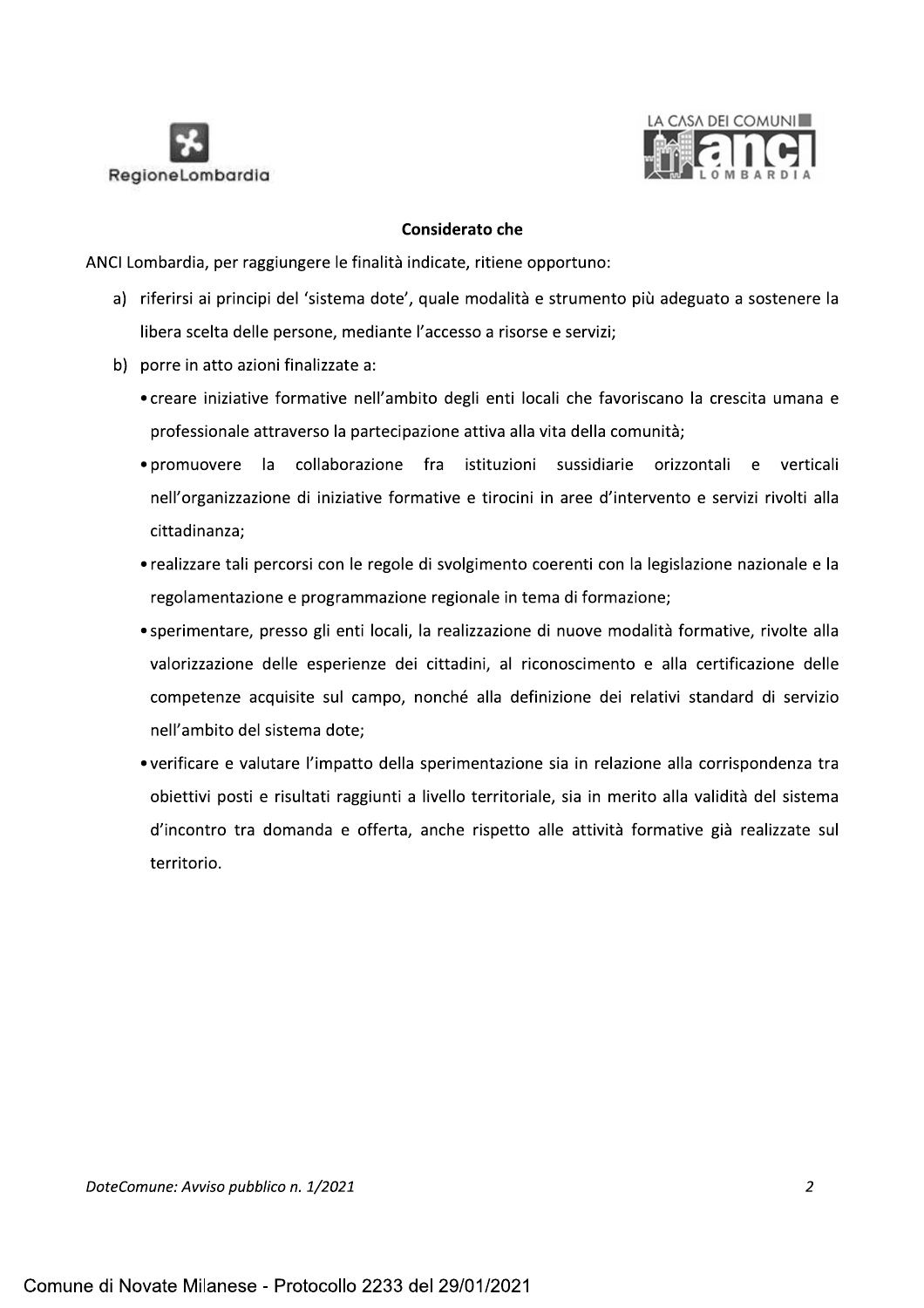



### **Visti**

- Il Dlgs 150/2015 che ha disciplinato il riordino della normativa in materia di servizi per il lavoro e di politiche attive, tra cui le procedure per il rilascio e la conferma dello stato di disoccupazione;

- la Legge Regionale 28 settembre 2006, n. 22 "Il mercato del lavoro in Lombardia";

- la Legge Regionale 6 agosto 2007, n.19 "Norme sul sistema educativo di Istruzione e formazione della Regione Lombardia";

- la Legge Regionale 5 ottobre 2015, n. 30 "Qualità, innovazione ed internazionalizzazione nei sistemi di istruzione, formazione e lavoro in Lombardia. Modifiche alle II.rr. 19/2007 sul sistema di istruzione e formazione e 22/2006 sul mercato del lavoro";

- il D.D.U.O. n. 11809 del 23.12.2015 "Nuovo repertorio regionale delle qualificazioni professionali" e successive modifiche e integrazioni;

- Decreto 5 gennaio 2021 del Ministero del Lavoro e delle Politiche Sociali "Disposizioni per l'adozione delle linee guida per l'interoperatività degli enti pubblici titolari del sistema nazionale di certificazione delle competenze";

- il D.D.U.O. n. 12453 del 20.12.2012 "Approvazione delle indicazioni regionali per l'offerta formativa relativa a percorsi professionalizzanti di formazione continua, permanente, di specializzazione, abilitante e regolamentata";

- la deliberazione del Consiglio regionale X/169 del 22.10.2013 ad oggetto "Risoluzione concernente azioni di formazione continua e permanente volta all'inserimento o reinserimento di disoccupati o inoccupati over 50 nel tessuto produttivo";

- la DGR 7763 del 17/01/2018 "Indirizzi Regionali in materia di tirocini";

- il d.d.s. 6286 del 07/05/2018 "Indirizzi regionali in materia di tirocini - Disposizioni attuative";

- il DL 4/2019 come modificato dalla L 26/2019;

- la Deliberazione di Regione Lombardia nº XI/3926 seduta del 30/11/2020 "Schema di protocollo d'intesa tra Regione Lombardia ed ANCI Lombardia per la realizzazione del programma DoteComune  $2021''$ ;

- il D.D.U.O. n. 259 del 18.01.2020 "Approvazione del programma attuativo DoteComune 2021 presentato da Anci Lombardia.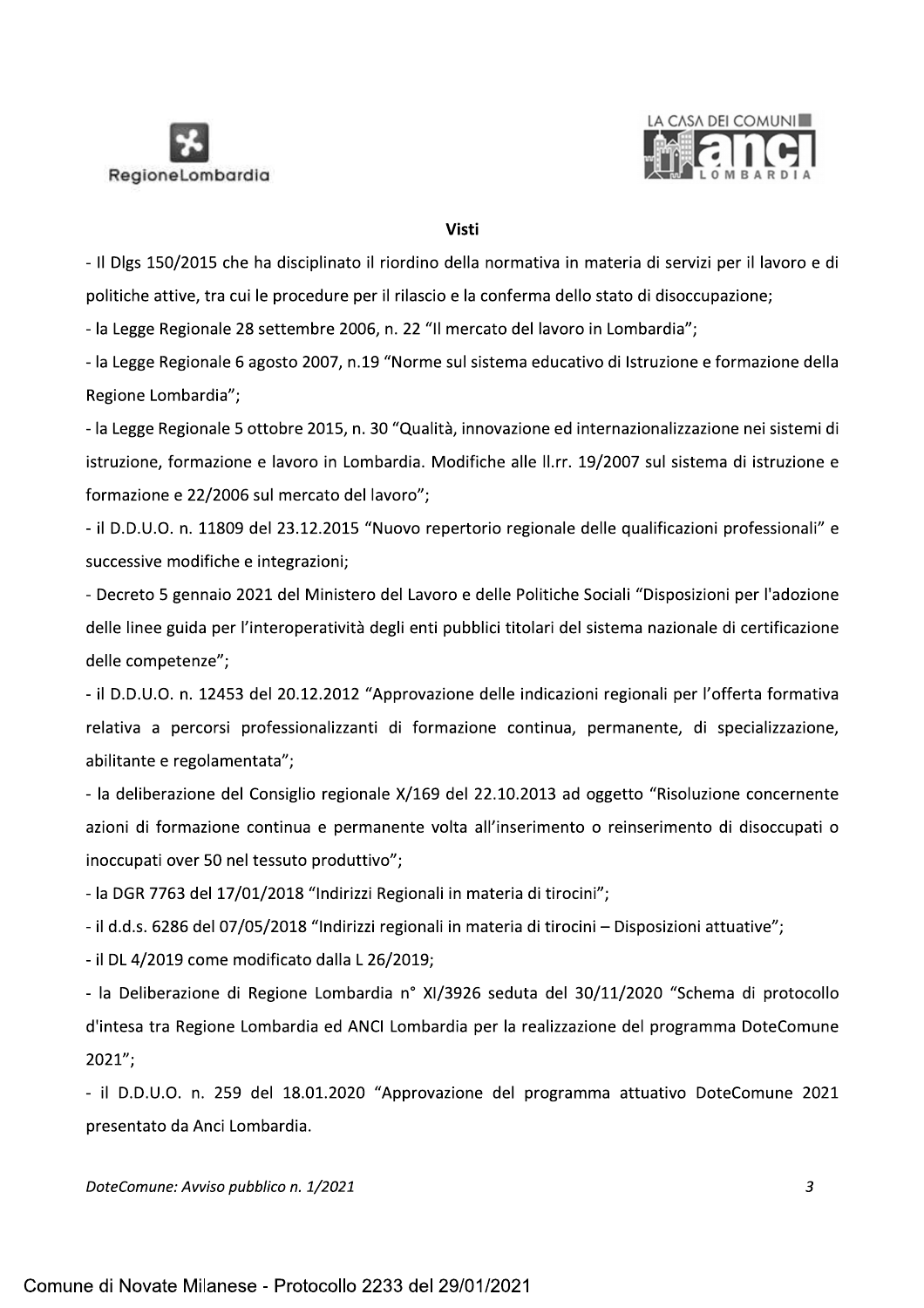



Tutto ciò premesso,

# Articolo 1

(Oggetto)

Il presente avviso pubblico 1/2021 è finalizzato all'assegnazione di N° 153 progetti di tirocinio disponibili presso i seguenti Enti Ospitanti e attivabili dal 25 Febbraio 2021:

| <b>Tabella A</b><br>DoteComune - Avviso 1/2021 |                  |                 |                                                                              |                                                                                                                                                                                                   |  |
|------------------------------------------------|------------------|-----------------|------------------------------------------------------------------------------|---------------------------------------------------------------------------------------------------------------------------------------------------------------------------------------------------|--|
| <b>Ente Ospitante</b>                          | Num.<br>Progetti | <b>Durata</b>   | <b>Presentazione</b><br>delle domande                                        | <b>Note</b>                                                                                                                                                                                       |  |
| <b>COMUNE DI</b><br><b>ALBAVILLA (CO)</b>      | 1                | $12 \,$<br>mesi | <b>Ufficio Protocollo</b><br>P.zza Roma, 1 - 22031<br>Albavilla (CO)         | Per informazioni:<br>Tel. 031 3354334<br>segreteria@comune.albavilla.co.it<br>maggioni@comune.albavilla.co.it<br>Area di intervento:<br>tirocinio in area Tecnica<br>(Cod. AVA012112A01)          |  |
| <b>COMUNE DI</b><br><b>AMBIVERE (BG)</b>       | 1                | 12<br>mesi      | <b>Ufficio Protocollo</b><br>Via Dante Alighieri, 2 - 24030<br>Ambivere (BG) | Per informazioni:<br>Tel. 035 908024 Int. 3<br>segreteria@comune.ambivere.bg.it<br>Area di intervento:<br>tirocinio in area Amministrativa<br>(Cod. ABV012112A01)                                 |  |
| <b>COMUNE DI</b><br><b>ARCONATE (MI)</b>       | 1                | 12<br>mesi      | <b>Ufficio Protocollo</b><br>Via Roma, 42 - 20020<br>Arconate (MI)           | Per informazioni:<br>Tel. 0331 460461 Int. 2<br>stefano.balzarotti@comune.arconate.mi.it<br>Area di intervento:<br>tirocinio in area Amministrativa e Servizi alla<br>persona (Cod. RCN012112A01) |  |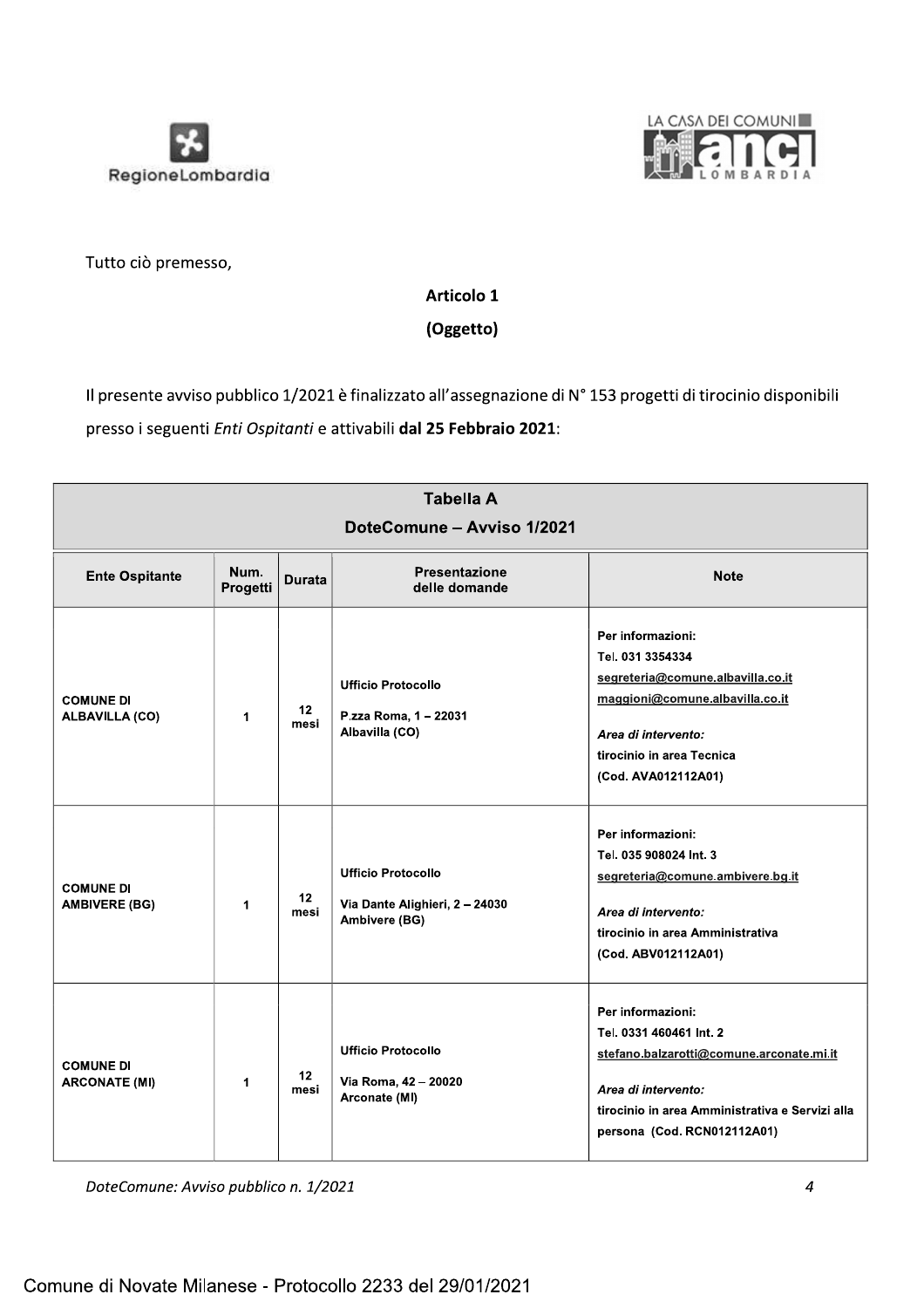



| <b>Ente Ospitante</b>                     | Num.<br>Progetti | Durata                  | <b>Presentazione</b><br>delle domande                                                                                                                                                                                                                                                                                              | <b>Note</b>                                                                                                                                                                                                                                                                                                        |
|-------------------------------------------|------------------|-------------------------|------------------------------------------------------------------------------------------------------------------------------------------------------------------------------------------------------------------------------------------------------------------------------------------------------------------------------------|--------------------------------------------------------------------------------------------------------------------------------------------------------------------------------------------------------------------------------------------------------------------------------------------------------------------|
| <b>COMUNE DI</b><br><b>BALLABIO (LC)</b>  | 1                | 12<br>mesi              | <b>Ufficio Protocollo</b><br>Via G. Mazzini, 2 - 23811<br><b>Ballabio (LC)</b>                                                                                                                                                                                                                                                     | Per informazioni:<br>Tel. 0341 530111- Fax 0341 531057<br>segreteria@comune.ballabio.lc.it<br>Area di intervento:<br>tirocinio in area Trasversale / Ufficio<br>(Cod. BLB012112A01)                                                                                                                                |
| <b>COMUNE DI</b><br><b>BAREGGIO (MI)</b>  | 1                | 12 <sub>2</sub><br>mesi | <b>Ufficio Protocollo</b><br>P.zza Cavour, s.n.c. - 20010<br><b>Bareggio (MI)</b><br>E' possibile presentare domanda anche<br>da E-mail ordinaria all'indirizzo:<br>protocollo@comune.bareggio.mi.it                                                                                                                               | Per informazioni:<br>Tel. 02 90258234 - Fax 02 90361596<br>personale@comune.bareggio.mi.it<br>Area di intervento:<br>tirocinio in area Settore Territorio<br>(Cod. BRG012112A01)                                                                                                                                   |
| <b>COMUNE DI</b><br><b>BEDIZZOLE (BS)</b> | $\mathbf 1$      | 12<br>mesi              | <b>Ufficio Protocollo</b><br>P.zza Vittorio Emanuele II, 1 - 25081<br>Bedizzole (BS)                                                                                                                                                                                                                                               | Per informazioni:<br>Tel. 030 6872927 - Fax 030 6871880<br>ragioneria@comune.bedizzole.bs.it<br>Area di intervento:<br>tirocinio in area economico-finanziaria -<br>Ufficio ragioneria (Cod. BDZ012112A01)                                                                                                         |
| <b>COMUNE DI</b><br><b>BESOZZO (VA)</b>   | $\mathbf{2}$     | 12 <sup>2</sup><br>mesi | <b>Ufficio Protocollo</b><br>Via Mazzini, 4 - 21023<br>Besozzo (VA)<br>Per posta certificata:<br>comune.besozzo.va@halleycert.it<br>(Solo per messaggi provenienti da<br>casella di posta certificata personale)<br>E' possibile presentare domanda anche<br>da E-mail ordinaria all'indirizzo:<br>protocollo@comune.besozzo.va.it | Per informazioni:<br>Tel. 0332 970195 - Fax 0332 970178<br>protocollo@comune.besozzo.va.it<br>Area di intervento:<br>- 1 tirocinio in area Affari generali - Sala<br>lettura / Biblioteca (Cod. BSZ012112A01)<br>- 1 tirocinio in area Lavori pubblici Servizio<br>Tecnico / Amministrativo<br>(Cod. BSZ012112A02) |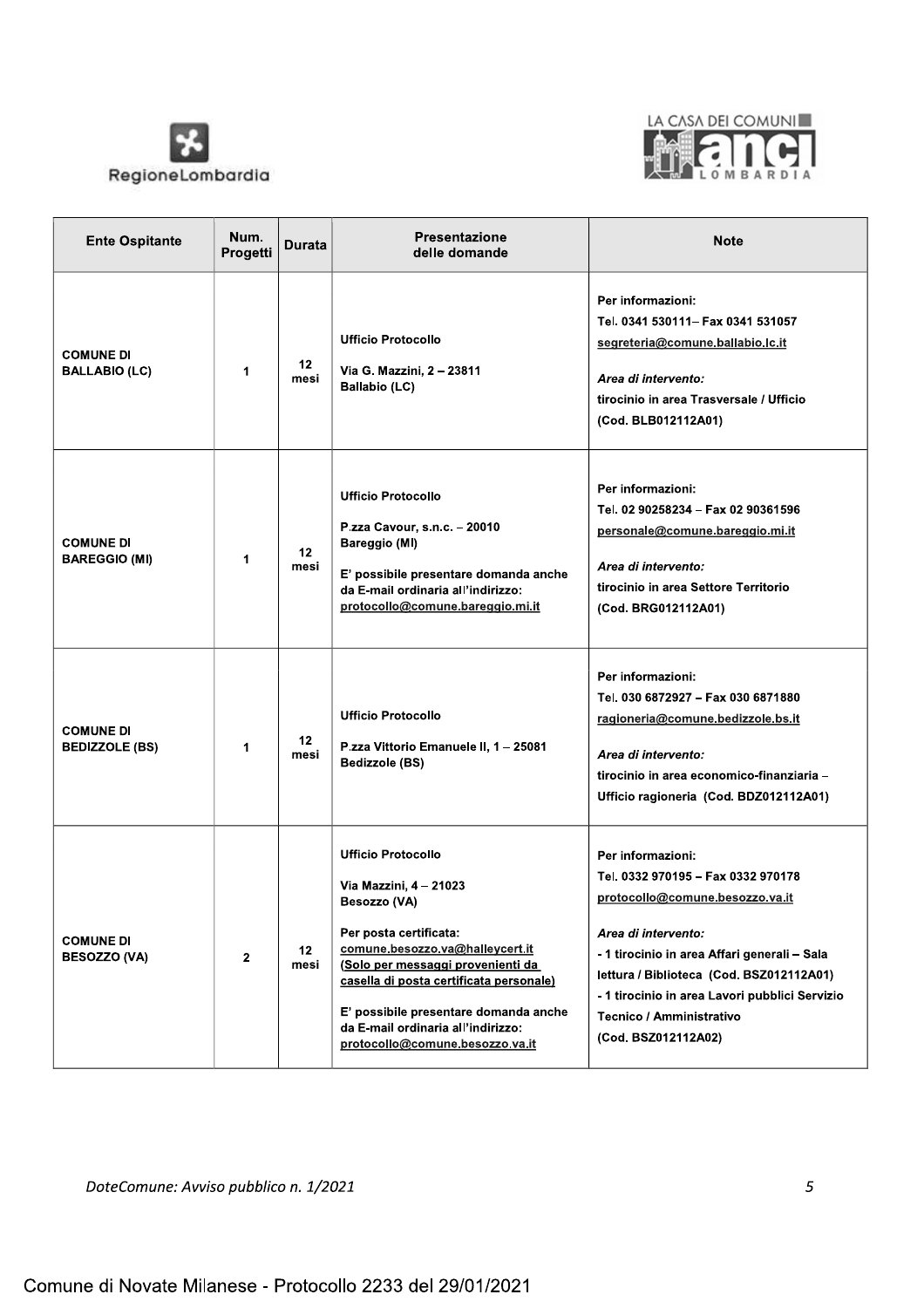



| <b>Ente Ospitante</b>                      | Num.<br>Progetti | <b>Durata</b>           | <b>Presentazione</b><br>delle domande                                                                                                                                                                           | <b>Note</b>                                                                                                                                                                                                 |
|--------------------------------------------|------------------|-------------------------|-----------------------------------------------------------------------------------------------------------------------------------------------------------------------------------------------------------------|-------------------------------------------------------------------------------------------------------------------------------------------------------------------------------------------------------------|
| <b>COMUNE DI</b><br><b>BOLGARE (BG)</b>    | $\mathbf 1$      | 12 <sup>2</sup><br>mesi | <b>Ufficio Protocollo</b><br>Via Dante, 24 - 24060<br><b>Bolgare (BG)</b>                                                                                                                                       | Per informazioni:<br>Tel. 035 4493902<br>segreteria@comune.bolgare.bg.it<br>Area di intervento:<br>tirocinio in area Ufficio Tecnico<br>(Cod. BLG012112A01)                                                 |
| <b>COMUNE DI</b><br><b>BOLLATE (MI)</b>    | 4                | 12 <sub>2</sub><br>mesi | Sportello Polifunzionale<br>P.zza Aldo Moro, 1 - 20021<br>Bollate (MI)<br>Per posta certificata:<br>comune.bollate@legalmail.it<br>(Solo per messaggi provenienti da<br>casella di posta certificata personale) | Per informazioni:<br>Tel. 02 35005566 - 02 35005489<br>personale@comune.bollate.mi.it<br>Area di intervento:<br>-4 tirocini in area Trasversale / Ufficio presso<br>area Amministrativa (Cod. BLT012112A01) |
| <b>COMUNE DI</b><br><b>BORGARELLO (PV)</b> | $\overline{2}$   | 12 <sup>2</sup><br>mesi | <b>Ufficio Protocollo</b><br>Via Principale, 2 - 27010<br>Borgarello (PV)                                                                                                                                       | Per informazioni:<br>Tel. 0382 925581 Int. 5 - Fax 0382 925581<br>re@comune.borgarello.pv.it<br>Area di intervento:<br>- 2 tirocini in area Servizi alla Persona e Affari<br>Generali (Cod. BRL012112A01)   |
| <b>COMUNE DI</b><br><b>BORNO (BS)</b>      | 1                | 12 <sup>2</sup><br>mesi | <b>Ufficio Protocollo</b><br>P.zza Giovanni Paolo II, 1 - 25042<br>Borno (BS)                                                                                                                                   | Per informazioni:<br>Tel. 0364 41000 Int. 2 - Fax 0364 310615<br>uff.segreteria@comune.borno.bs.it<br>Area di intervento:<br>tirocinio in area Trasversale / Ufficio<br>(Cod. BON012112A01)                 |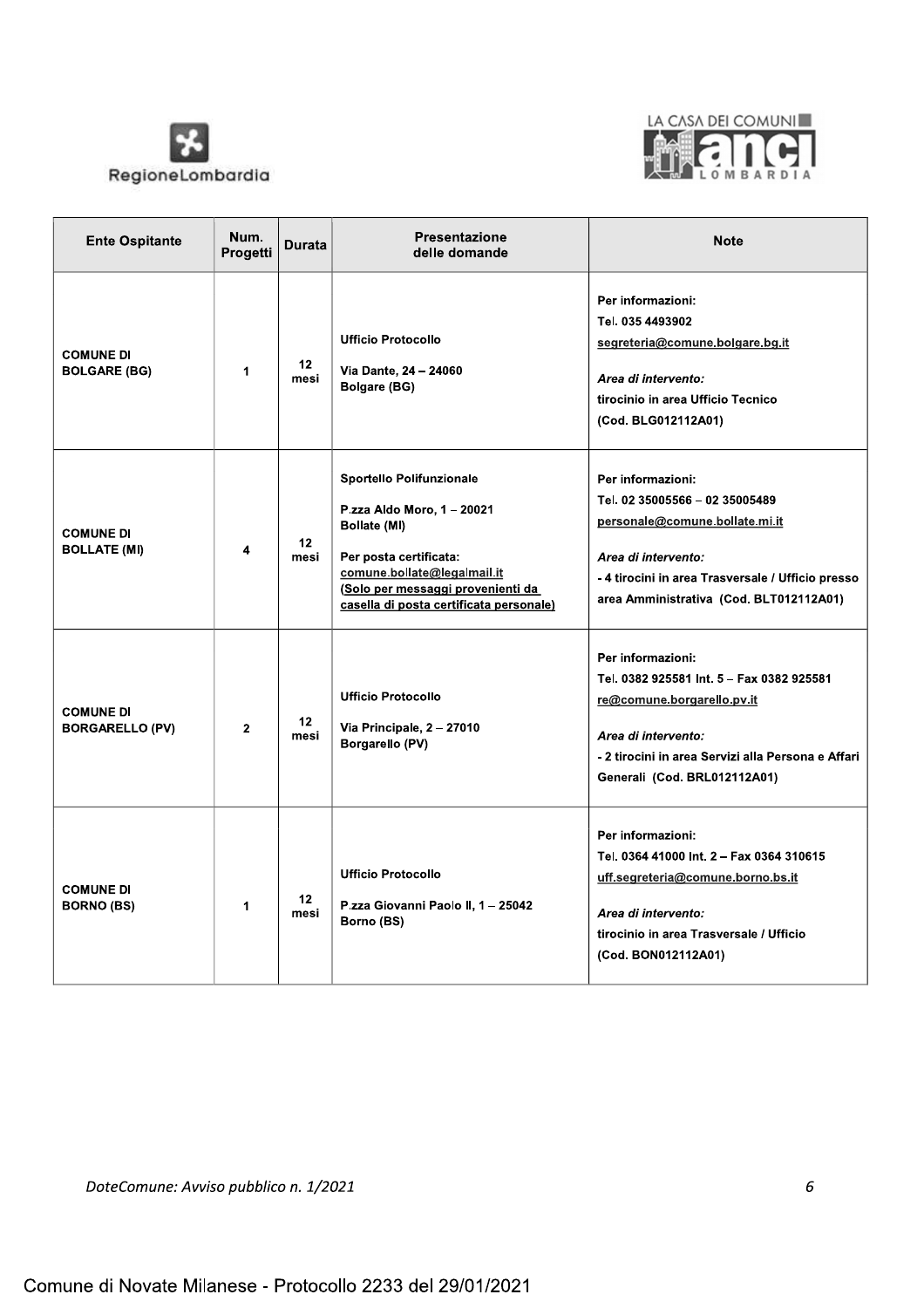



| <b>Ente Ospitante</b>                              | Num.<br>Progetti     | Durata                  | Presentazione<br>delle domande                                                                                                                                                                                                                        | <b>Note</b>                                                                                                                                                                                                                                                                                                                                                                                                                                                                                                                                                                                                                                                                                                                                            |
|----------------------------------------------------|----------------------|-------------------------|-------------------------------------------------------------------------------------------------------------------------------------------------------------------------------------------------------------------------------------------------------|--------------------------------------------------------------------------------------------------------------------------------------------------------------------------------------------------------------------------------------------------------------------------------------------------------------------------------------------------------------------------------------------------------------------------------------------------------------------------------------------------------------------------------------------------------------------------------------------------------------------------------------------------------------------------------------------------------------------------------------------------------|
| <b>COMUNE DI</b><br><b>BUSTO ARSIZIO (VA)</b>      | 8                    | 12 <sup>2</sup><br>mesi | <b>Ufficio Protocollo</b><br>Orari in emergenza Covid-19:<br>solo su appuntamento (tel. 0331390232)<br>Via Fratelli d'Italia, 12 - 20152<br><b>Busto Arsizio (VA)</b><br>Per posta certificata:<br>protocollo@comune.bustoarsizio.va.legal<br>mail.it | Per informazioni:<br>Ufficio Personale Tel. 0331 390224<br>Fax 0331 390314<br>personale@comune.bustoarsizio.va.it<br>Area di intervento:<br>- 1 tirocinio presso Settore 1 - Ufficio<br>Anagrafe (Cod. BSA012112A01)<br>- 1 tirocinio presso Settore 2 - Ufficio Servizi<br>Sociali (Cod. BSA012112A02)<br>- 1 tirocinio presso il Settore 3 - Ufficio<br><b>Centrale Unica di Committenza</b><br>(Cod. BSA012112A03)<br>- 2 tirocini presso il Settore 3 - Ufficio<br>Ambiente e Ecologia (Cod. BSA012112A04)<br>- 1 tirocinio presso Settore 3 - Servizi<br>Ausiliari e Centralino (Cod. BSA012112A06)<br>-1 tirocinio presso Settore 2 - Biblioteca<br>(Cod. BSA012112A07)<br>- 1 tirocinio presso il Settore 6 - Patrimonio<br>(Cod. BSA012112A08) |
| <b>COMUNE DI</b><br><b>CASSANO MAGNAGO</b><br>(VA) | 1                    | 12<br>mesi              | <b>Ufficio Protocollo</b><br>Via Volta, 4 - 21012<br>Cassano Magnago (VA)                                                                                                                                                                             | Per informazioni:<br>Tel. 0331 283307 - Fax 0331 280411<br>lforte@cassano-magnago.it<br>Area di intervento:<br>tirocinio presso Area Lavori Pubblici -<br>Servizio Manutenzione e Progettazione<br>(Cod. CSM012112A01)                                                                                                                                                                                                                                                                                                                                                                                                                                                                                                                                 |
| <b>COMUNE DI</b><br><b>CASSINA RIZZARDI (CO)</b>   | $\blacktriangleleft$ | 12<br>mesi              | <b>Ufficio Protocollo</b><br>Via Vittorio Emanuele, 121 - 22070<br>Cassina Rizzardi (CO)                                                                                                                                                              | Per informazioni:<br>Tel. 031 8829331 - Fax 031 8829390<br>segreteria1@comune.cassinarizzardi.co.it<br>Area di intervento:<br>tirocinio in area Affari Generali e Biblioteca<br>(Cod. CRZ012112A01)                                                                                                                                                                                                                                                                                                                                                                                                                                                                                                                                                    |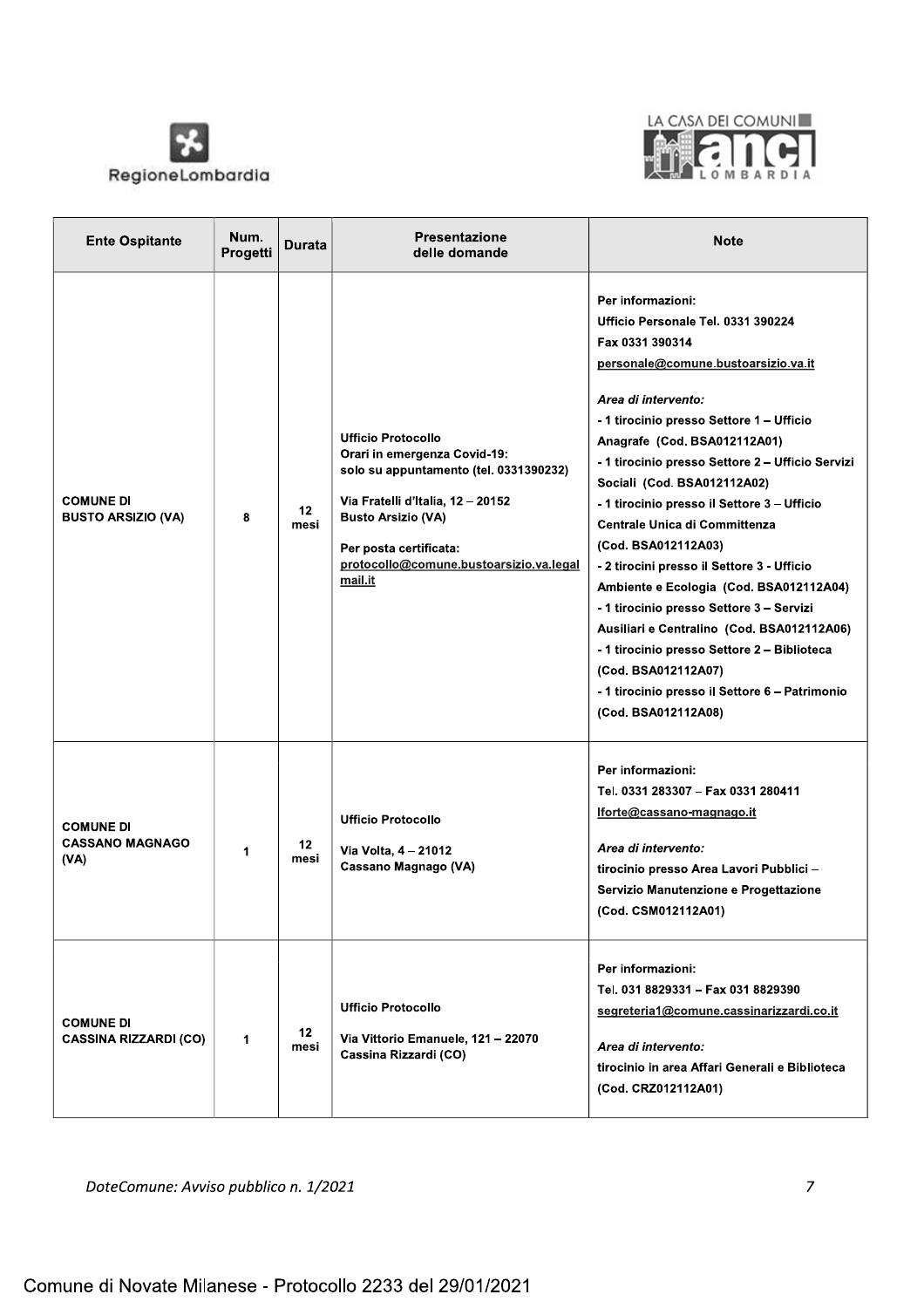



| <b>Ente Ospitante</b>                          | Num.<br>Progetti | <b>Durata</b> | Presentazione<br>delle domande                                                       | <b>Note</b>                                                                                                                                                                                                         |
|------------------------------------------------|------------------|---------------|--------------------------------------------------------------------------------------|---------------------------------------------------------------------------------------------------------------------------------------------------------------------------------------------------------------------|
| <b>COMUNE DI</b><br><b>CASTEL ROZZONE (BG)</b> | 1                | 12<br>mesi    | <b>Ufficio Protocollo</b><br>P.zza Castello, 2 - 24040<br><b>Castel Rozzone (BG)</b> | Per informazioni:<br>Tel. 0363 381490 Int. 2 - Fax 0363 382176<br>segreteria2@comune.castelrozzone.bg.it<br>Area di intervento:<br>tirocinio in area Trasversale / Ufficio<br>(Cod. CTR012112A01)                   |
| <b>COMUNE DI</b><br><b>CASTELLANZA (VA)</b>    | 1                | 6<br>mesi     | <b>Ufficio Protocollo</b><br>V.le delle Rimembranze, 4-21053<br>Castellanza (VA)     | Per informazioni:<br>Tel. 0331 526253 - Fax 0331 502852<br>serv.sociali@comune.castellanza.va.it<br>Area di intervento:<br>tirocinio in area Politiche Sociali<br>(Cod. CST012106A01)                               |
| <b>COMUNE DI</b><br><b>CASTELLANZA (VA)</b>    | $\mathbf{1}$     | 12<br>mesi    | <b>Ufficio Protocollo</b><br>V.le delle Rimembranze, 4 - 21053<br>Castellanza (VA)   | Per informazioni:<br>Tel. 0331 526209 - Fax 0331 526294<br>elisa.rossi@comune.castellanza.va.it<br>Area di intervento:<br>tirocinio in area Trasversale / Ufficio presso<br>Servizi Demografici (Cod. CST012112A02) |
| <b>COMUNE DI</b><br><b>CERMENATE (CO)</b>      | 1                | 9<br>mesi     | <b>Ufficio Protocollo</b><br>Via G.B. Scalabrini, 153 - 22072<br>Cermenate (CO)      | Per informazioni:<br>Tel. 031 7776141<br>info@comune.cermenate.co.it<br>Area di intervento:<br>tirocinio in area Istruzione / Servizi Sociali<br>(Cod. CMT012109A01)                                                |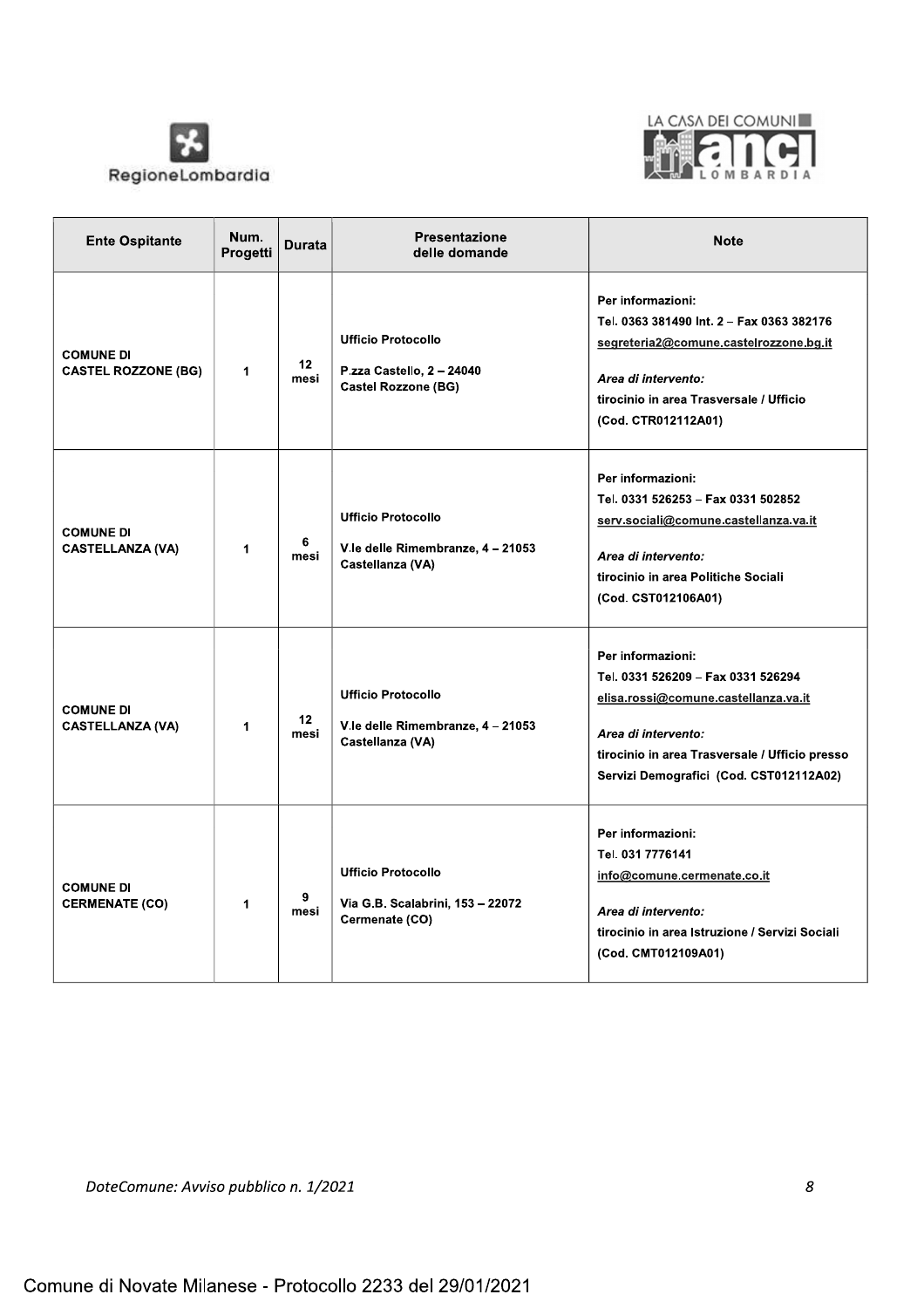



| <b>Ente Ospitante</b>                            | Num.<br>Progetti | Durata                  | <b>Presentazione</b><br>delle domande                                           | <b>Note</b>                                                                                                                                                                                                                                                                                                                                           |
|--------------------------------------------------|------------------|-------------------------|---------------------------------------------------------------------------------|-------------------------------------------------------------------------------------------------------------------------------------------------------------------------------------------------------------------------------------------------------------------------------------------------------------------------------------------------------|
| <b>COMUNE DI</b><br><b>CERRO AL LAMBRO (MI)</b>  | $\mathbf{2}$     | 12<br>mesi              | <b>Ufficio Protocollo</b><br>P.zza Roma, 11 - 20070<br>Cerro al Lambro (MI)     | Per informazioni:<br>Tel. 02 98204046-02 98204033<br>Fax 02 98233347<br>(Affari Generali)<br>serv.persona@comune.cerroallambro.mi.it<br>(Finanziaria)<br>paola.prinetti@comune.cerroallambro.mi.it<br>Area di intervento:<br>- 1 tirocinio in area Affari Generali<br>(Cod. CRR012112A01)<br>- 1 tirocinio in area Finanziaria<br>(Cod. CRR012112A02) |
| <b>COMUNE DI</b><br><b>CERTOSA DI PAVIA (PV)</b> | 1                | 12<br>mesi              | <b>Ufficio Protocollo</b><br>Via Togliatti, 12 - 27012<br>Certosa di Pavia (PV) | Per informazioni:<br>Tel. 0382 936913 - Fax 0382 933128<br>segreteria@comunecertosadipavia.it<br>Area di intervento:<br>tirocinio in area Ufficio Tecnico / Affari<br>Generali (Cod. CPV012112A01)                                                                                                                                                    |
| <b>COMUNE DI</b><br><b>CILAVEGNA (PV)</b>        | 1                | 12 <sup>2</sup><br>mesi | <b>Ufficio Protocollo</b><br>Largo Marconi, 3 - 27024<br>Cilavegna (PV)         | Per informazioni:<br>Tel. 0381 668022 - Fax 0381 96392<br>sociale@comune.cilavegna.pv.it<br>Area di intervento:<br>tirocinio in area Educazione - Asilo Nido<br>(Cod. CGN012109A01)                                                                                                                                                                   |
| <b>COMUNE DI</b><br><b>COLOGNE (BS)</b>          | 1                | 12<br>mesi              | <b>Ufficio Protocollo</b><br>P.zza Garibaldi, 31 - 25033<br>Cologne (BS)        | Per informazioni:<br>Tel. 030 7058105 - 030 7058127<br>responsabilesociale@comune.cologne.bs.it<br>istruzionepubblica@comune.cologne.bs.it<br>Area di intervento:<br>tirocinio in area Servizi alla persona<br>(Cod. COL012112A01)                                                                                                                    |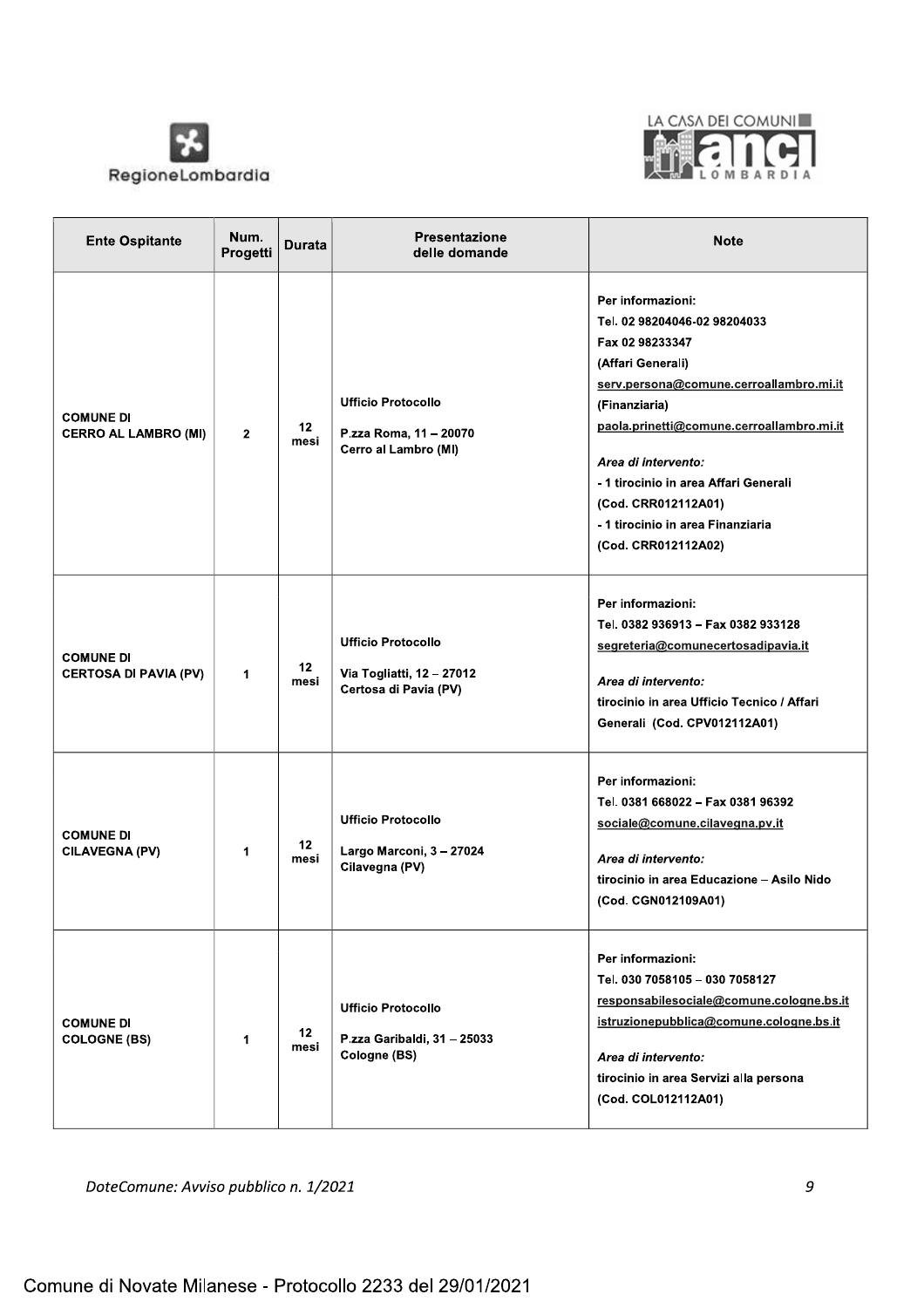



| <b>Ente Ospitante</b>                          | Num.<br>Progetti | Durata                  | <b>Presentazione</b><br>delle domande                                                                                                                                                                                                                                                                                                 | <b>Note</b>                                                                                                                                                                                                                                                                                                                                                                                                                                           |
|------------------------------------------------|------------------|-------------------------|---------------------------------------------------------------------------------------------------------------------------------------------------------------------------------------------------------------------------------------------------------------------------------------------------------------------------------------|-------------------------------------------------------------------------------------------------------------------------------------------------------------------------------------------------------------------------------------------------------------------------------------------------------------------------------------------------------------------------------------------------------------------------------------------------------|
| <b>COMUNE DI</b><br><b>CONCESIO (BS)</b>       | $\overline{2}$   | 12<br>mesi              | <b>Ufficio Protocollo</b><br>P.zza Paolo VI, 1 - 25062<br><b>Concesio (BS)</b>                                                                                                                                                                                                                                                        | Per informazioni:<br>(Tirocinio in area Biblioteca)<br>Tel. 030 2751668<br>todeschini@biblioteca.concesio.bs.it<br>(Tirocinio in area Trasversale / Ufficio)<br>Tel. 030 2184160 (Zoni Giuseppina)<br>Tel. 030 2184161 (Merli Elena)<br>Fax 030 2180000<br>tributi@comune.concesio.brescia.it<br>Area di intervento:<br>- 1 tirocinio in area Biblioteca<br>(Cod. CNC012112A01)<br>- 1 tirocinio in area Trasversale / Ufficio<br>(Cod. CNC012112A02) |
| <b>COMUNE DI</b><br><b>CORNAREDO (MI)</b>      | 1                | 12 <sup>°</sup><br>mesi | <b>Ufficio Protocollo</b><br>P.zza Libertà, 24 - 20007<br>Cornaredo (MI)                                                                                                                                                                                                                                                              | Per informazioni:<br>Tel. 02 93263238 - Fax 02 93263234<br>edilizia@comune.cornaredo.mi.it<br>Area di intervento:<br>tirocinio in area Tecnica di Programmazione<br>(Ufficio Tecnico) (Cod. CRN012112A01)                                                                                                                                                                                                                                             |
| <b>COMUNE DI</b><br><b>CORNATE D'ADDA (MB)</b> | 1                | 12<br>mesi              | <b>Ufficio Protocollo</b><br>P.zza Libertà, 24 - 20007<br>Cornaredo (MI)<br>Per posta certificata:<br>comune.cornatedadda@cert.legalmail.it<br>(solo per messaggi provenienti da casella<br>di posta certificata personale)<br>E' possibile presentare domanda anche<br>da E-mail ordinaria:<br>comune.cornatedadda@cert.legalmail.it | Per informazioni:<br>Tel. 039 6874268<br>sportellourp@comune.cornatedadda.mb.it<br>Area di intervento:<br>tirocinio in area Anagrafe / URP<br>(Cod. CNA012112A01)                                                                                                                                                                                                                                                                                     |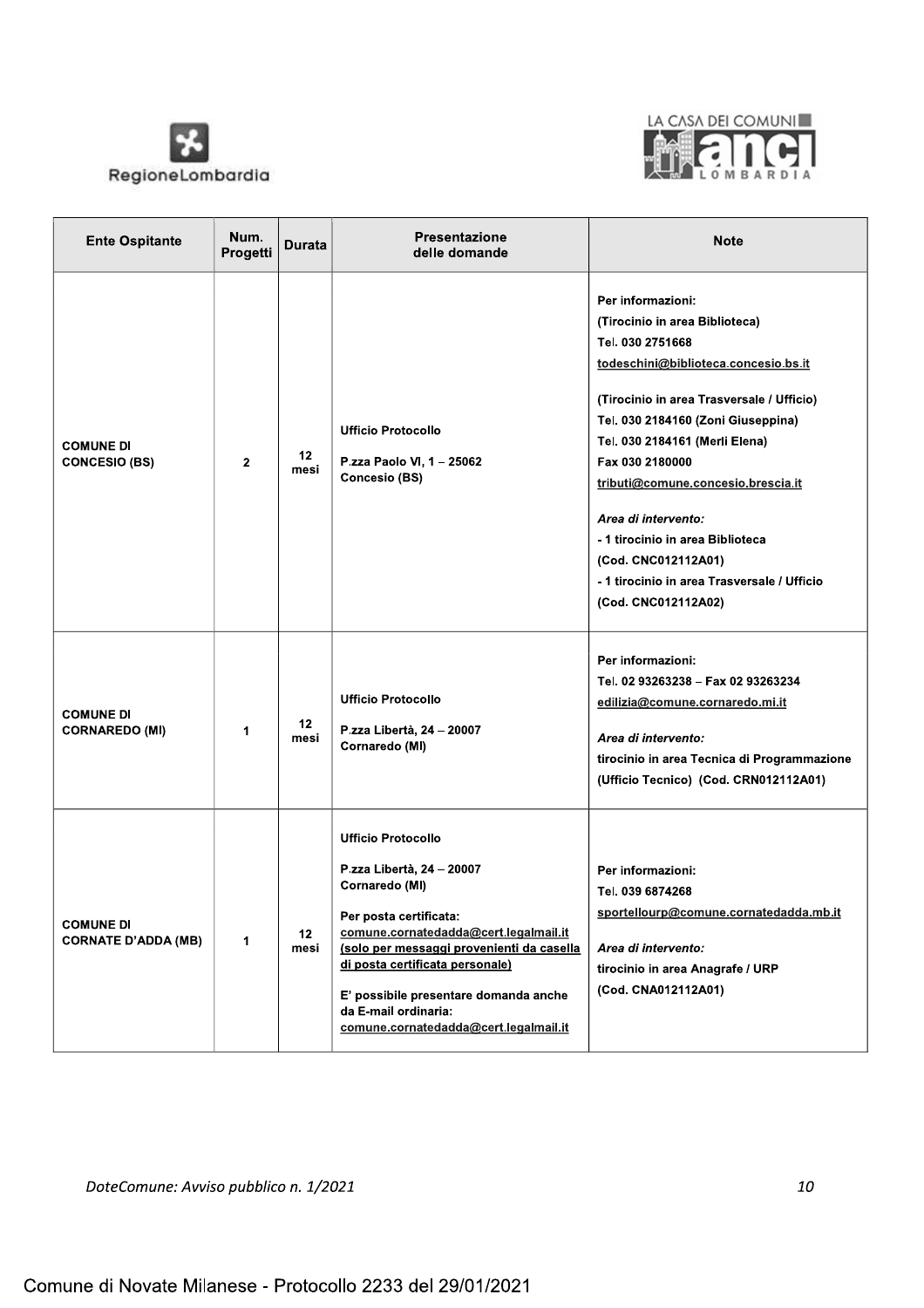



| <b>Ente Ospitante</b>                           | Num.<br>Progetti | Durata                  | <b>Presentazione</b><br>delle domande                                                                                                                                                                                                                                                                                                                                         | <b>Note</b>                                                                                                                                                                                                                                                                                                   |
|-------------------------------------------------|------------------|-------------------------|-------------------------------------------------------------------------------------------------------------------------------------------------------------------------------------------------------------------------------------------------------------------------------------------------------------------------------------------------------------------------------|---------------------------------------------------------------------------------------------------------------------------------------------------------------------------------------------------------------------------------------------------------------------------------------------------------------|
| <b>COMUNE DI</b><br><b>CREMA (CR)</b>           | 1                | 12 <sub>2</sub><br>mesi | <b>Ufficio Protocollo</b><br>P.zza Duomo, 25 - 26013<br>Crema (CR)<br>Per posta certificata:<br>protocollo@omuncrematelecompost.it<br>(solo per messaggi provenienti da casella<br>di posta certificata personale)<br>E' possibile presentare domanda anche<br>da E-mail ordinaria:<br>urp@comune.crema.cr.it                                                                 | Per informazioni:<br>Tel. 0373 894407<br>v.vantadori@comune.crema.cr.it<br>Area di intervento:<br>tirocinio presso Sportello Polifunzionale al<br>Cittadino - Accoglienza<br>(Cod. CRM012112A01)                                                                                                              |
| <b>COMUNE DI</b><br><b>CUSANO MILANINO (MI)</b> | 1                | 9<br>mesi               | <b>Ufficio Protocollo</b><br>P.zza Tienanmen, 1 - 20095<br><b>Cusano Milanino (MI)</b><br>Per posta certificata:<br>comune.cusanomilanino@pec.regione.lo<br>mbardia.it<br>(solo per messaggi provenienti da casella<br>di posta certificata personale)<br>E' possibile presentare domanda anche<br>da E-mail ordinaria:<br>comune.cusanomilanino@pec.regione.lo<br>mbardia.it | Per informazioni:<br>Tel. 02 61903204 - 02 61903404<br>personale@comune.cusanomilanino.mi.it<br>s.pulici@comune.cusano-milanino.mi.it<br>i.pessina@comune.cusano-milanino.mi.it<br>Area di intervento:<br>tirocinio in area Servizi Culturali e di<br>Spettacolo - Servizio Biblioteca<br>(Cod. CUS012109A01) |
| <b>COMUNE DI</b><br><b>DERVIO (LC)</b>          | 1                | 6<br>mesi               | <b>Ufficio Protocollo</b><br>P.zza IV novembre, 3 - 23824<br>Dervio (LC)                                                                                                                                                                                                                                                                                                      | Per informazioni:<br>Tel. 0341 806420<br>istruzione@comune.dervio.lc.it<br>Area di intervento:<br>tirocinio in area Ambiente / verde -<br>Giardiniere (Cod. DRV012106A01)                                                                                                                                     |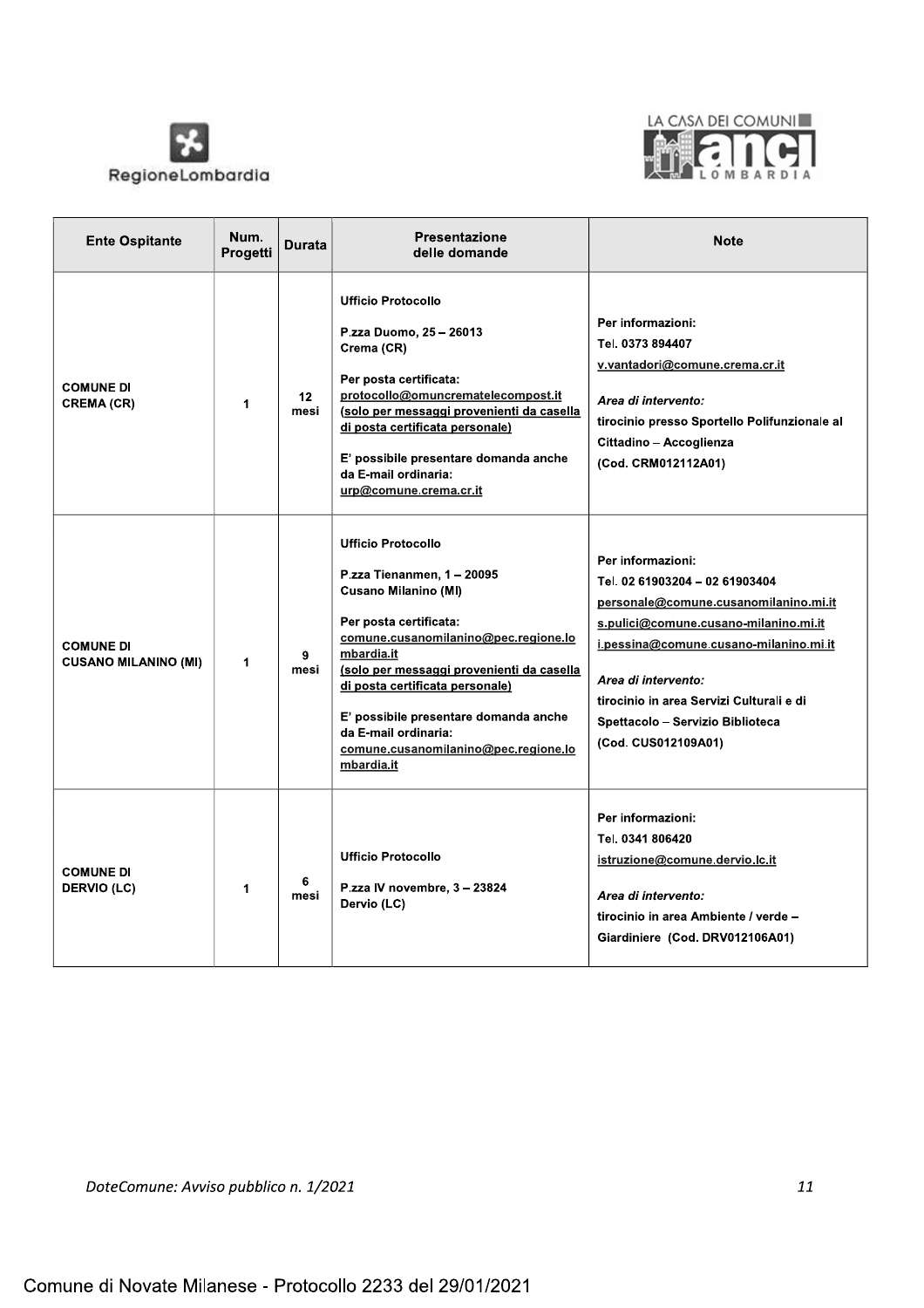



| <b>Ente Ospitante</b>                       | Num.<br>Progetti | <b>Durata</b> | <b>Presentazione</b><br>delle domande                                                                                                                                                                              | <b>Note</b>                                                                                                                                                                                                                                                           |
|---------------------------------------------|------------------|---------------|--------------------------------------------------------------------------------------------------------------------------------------------------------------------------------------------------------------------|-----------------------------------------------------------------------------------------------------------------------------------------------------------------------------------------------------------------------------------------------------------------------|
| <b>COMUNE DI</b><br><b>DERVIO (LC)</b>      | $\mathbf{2}$     | 12<br>mesi    | <b>Ufficio Protocollo</b><br>P.zza IV novembre, 3 - 23824<br>Dervio (LC)                                                                                                                                           | Per informazioni:<br>Tel. 0341 806420<br>istruzione@comune.dervio.lc.it<br>Area di intervento:<br>- 1 tirocinio in area Ufficio Tecnico<br>(Cod. DRV012112A02)<br>- 1 tirocinio in area Amministrativa presso<br>Ufficio Protocollo / Anagrafe<br>(Cod. DRV012112A03) |
| <b>COMUNE DI</b><br>DOLZAGO (LC)            | 1                | 12<br>mesi    | <b>Ufficio Protocollo</b><br>P.zza della Repubblica, 7/8 - 23843<br>Dolzago (LC)<br>Per posta certificata:<br>dolzago@legalmail.it<br>(solo per messaggi provenienti da casella<br>di posta certificata personale) | Per informazioni:<br>Tel. 0341 451263 - Fax 0341 451277<br>segreteria@comune.dolzago.lc.it<br>Area di intervento:<br>tirocinio in area Trasversale / Ufficio<br>presso Ufficio Demografico<br>(Cod. DLG012112A01)                                                     |
| <b>COMUNE DI</b><br>DORNO (PV)              | $\mathbf{2}$     | 3<br>mesi     | <b>Ufficio Protocollo</b><br>P.zza G. Bonacossa, 3 - 27020<br>Dorno (PV)                                                                                                                                           | Per informazioni:<br>Tel. 0382 84003<br>info@comune.dorno.pv.it<br>Area di intervento:<br>- 2 tirocini come Animatore<br>(Cod. DRN012103A01)                                                                                                                          |
| <b>COMUNE DI</b><br><b>ESINO LARIO (LC)</b> | 1                | 9<br>mesi     | <b>Ufficio Protocollo</b><br>P.zza Ing. Pietro Pensa, 4 - 23825<br>Esino Lario (LC)                                                                                                                                | Per informazioni:<br>Tel. 0341 860111 - Fax 0341 860374<br>esinolar@comune.esinolario.lc.it<br>Area di intervento:<br>tirocinio in area Tecnica<br>(Cod. ELR012109A01)                                                                                                |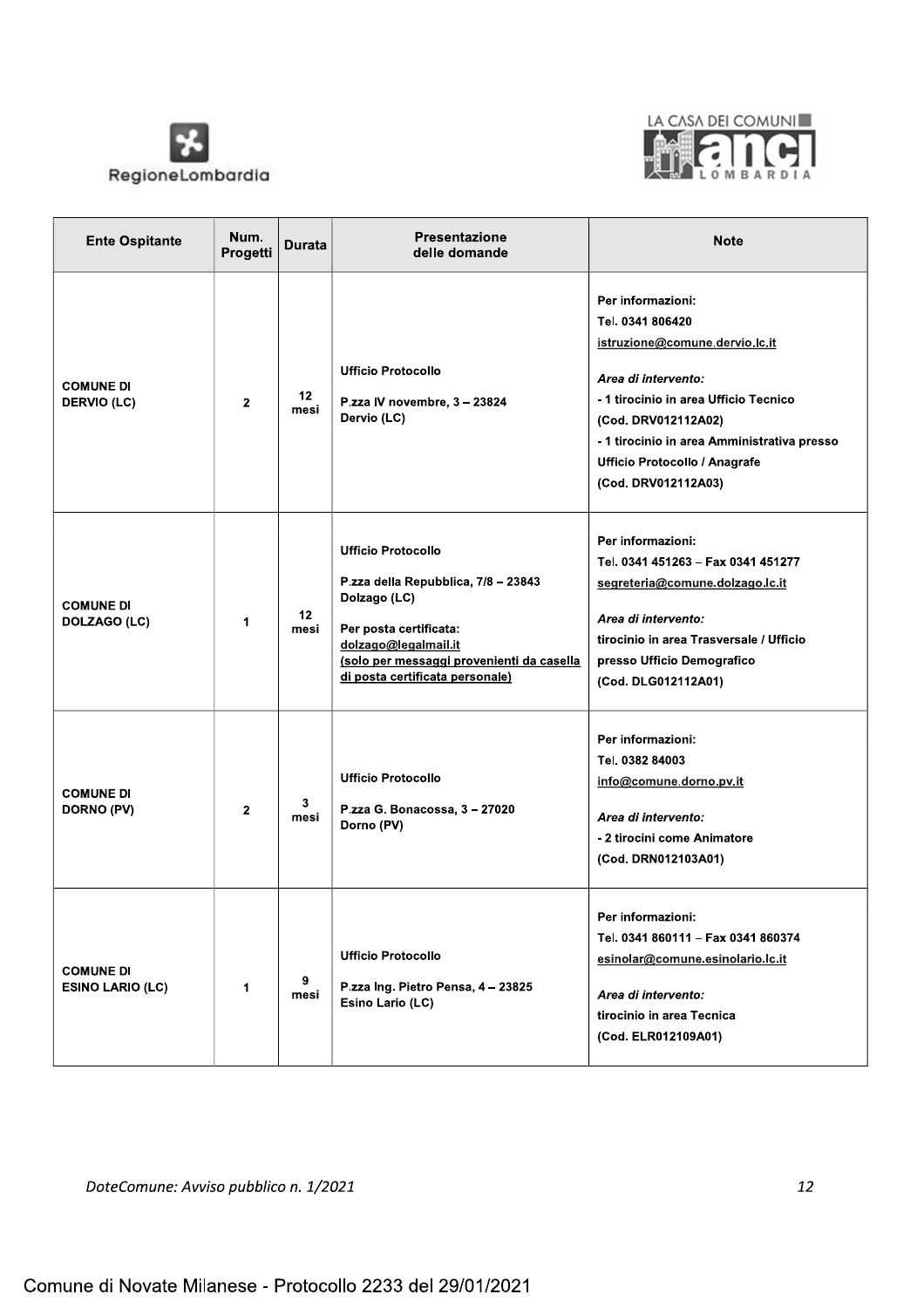



| <b>Ente Ospitante</b>                                    | Num.<br>Progetti | <b>Durata</b>           | Presentazione<br>delle domande                                                      | <b>Note</b>                                                                                                                                                                                        |
|----------------------------------------------------------|------------------|-------------------------|-------------------------------------------------------------------------------------|----------------------------------------------------------------------------------------------------------------------------------------------------------------------------------------------------|
| <b>COMUNE DI</b><br><b>FARA GERA D'ADDA</b><br>(BG)      | 1                | 12 <sub>2</sub><br>mesi | <b>Ufficio Protocollo</b><br>P.zza Roma, 1 - 24045<br>Fara Gera d'Adda (BG)         | Per informazioni:<br>Tel. 0363 688629 - Fax 0363 398774<br>sociali@comune.farageradadda.bg.it<br>Area di intervento:<br>tirocinio in area Amministrativa<br>(Cod. FGD012112A01)                    |
| <b>COMUNE DI</b><br><b>FARA OLIVANA CON</b><br>SOLA (BG) | $\mathbf{1}$     | 12<br>mesi              | <b>Ufficio Protocollo</b><br>Via Umberto I, 9 - 24058<br>Fara Olivana con Sola (BG) | Per informazioni:<br>Tel. 0363 93130 - Fax 0363 938674<br>prot@comune.faraolivanaconsola.bg.it<br>Area di intervento:<br>tirocinio in area Trasversale / Ufficio<br>(Cod. FRL012112A01)            |
| <b>COMUNE DI</b><br><b>FERNO (VA)</b>                    | 1                | 12 <sup>2</sup><br>mesi | <b>Ufficio Protocollo</b><br>Via Aldo Moro, 3 - 21010<br>Ferno (VA)                 | Per informazioni:<br>Tel. 0331 242283 - Fax 0331 726110<br>comune@ferno.gov.it<br>socioculturale@ferno.gov.it<br>Area di intervento:<br>tirocinio in area Socio - culturale<br>(Cod. FRN012112A01) |
| <b>COMUNE DI</b><br><b>FLERO (BS)</b>                    | $\mathbf{2}$     | 12<br>mesi              | <b>Ufficio Protocollo</b><br>P.zza Quattro Novembre 4-25020<br>Flero (BS)           | Per informazioni:<br>Tel. 030 2563173 - Fax 030 2761200<br>tecnico@comune.flero.bs.it<br>Area di intervento:<br>- 2 tirocini in area Tecnica<br>(Cod. FLR012112A01)                                |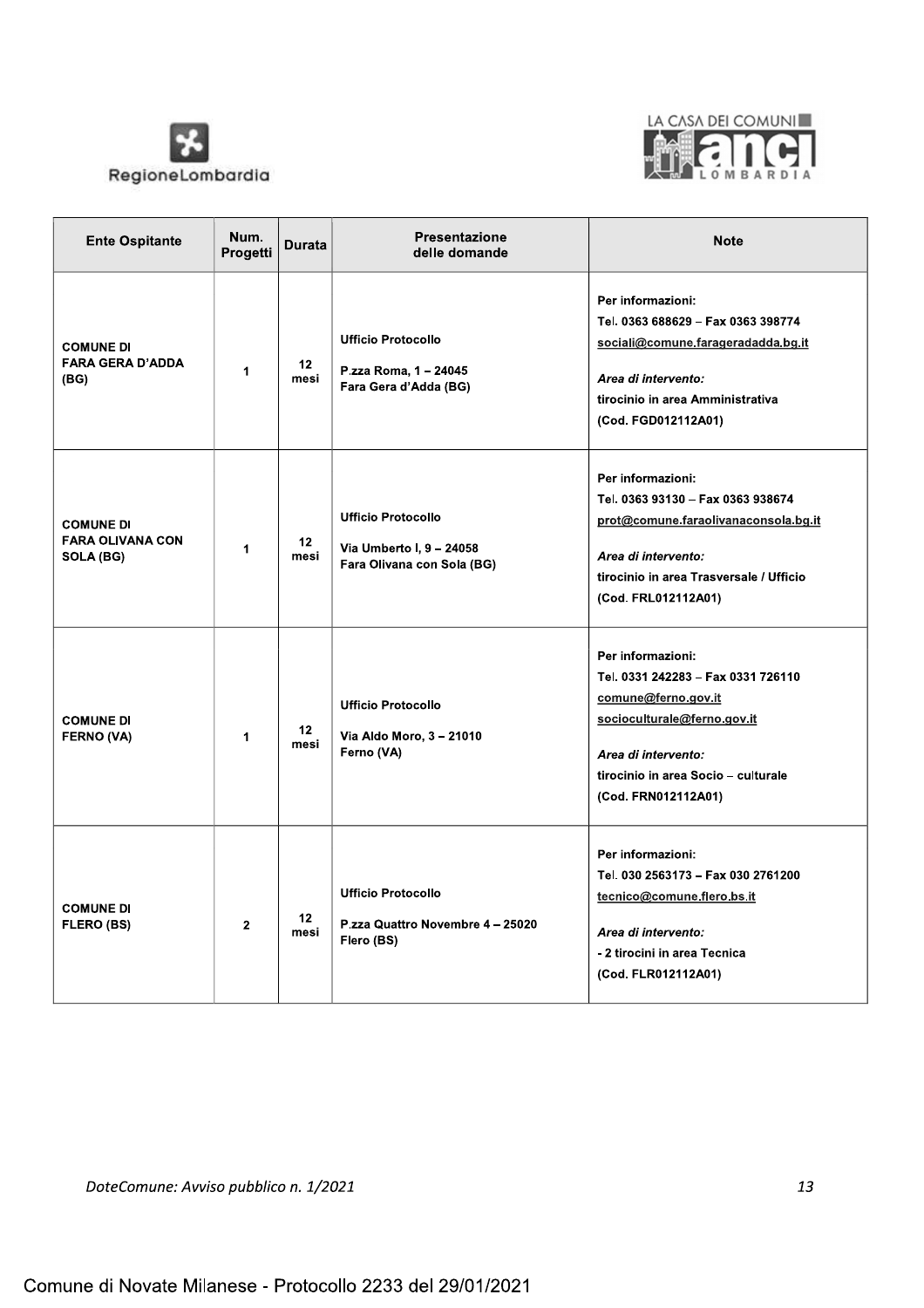



| <b>Ente Ospitante</b>                                         | Num.<br>Progetti | Durata                  | <b>Presentazione</b><br>delle domande                                                                                                                                                                                                                                                                                                                                                                                                                              | <b>Note</b>                                                                                                                                                                                                                                                                                                                                                                                                         |
|---------------------------------------------------------------|------------------|-------------------------|--------------------------------------------------------------------------------------------------------------------------------------------------------------------------------------------------------------------------------------------------------------------------------------------------------------------------------------------------------------------------------------------------------------------------------------------------------------------|---------------------------------------------------------------------------------------------------------------------------------------------------------------------------------------------------------------------------------------------------------------------------------------------------------------------------------------------------------------------------------------------------------------------|
| <b>COMUNE DI</b><br><b>GARDONE VAL</b><br><b>TROMPIA (BS)</b> | 1                | 9<br>mesi               | <b>Ufficio Protocollo</b><br>Via Mazzini, 2 - 25063<br><b>Gardone Val Trompia (BS)</b><br>Per posta certificata:<br>protocollo@pec.comune.gardonevaltrom<br>pia.bs.it<br>(solo per messaggi provenienti da casella<br>di posta certificata personale)                                                                                                                                                                                                              | Per informazioni:<br>Tel. 030 8911583<br>servizipersona@comune.gardonevaltrompia.<br>bs.it<br>Area di intervento:<br>tirocinio in area Trasversale / Ufficio<br>nel Settore Servizi al cittadino e alla persona<br>(Cod. GVT012109A01)                                                                                                                                                                              |
| <b>COMUNE DI</b><br><b>GIUSSANO (MB)</b>                      | $\mathbf{2}$     | 12 <sub>2</sub><br>mesi | Per la presentazione della domanda a<br>mano:<br>Solo su appuntamento dal Lun. al Ven.<br>ore 08.30 alle 12.15<br><b>Ufficio Protocollo</b><br>Piazzale Aldo Moro, 1 - 20833<br>Giussano (MB)<br>Per posta certificata:<br>protocollo@pec.comune.giussano.mb.it<br>(Solo per messaggi provenienti da<br>casella di posta certificata personale)<br>E' possibile presentare domanda anche<br>da E-mail ordinaria all'indirizzo:<br>dotecomune@comune.giussano.mb.it | Per Informazioni e Appuntamenti:<br><b>Ufficio Personale</b><br>Tel. 0362 358260 - 0362 358276<br>dotecomune@comune.giussano.mb.it<br>Per altre informazioni consultare il sito<br>www.comune.giussano.mb.it<br>alla sezione "Gare, Concorsi e Avvisi"<br>Area di intervento:<br>- 1 tirocinio in Area Educativa - Asilo Nido<br>(Cod. GSN012112A01)<br>- 1 tirocinio in Area Amministrativa<br>(Cod. GSN012112A02) |
| <b>COMUNE DI</b><br><b>GONZAGA (MN)</b>                       | 2                | 6<br>mesi               | <b>Ufficio Protocollo</b><br>P.zza Castello, 1 - 46023<br>Gonzaga (MN)                                                                                                                                                                                                                                                                                                                                                                                             | Per informazioni:<br>Tel. 0376 526326 - Fax 0376 528280<br>cristina.camerlenghi@comune.gonzaga.mn.it<br>Area di intervento:<br>- 2 tirocini presso il Settore Cultura e attività<br>ricreative (Cod. GZG012106A01)                                                                                                                                                                                                  |
| <b>COMUNE DI</b><br><b>GROPELLO CAIROLI</b><br>(PV)           | 1                | 12<br>mesi              | <b>Ufficio Protocollo</b><br>Via Libertà, 47 - 27027<br><b>Gropello Cairoli (PV)</b>                                                                                                                                                                                                                                                                                                                                                                               | Per informazioni:<br>Tel. 0382 815233 - Fax 0382 815031<br>segreteria@comune.gropellocairoli.pv.it<br>Area di intervento:<br>tirocinio in area Affari Generali e Servizi alla<br>Persona (Cod. GRP012112A01)                                                                                                                                                                                                        |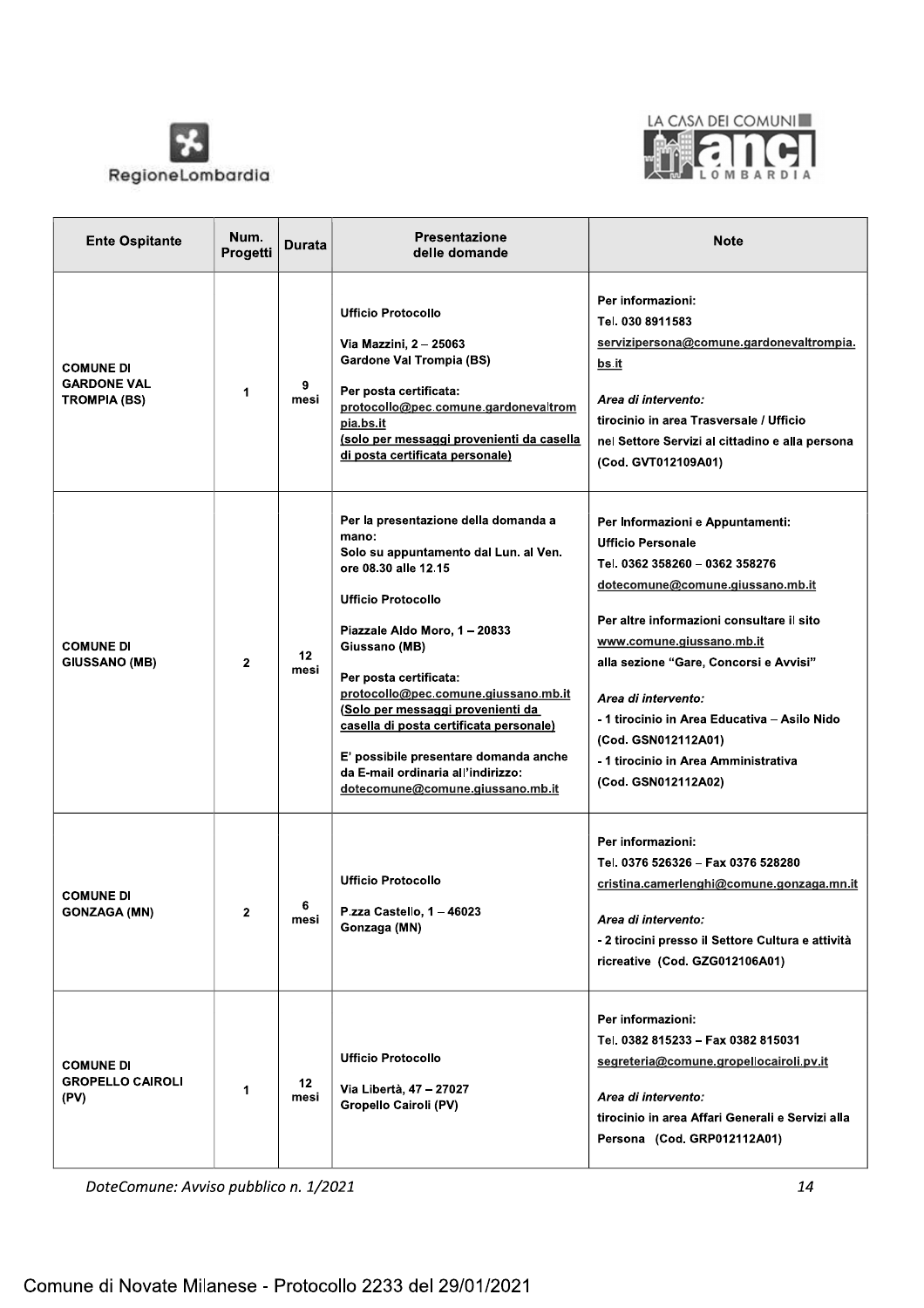



| <b>Ente Ospitante</b>                   | Num.<br>Progetti | Durata                  | <b>Presentazione</b><br>delle domande                                                                                                                                                                                                                                                                                      | <b>Note</b>                                                                                                                                                                                                                                                                                                                                                                                                                                   |
|-----------------------------------------|------------------|-------------------------|----------------------------------------------------------------------------------------------------------------------------------------------------------------------------------------------------------------------------------------------------------------------------------------------------------------------------|-----------------------------------------------------------------------------------------------------------------------------------------------------------------------------------------------------------------------------------------------------------------------------------------------------------------------------------------------------------------------------------------------------------------------------------------------|
| <b>COMUNE DI</b><br><b>ISPRA (VA)</b>   | $\mathbf{2}$     | 12 <sub>2</sub><br>mesi | <b>Ufficio Protocollo</b><br>Via Milite Ignoto, 31 - 21027<br>Ispra (VA)<br>E' possibile presentare domanda anche<br>da E-mail ordinaria:<br>tecnico@comune.ispra.va.it                                                                                                                                                    | Per informazioni:<br>Tel. 0332 7833200<br>marina.bertoni@comune.ispra.va.it<br>Area di intervento:<br>- 2 tirocini in area Tecnica<br>(Cod. ISP012112A01)                                                                                                                                                                                                                                                                                     |
| <b>COMUNE DI</b><br><b>LAINATE (MI)</b> | $\mathbf{2}$     | 12 <sub>2</sub><br>mesi | <b>PuntoComune</b><br>Largo V. Veneto, 16 - 20045<br>Lainate (MI)<br>Per posta certificata:<br>comune.lainate@pec.regione.lombardia.it<br>(solo per messaggi provenienti da casella<br>di posta certificata personale)<br>E' possibile presentare domanda anche<br>da E-mail ordinaria:<br>dotecomune@comune.lainate.mi.it | Per informazioni:<br>Tel. 02 93598208 - 02 93598276<br>biblioteca@comune.lainate.mi.it<br>Area di intervento:<br>- 2 tirocini in area Comunicazione<br>Istituzionale - "Facilitatori digitali"<br>(Cod. LNT012112A01)                                                                                                                                                                                                                         |
| <b>COMUNE DI</b><br>LECCO (LC)          | 3                | 12 <sup>2</sup><br>mesi | <b>Ufficio Protocollo</b><br>P.zza Diaz, 1 - 23900<br>Lecco (LC)<br>E' preferibile presentare la domanda<br>tramite il portale dei servizi online del<br>cittadino (a cui si accede con le<br>credenziali SPID):<br>https://lecco.comune-<br>online.it/web/home/avvia-una-istanza5                                         | Per informazioni:<br>Tel. 0341 481412 - 0341 481243 -<br>0341 481397 - 0341 481470<br>segreteria.comunicazione@comune.lecco.it<br>www.comune.lecco.it<br>Area di intervento:<br>- 1 tirocinio in area Contabile: Servizio<br>Contabilità e bilancio (Cod. LCC012112A01)<br>- 1 tirocinio in area Amministrativa: Servizi<br>Demografici (Cod. LCC012112A02)<br>- 1 tirocinio in area Amministrativa: servizio<br>Ambiente (Cod. LCC012112A03) |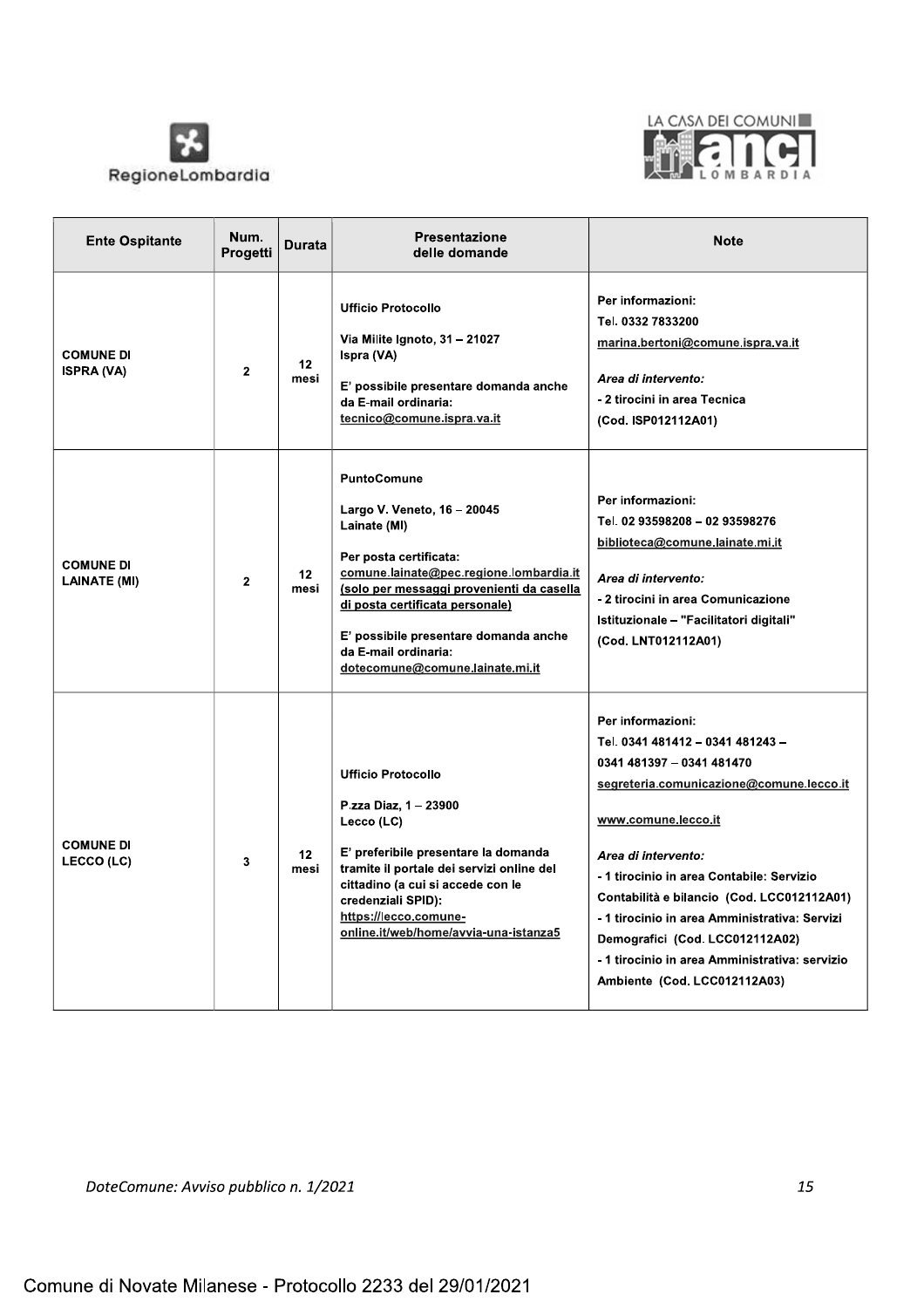



| <b>Ente Ospitante</b>                   | Num.<br>Progetti | <b>Durata</b>           | <b>Presentazione</b><br>delle domande                                | <b>Note</b>                                                                                                                                                                                                                                                                                                                                                                                                                                                                                                                                                                                                                                                                                                                                                                                                                                                            |
|-----------------------------------------|------------------|-------------------------|----------------------------------------------------------------------|------------------------------------------------------------------------------------------------------------------------------------------------------------------------------------------------------------------------------------------------------------------------------------------------------------------------------------------------------------------------------------------------------------------------------------------------------------------------------------------------------------------------------------------------------------------------------------------------------------------------------------------------------------------------------------------------------------------------------------------------------------------------------------------------------------------------------------------------------------------------|
| <b>COMUNE DI</b><br>LESMO (MB)          | 5                | 12 <sup>2</sup><br>mesi | <b>Ufficio Protocollo</b><br>Via V. Veneto, 15 - 20855<br>Lesmo (MB) | Per informazioni:<br>Tel. 039 6985503 - 039 6985589<br>Fax 039 6981008<br>p.chiusi@comune.lesmo.mb.it<br>Area di intervento:<br>- 5 tirocini in area Trasversale / Ufficio<br>(Cod. LSM012112A01)                                                                                                                                                                                                                                                                                                                                                                                                                                                                                                                                                                                                                                                                      |
| <b>COMUNE DI</b><br><b>LISSONE (MB)</b> | 9                | 12 <sup>2</sup><br>mesi | <b>Ufficio Protocollo</b><br>Via Gramsci, 21 - 20851<br>Lissone (MB) | Per informazioni:<br>Tel. 039 7397250 - Fax 039 7397274<br>risorseumane@comune.lissone.mb.it<br>Area di intervento:<br>- 2 tirocini in area Trasversale / Ufficio presso<br>servizi demografici (Cod. LSS012112A01)<br>- 1 tirocinio in area Trasversale / Ufficio<br>presso Ufficio Segreteria contratti<br>(Cod. LSS012112A03)<br>- 1 tirocinio in area Trasversale / Ufficio<br>presso Ufficio Cultura / Sportello<br>associazioni (Cod. LSS012112A04)<br>- 1 tirocinio in area Trasversale / Ufficio<br>presso Ufficio Istruzione<br>(Cod. LSS012112A05)<br>- 2 tirocini in area Trasversale / Ufficio presso<br>Polizia locale (Cod. LSS012112A06)<br>- 1 tirocinio in area ambiente / verde addetto<br>alla potatura (Cod. LSS012112A08)<br>-1 Tirocinio in area ambiente / verde esperto<br>in gestione ambientale e recupero territorio<br>(Cod. LSS012112A09) |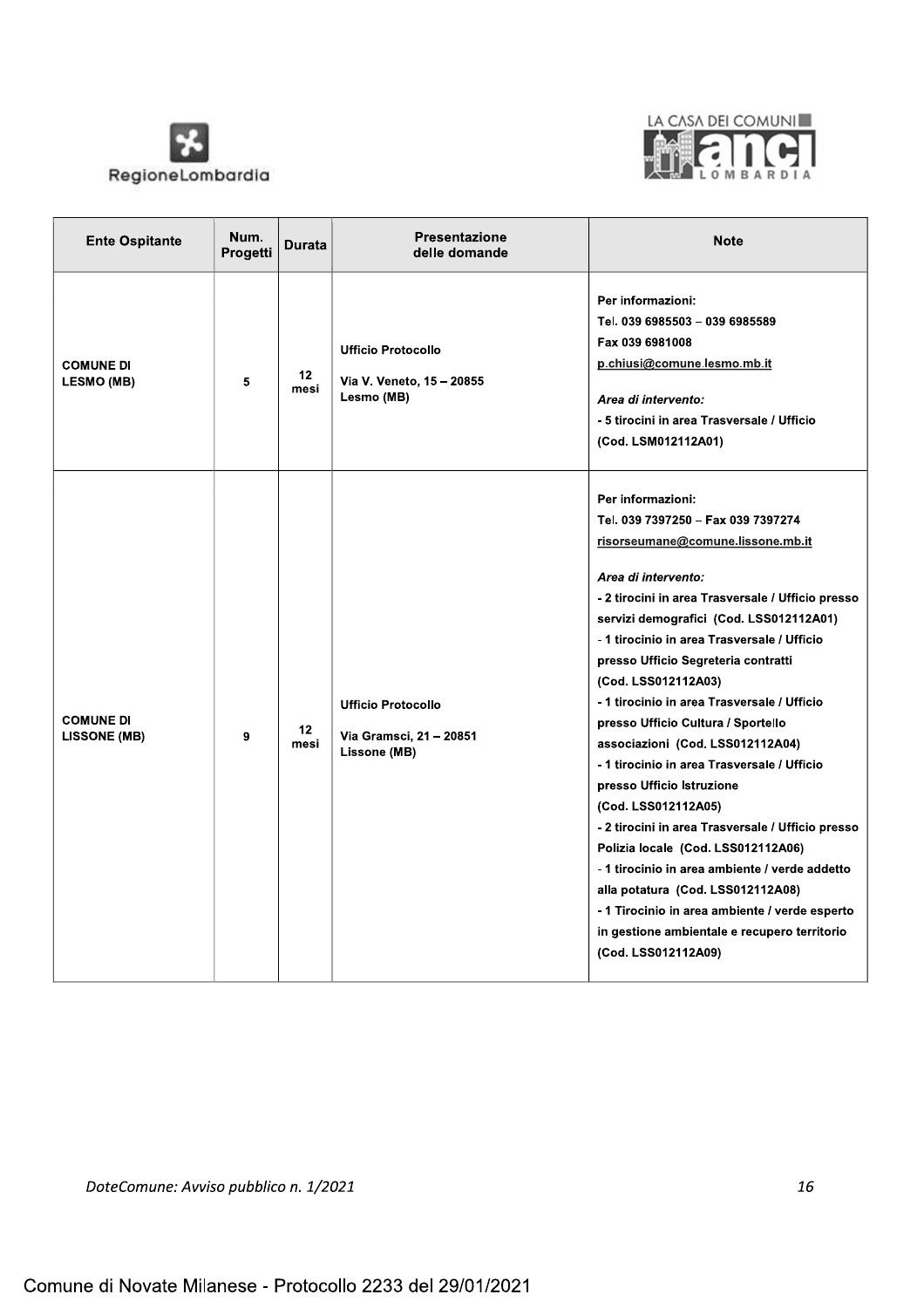



| <b>Ente Ospitante</b>                                | Num.<br>Progetti | Durata     | <b>Presentazione</b><br>delle domande                                                                                                                                                                                                           | <b>Note</b>                                                                                                                                                                                                                                  |
|------------------------------------------------------|------------------|------------|-------------------------------------------------------------------------------------------------------------------------------------------------------------------------------------------------------------------------------------------------|----------------------------------------------------------------------------------------------------------------------------------------------------------------------------------------------------------------------------------------------|
| <b>COMUNE DI</b><br><b>LOCATE DI TRIULZI (MI)</b>    | $\mathbf{2}$     | 12<br>mesi | <b>Ufficio Protocollo</b><br>Via Roma, 9 - 20085<br>Locate di Triulzi (MI)                                                                                                                                                                      | Per informazioni:<br>Tel. 02 90484090 - Fax 02 90731200<br>comune@comune.locateditriulzi.mi.it<br>Area di intervento:<br>- 1 tirocinio in area Polizia locale<br>(Cod. LDT012112A01)<br>- 1 tirocinio in area Tecnica<br>(Cod. LDT012112A02) |
| <b>COMUNE DI</b><br><b>LURATE CACCIVIO (CO)</b>      | $\mathbf{2}$     | 12<br>mesi | <b>Ufficio Protocollo</b><br>Via XX Settembre, 16 - 22075<br>Lurate Caccivio (CO)                                                                                                                                                               | Per informazioni:<br>Tel. 031 494308<br>segreteria@comune.luratecaccivio.co.it<br>Area di intervento:<br>- 2 tirocini in area Biblioteca – Cultura<br>(Cod. LCV012112A01)                                                                    |
| <b>COMUNE DI</b><br><b>MACHERIO (MB)</b>             | $\mathbf 1$      | 12<br>mesi | <b>Ufficio Protocollo</b><br>Via G. Visconti di Modrone, 39 - 20846<br>Macherio (MB)                                                                                                                                                            | Per informazioni:<br>Tel. 039 20756208 - Fax 039 20756230<br>ragioneria@comune.macherio.mb.it<br>Area di intervento:<br>tirocinio in area Finanziaria<br>(Cod. MCH012112A01)                                                                 |
| <b>COMUNE DI</b><br><b>MANERBA DEL GARDA</b><br>(BS) | 1                | 12<br>mesi | <b>Ufficio Protocollo</b><br>P.zza Garibaldi, 25 - 25080<br>Manerba del Garda (BS)<br>Per posta certificata:<br>protocollo@pec.comune.manerbadelgard<br>a.bs.it<br>(solo per messaggi provenienti da casella<br>di posta certificata personale) | Per informazioni:<br>Tel. 0365 659815 - Fax 0365 659802<br>segreteria@comune.manerbadelgarda.bs.it<br>Area di intervento:<br>tirocinio in area Urbanistica, Edilizia Privata e<br>manutenzioni (Cod. MDG012112A01)                           |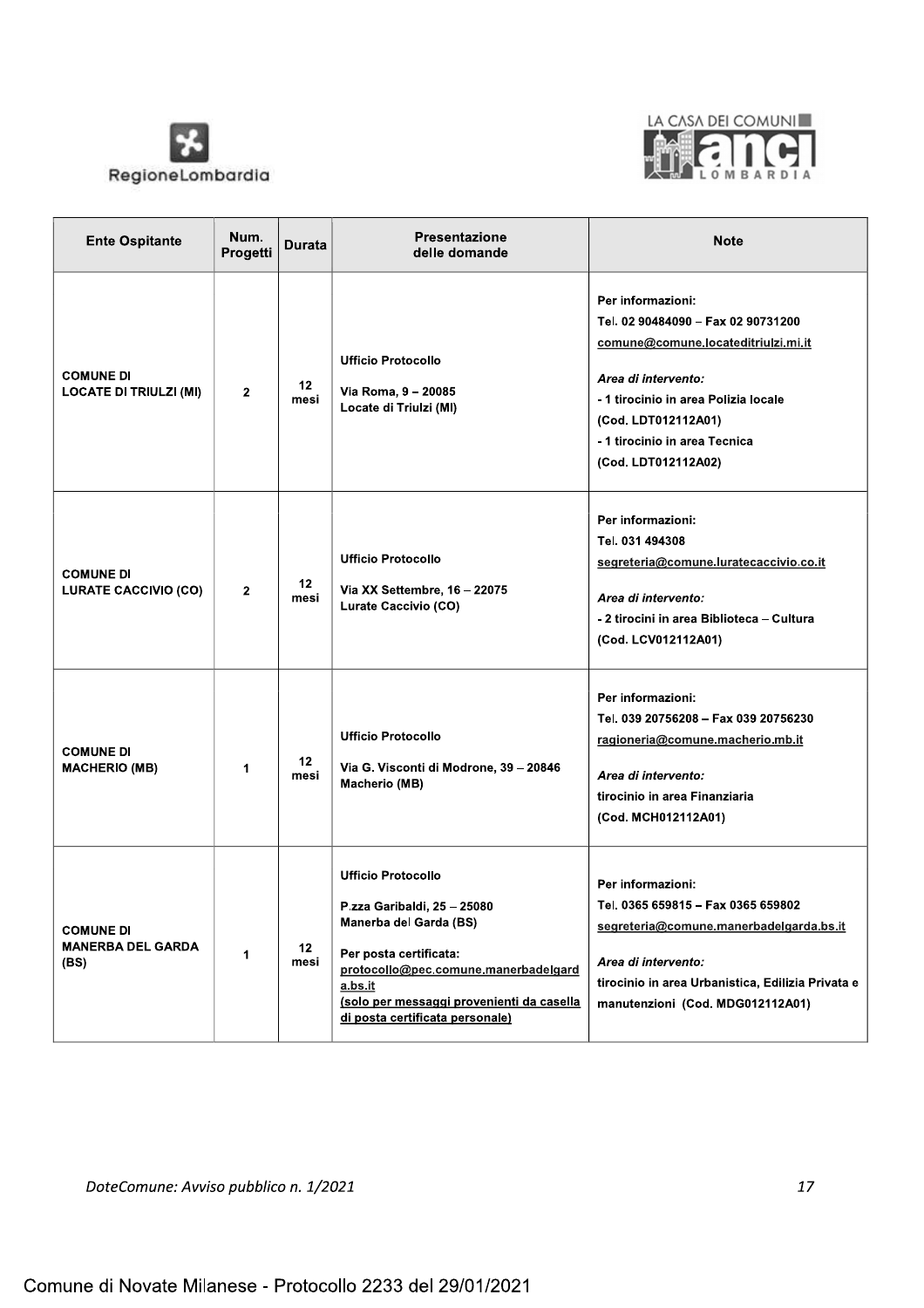



| <b>Ente Ospitante</b>                    | Num.<br>Progetti | Durata     | Presentazione<br>delle domande                                                                                                                                                                                                         | <b>Note</b>                                                                                                                                                                                                                                                                                                                                                                                                                                                                                                                                                                                                                                                                                                                                                                                                                                                                                                                                                                                                                                                                                                                                                  |
|------------------------------------------|------------------|------------|----------------------------------------------------------------------------------------------------------------------------------------------------------------------------------------------------------------------------------------|--------------------------------------------------------------------------------------------------------------------------------------------------------------------------------------------------------------------------------------------------------------------------------------------------------------------------------------------------------------------------------------------------------------------------------------------------------------------------------------------------------------------------------------------------------------------------------------------------------------------------------------------------------------------------------------------------------------------------------------------------------------------------------------------------------------------------------------------------------------------------------------------------------------------------------------------------------------------------------------------------------------------------------------------------------------------------------------------------------------------------------------------------------------|
| <b>COMUNE DI</b><br><b>MENAGGIO (CO)</b> | 1                | 12<br>mesi | <b>Ufficio Protocollo</b><br>Via Lusardi, 26 – 22017<br>Menaggio (CO)                                                                                                                                                                  | Per informazioni:<br>Tel. 0344 364314 - Fax 0344 364317<br>ufficio.segreteria@comune.menaggio.co.it<br>cristina.morganti@comune.menaggio.co.it<br>Area di intervento:<br>tirocinio in area Servizi Sociali<br>(Cod. MNG012112A01)                                                                                                                                                                                                                                                                                                                                                                                                                                                                                                                                                                                                                                                                                                                                                                                                                                                                                                                            |
| <b>COMUNE DI</b><br><b>MONZA (MB)</b>    | 14               | 12<br>mesi | Per posta certificata:<br>monza@pec.comune.monza.it<br>(solo per messaggi provenienti da casella<br>di posta certificata personale)<br>E' possibile presentare domanda anche<br>da E-mail ordinaria:<br>serviziocivile@comune.monza.it | Per informazioni:<br>Tel. 039 2372564<br>serviziocivile@comune.monza.it<br>Area di intervento:<br>- 1 tirocinio in area Comunicazione presso<br>Ufficio sistemi web (Cod. MNZ012112A01)<br>- 1 tirocinio in area Turistica presso Ufficio<br>marketing territoriale (Cod. MNZ012112A02)<br>- 2 tirocini in area Amministrativa presso<br>Ufficio ragioneria (Cod. MNZ012112A03)<br>- 2 tirocini in area Amministrativa presso<br>Servizi Demografici (Cod. MNZ012112A05)<br>- 1 tirocinio in area Amministrativa presso<br>Servizio Centrale Unica Acquisti: gare e<br>provveditorato (Cod. MNZ012112A07)<br>- 1 tirocinio in area Amministrativa presso<br>Ufficio staff polizia locale<br>(Cod. MNZ012112A08)<br>- 1 tirocinio in area Amministrativa presso<br>Servizio atti amministrativi accesso atti e<br>archivio edilizia (Cod. MNZ012112A09)<br>-1 tirocinio in area Sociale presso il Servizio<br>spazio inclusione (Cod. MNZ012112A10)<br>- 3 tirocini in area Sociale presso Ufficio<br>giovani, Servizio partecipazione e centri<br>civici (Cod. MNZ012112A11)<br>- 1 tirocinio in area Tecnica presso Ufficio<br>mobilità (Cod. MNZ012112A14) |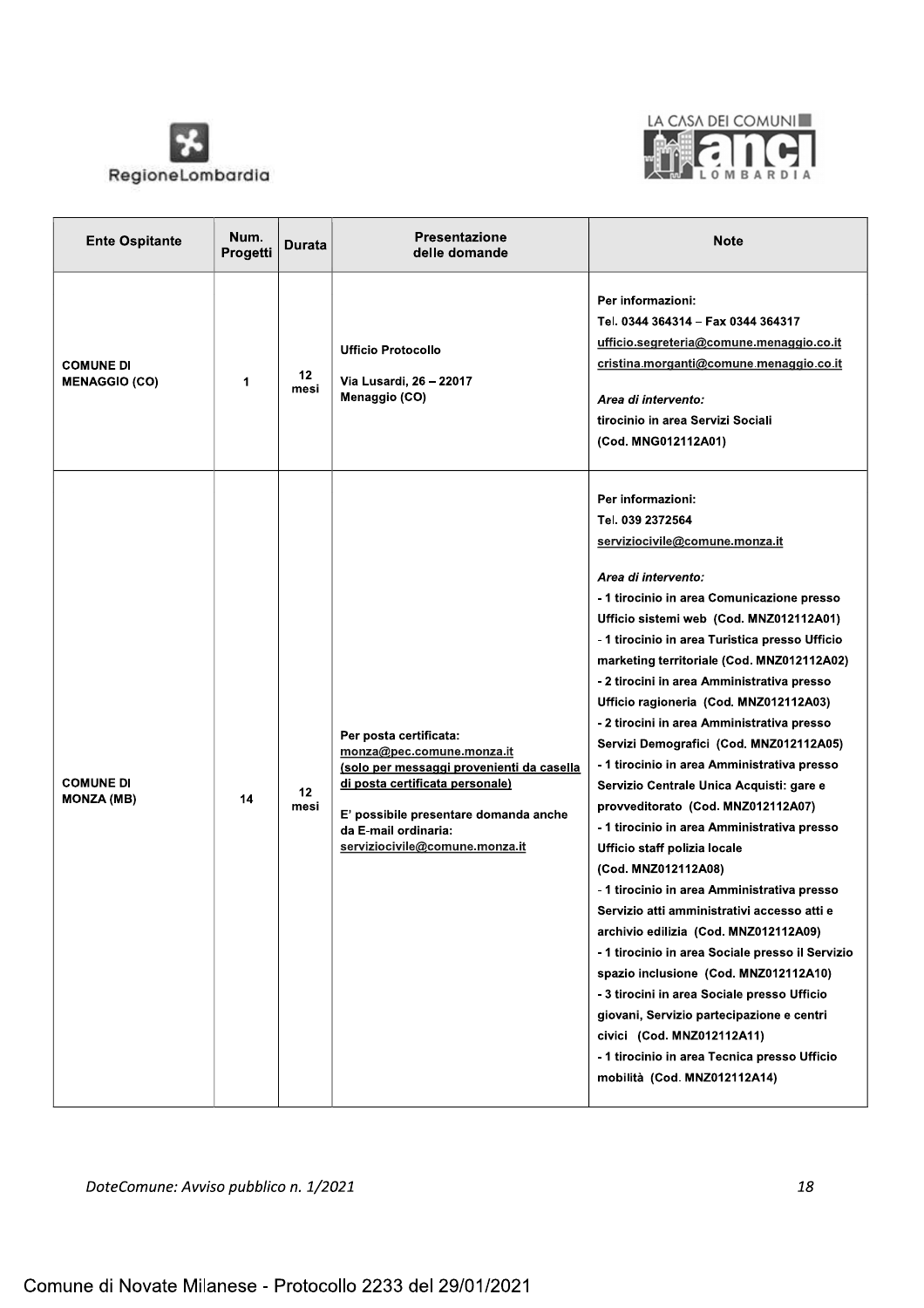



| <b>Ente Ospitante</b>                           | Num.<br>Progetti | Durata     | Presentazione<br>delle domande                                                                                                                                                                                                        | <b>Note</b>                                                                                                                                                                                                                                                                       |
|-------------------------------------------------|------------------|------------|---------------------------------------------------------------------------------------------------------------------------------------------------------------------------------------------------------------------------------------|-----------------------------------------------------------------------------------------------------------------------------------------------------------------------------------------------------------------------------------------------------------------------------------|
| <b>COMUNE DI</b><br><b>NOVATE MILANESE (MI)</b> | $\mathbf 1$      | 3<br>mesi  | Sportello polifunzionale<br>V.le V. Veneto, 18 - 20026<br><b>Novate Milanese (MI)</b><br>Per posta certificata:<br>comune.novatemilanese@legalmail.it<br>(solo per messaggi provenienti da casella<br>di posta certificata personale) | Per informazioni:<br>Tel. 02 35473215 - 02 35473328 -<br>02 35473226<br>personale@comune.novate-milanese.mi.it<br>Area di intervento:<br>tirocinio presso Servizio Addetti al Palazzo<br>(Cod. NML012103A01)                                                                      |
| <b>COMUNE DI</b><br><b>NOVATE MILANESE (MI)</b> | 1                | 12<br>mesi | Sportello polifunzionale<br>V.le V. Veneto, 18 - 20026<br><b>Novate Milanese (MI)</b><br>Per posta certificata:<br>comune.novatemilanese@legalmail.it<br>(solo per messaggi provenienti da casella<br>di posta certificata personale) | Per informazioni:<br>Tel. 02 35473215 - 02 35473328 -<br>02 35473226<br>personale@comune.novate-milanese.mi.it<br>Area di intervento:<br>tirocinio presso Settore Istruzione e sport<br>(Cod. NML012112A02)                                                                       |
| <b>COMUNE DI</b><br><b>OFFLAGA (BS)</b>         | $\mathbf{2}$     | 6<br>mesi  | <b>Ufficio Protocollo</b><br>P.zza Due Martiri, 20 - 25020<br>Offlaga (BS)                                                                                                                                                            | Per informazioni:<br>Tel. 030 979123 - Fax 030 979431<br>ufficio.segreteria@comune.offlaga.bs.it<br>Area di intervento:<br>- 1 tirocinio in area Amministrativa<br>(Cod. OFG012106A01)<br>- 1 tirocinio in area Tecnico - manutentiva<br>(Cod. OFG012106A01)                      |
| <b>COMUNE DI</b><br><b>OLGINATE (LC)</b>        | 3                | 12<br>mesi | <b>Ufficio Protocollo</b><br>P.zza Volontari del Sangue, 1-23854<br>Olginate (LC)                                                                                                                                                     | Per informazioni:<br>Tel. 0341 655674<br>tributi@comune.olginate.lc.it<br>Area di intervento:<br>- 1 tirocinio in area Trasversale / Ufficio<br>presso Ufficio Tributi (Cod. OLG012112A01)<br>- 2 tirocini in area Public Utilities presso<br>Ufficio Tecnico (Cod. OLG012112A02) |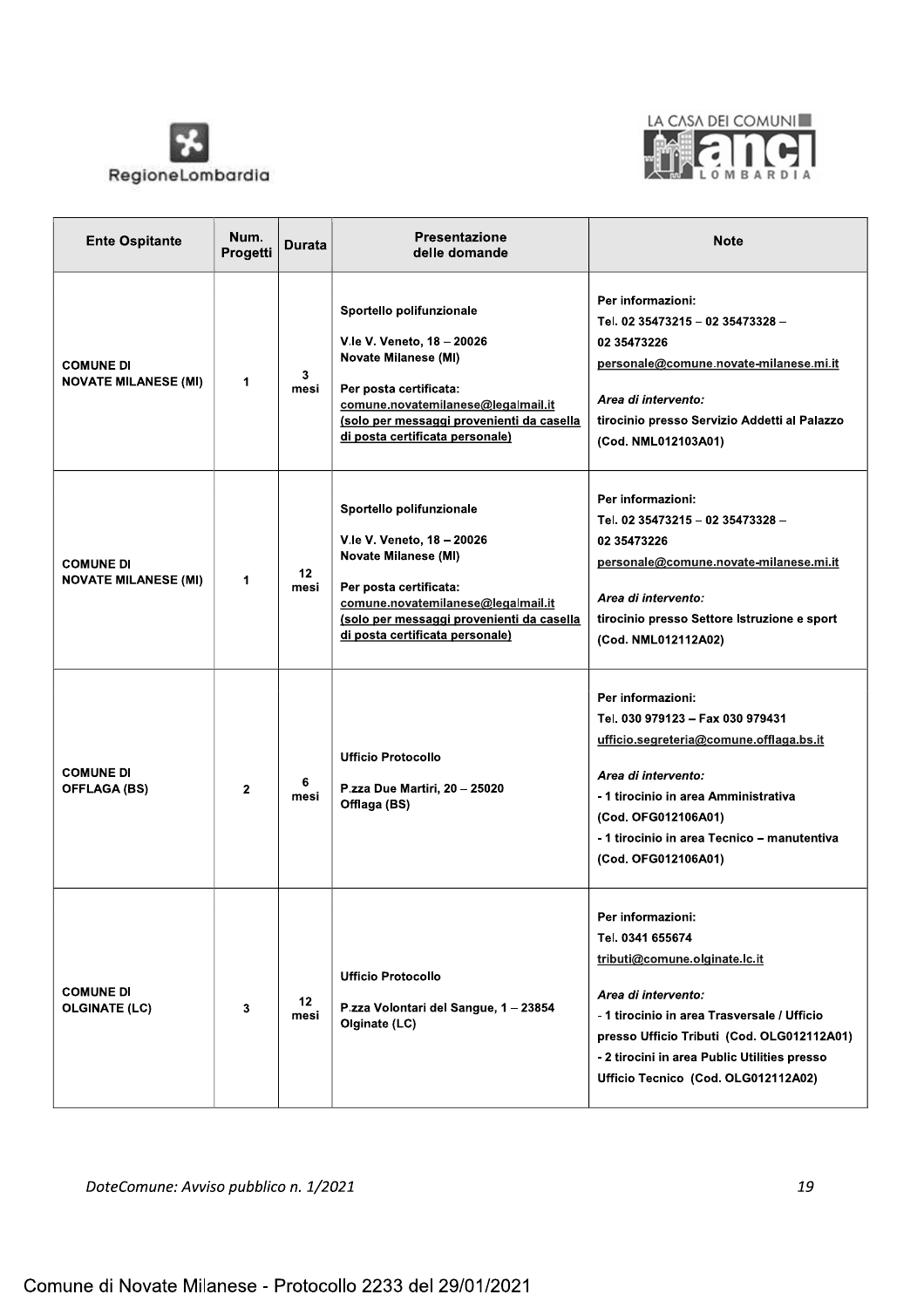



| <b>Ente Ospitante</b>                       | Num.<br>Progetti | <b>Durata</b> | <b>Presentazione</b><br>delle domande                                       | <b>Note</b>                                                                                                                                                                                                                                                                        |
|---------------------------------------------|------------------|---------------|-----------------------------------------------------------------------------|------------------------------------------------------------------------------------------------------------------------------------------------------------------------------------------------------------------------------------------------------------------------------------|
| <b>COMUNE DI</b><br><b>ONORE (BG)</b>       | 1                | 3<br>mesi     | <b>Ufficio Protocollo</b><br>Via Sant'Antonio, 94 - 24020<br>Onore (BG)     | Per informazioni:<br>Tel. 0346 71191<br>sindaco@comune.onore.bg.it<br>Area di intervento:<br>tirocinio presso Segreteria / Affari Generali<br>(Cod. ONR012103A01)                                                                                                                  |
| <b>COMUNE DI</b><br><b>PANTIGLIATE (MI)</b> | $\overline{2}$   | 3<br>mesi     | <b>Ufficio Protocollo</b><br>P.zza Comunale, 10 - 20048<br>Pantigliate (MI) | Per informazioni:<br>Tel. 02 906886206 - Cell. 3489957322<br>robertacalori@comune.pantigliate.mi.it<br>patriziacurioni@comune.pantigliate.mi.it<br>Area di intervento:<br>- 2 tirocini in area Ecologia - Ambiente /<br>verde (Cod. PNG012103A01)                                  |
| <b>COMUNE DI</b><br><b>PANTIGLIATE (MI)</b> | 1                | 6<br>mesi     | <b>Ufficio Protocollo</b><br>P.zza Comunale, 10 - 20048<br>Pantigliate (MI) | Per informazioni:<br>Tel. 02 906886206 - Cell. 3489957322<br>robertacalori@comune.pantigliate.mi.it<br>patriziacurioni@comune.pantigliate.mi.it<br>Area di intervento:<br>tirocinio in area Servizi Sociali - Sportello al<br>cittadino - Servizi Culturali<br>(Cod. PNG012106A03) |
| <b>COMUNE DI</b><br>PEZZAZE (BS)            | 1                | 12<br>mesi    | <b>Ufficio Protocollo</b><br>Via Caduti del Lavoro, 3-25060<br>Pezzaze (BS) | Per informazioni:<br>Tel. 030 9220100 - Fax 030 9220139<br>marzio.maffina@comune.pezzaze.bs.it<br>Area di intervento:<br>tirocinio in area Amministrativa<br>(Cod. PEZ012112A01)                                                                                                   |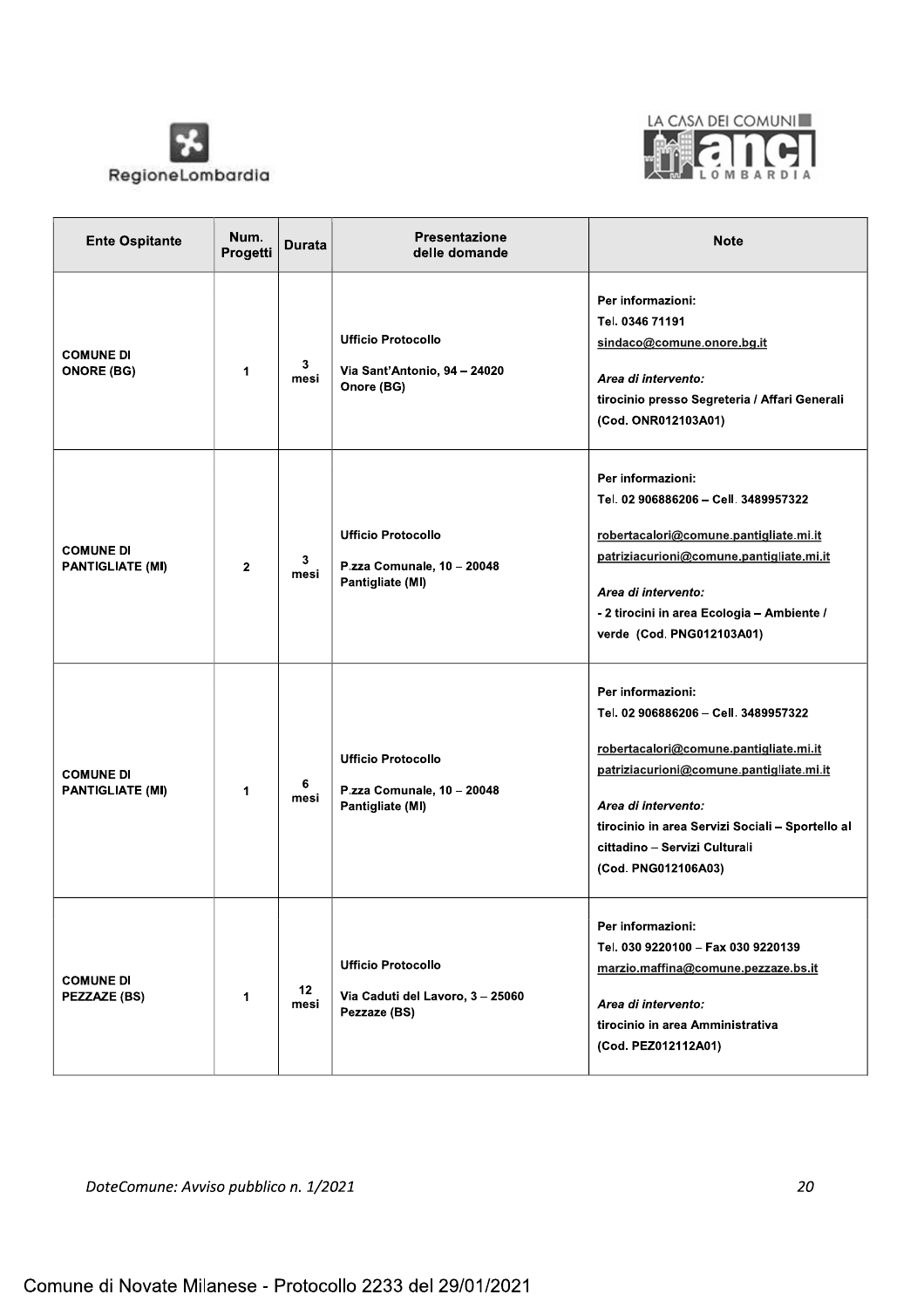



| <b>Ente Ospitante</b>                                | Num.<br>Progetti     | <b>Durata</b> | Presentazione<br>delle domande                                                  | <b>Note</b>                                                                                                                                                                                                                                                                                                                                                                                                                                                                                                                                              |
|------------------------------------------------------|----------------------|---------------|---------------------------------------------------------------------------------|----------------------------------------------------------------------------------------------------------------------------------------------------------------------------------------------------------------------------------------------------------------------------------------------------------------------------------------------------------------------------------------------------------------------------------------------------------------------------------------------------------------------------------------------------------|
| <b>COMUNE DI</b><br>PIEVE EMANUELE (MI)              | $\blacktriangleleft$ | 12<br>mesi    | <b>Ufficio Protocollo</b><br>Via Viquarterio, 1 - 20072<br>Pieve Emanuele (MI)  | Per informazioni:<br>Cell. 3482467617<br>graziano.cireddu@comune.pieveemanuele.<br>mi.it<br>Area di intervento:<br>tirocinio in area Ambiente<br>(Cod. PVM012112A01)                                                                                                                                                                                                                                                                                                                                                                                     |
| <b>COMUNE DI</b><br><b>PREGNANA MILANESE</b><br>(MI) | 3                    | 9<br>mesi     | <b>Ufficio Protocollo</b><br>P.zza Libertà, 1 - 20006<br>Pregnana Milanese (MI) | Per informazioni:<br>Tel. 02 93967227 - Fax 02 93590747<br>(tirocinio in area Servizi Culturali e di<br>spettacolo e tirocinio in area Trasversale /<br>Ufficio)<br>marialuisa.colombo@comune.pregnana.mi.it<br>(tirocinio in area Servizi Socio sanitari)<br>cinzia.montoli@comune.pregnana.mi.it<br>Area di intervento:<br>- 1 tirocinio in area Servizi Culturali e di<br>spettacolo (Cod. PGN012109A01)<br>- 1 tirocinio in area Servizi Socio sanitari<br>(Cod. PGN012109A02)<br>- 1 tirocinio in area Trasversale / Ufficio<br>(Cod. PGN012109A03) |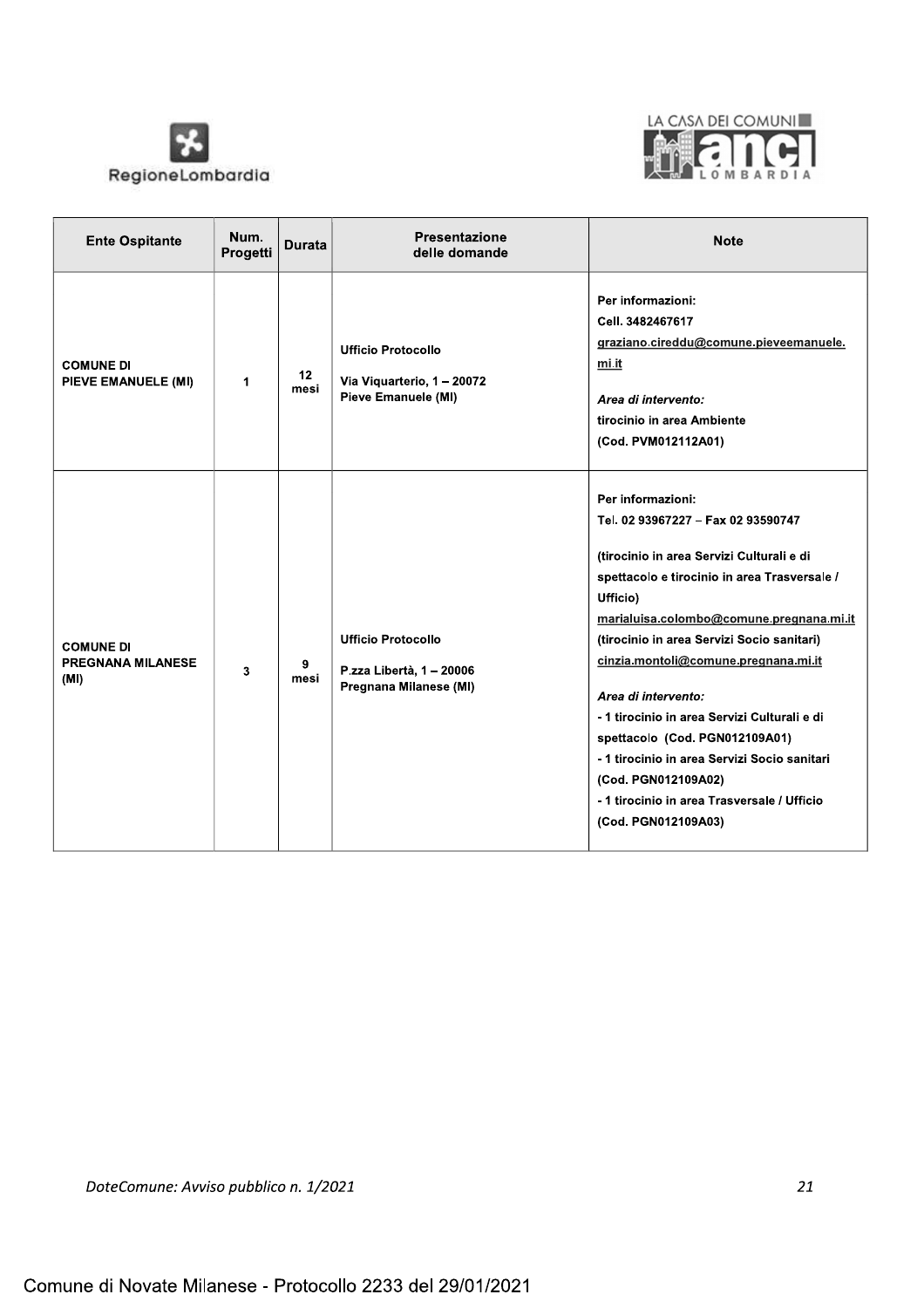



| <b>Ente Ospitante</b>                                           | Num.<br>Progetti | Durata                  | <b>Presentazione</b><br>delle domande                                                                                                                                                                                                                                                                                                                                                                                                                               | <b>Note</b>                                                                                                                                                                                                                                                                                                                                                                                                                                                                                                   |
|-----------------------------------------------------------------|------------------|-------------------------|---------------------------------------------------------------------------------------------------------------------------------------------------------------------------------------------------------------------------------------------------------------------------------------------------------------------------------------------------------------------------------------------------------------------------------------------------------------------|---------------------------------------------------------------------------------------------------------------------------------------------------------------------------------------------------------------------------------------------------------------------------------------------------------------------------------------------------------------------------------------------------------------------------------------------------------------------------------------------------------------|
| <b>COMUNE DI</b><br><b>RODENGO SAIANO (BS)</b>                  | 3                | 12 <sup>2</sup><br>mesi | Per la consegna a mano<br>(Esclusivamente previo appuntamento)<br>Tel.030 6817721<br>Lun. Mar. Gio. Ven.<br>$09.00 - 11.30$<br><b>Ufficio Protocollo</b><br>P.zza Vighenzi, 1 - 25050<br>Rodengo Saiano (BS)<br>Per posta certificata:<br>protocollo@pec.comune.rodengo-<br>saiano.bs.it<br>(solo per messaggi provenienti da casella<br>di posta certificata personale)<br>E' possibile presentare domanda anche<br>da E-mail ordinaria:<br>info@rodengosaiano.net | Per informazioni:<br>(Tirocini in Area socio culturale<br>amministrativa) Tel. 0306817714<br>servizisociali@rodengosaiano.net<br>(Tirocinio in Area contabilità e tributi)<br>Tel. 0306817777<br>ragioneria@rodengosaiano.net<br>Area di intervento:<br>- 2 tirocini in area socio culturale<br>amministrativa presso Ufficio Servizi<br>Demografici e Ufficio Protocollo<br>(Cod. RDS012112A01)<br>- 1 tirocinio in area contabilità e tributi<br>presso Ufficio Ragioneria e Tributi<br>(Cod. RDS012121A03) |
| <b>COMUNE DI</b><br><b>SAN GIULIANO</b><br><b>MILANESE (MI)</b> | 1                | 12<br>mesi              | <b>Ufficio Protocollo</b><br>Via E. De Nicola, 2 - 20098<br>San Giuliano Milanese (MI)<br>Per posta certificata:<br>comune.sangiulianomilanese@cert.legal<br>mail.it<br>(solo per messaggi provenienti da casella<br>di posta certificata personale)                                                                                                                                                                                                                | Per informazioni:<br>Tel. 02 98207266 - Fax 02 98490028<br>massimo.troiani@comune.sangiulianomilane<br><u>se.mi.it</u><br>Area di intervento:<br>tirocinio in area Amministrativo / contabile<br>(Cod. SGM012112A01)                                                                                                                                                                                                                                                                                          |
| <b>COMUNE DI</b><br><b>SENNA COMASCO (CO)</b>                   | 1                | 12<br>mesi              | <b>Ufficio Istruzione</b><br>Via Roma, 3 - 22070<br>Senna Comasco (CO)                                                                                                                                                                                                                                                                                                                                                                                              | Per informazioni:<br>Tel. 031 460150 Int. 1 - Fax 031 462553<br>istruzione.comune.sennacomasco.co.it<br>Area di intervento:<br>tirocinio in area Servizio Istruzione (servizi<br>scolastici, diritto allo studio, assistenza<br>minori) (Cod. SNN012112A01)                                                                                                                                                                                                                                                   |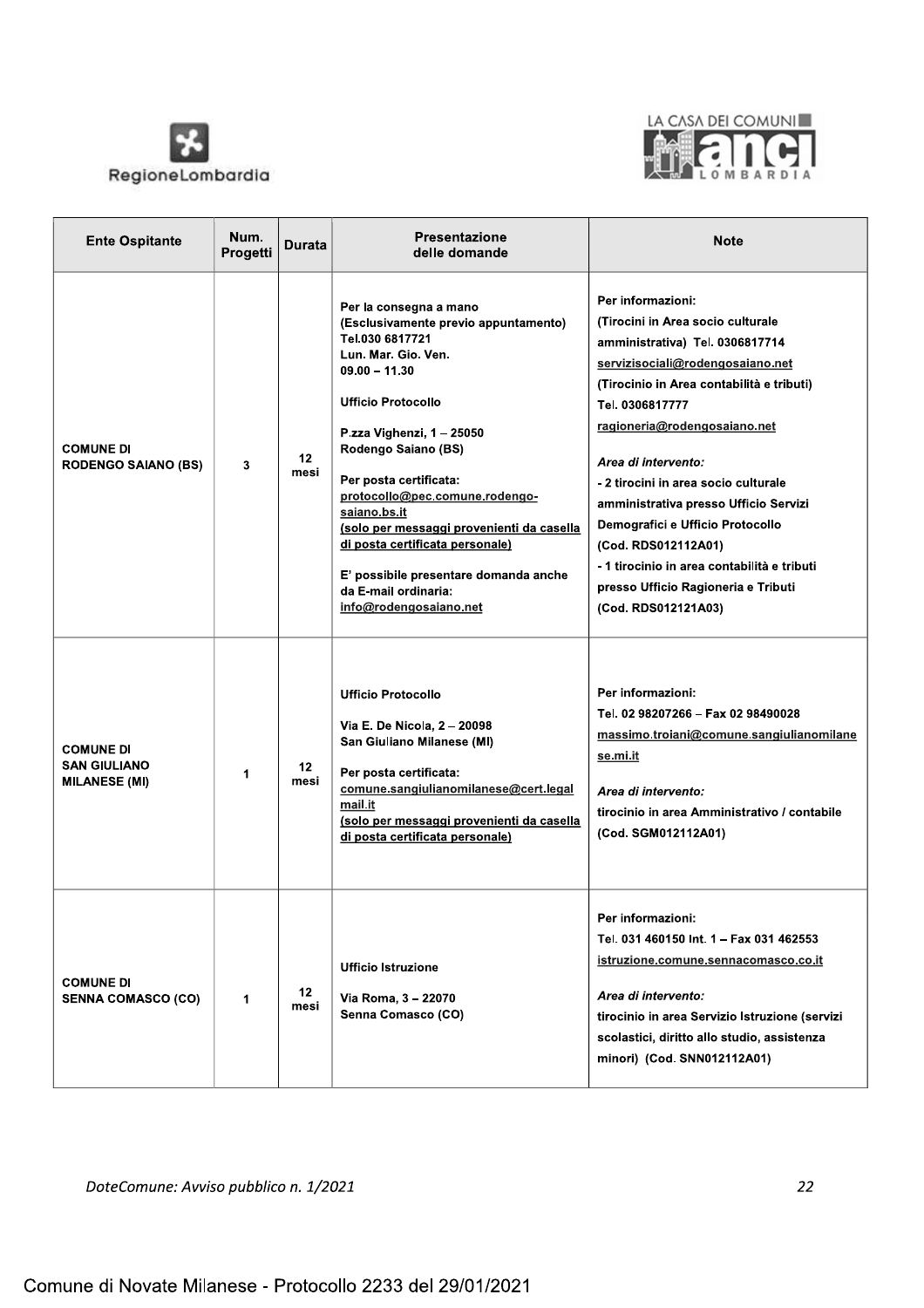



| <b>Ente Ospitante</b>                         | Num.<br>Progetti | Durata                  | <b>Presentazione</b><br>delle domande                                         | <b>Note</b>                                                                                                                                                                                                                                                                   |
|-----------------------------------------------|------------------|-------------------------|-------------------------------------------------------------------------------|-------------------------------------------------------------------------------------------------------------------------------------------------------------------------------------------------------------------------------------------------------------------------------|
| <b>COMUNE DI</b><br><b>SOLTO COLLINA (BG)</b> | 1                | 6<br>mesi               | <b>Ufficio Protocollo</b><br>Via G. B. Pozzi, 6 - 24060<br>Solto Collina (BG) | Per informazioni:<br>Tel. 035 986012 Int. 6 - Fax 035 980121<br>info@comune.solto-collina.bg.it<br>Area di intervento:<br>tirocinio in area Affari Generali<br>(Cod. SLC012106A01)                                                                                            |
| <b>COMUNE DI</b><br>SOLZA (BG)                | $\overline{2}$   | 12 <sub>2</sub><br>mesi | <b>Ufficio Protocollo</b><br>Via San Rocco, 13 - 24030<br>Solza (BG)          | Per informazioni:<br>Tel. 035 901213 - Fax 035 4948365<br>segreteria@comune.solza.bg.it<br>Area di intervento:<br>- 2 tirocini in area Servizi Socio Sanitari<br>(Cod. SZA012112A01)                                                                                          |
| <b>COMUNE DI</b><br>SONICO (BS)               | 1                | 12<br>mesi              | <b>Ufficio Protocollo</b><br>P.zza IV Novembre, 1 - 25048<br>Sonico (BS)      | Per informazioni:<br>Tel. 0364 75030 - Fax 0364 75391<br>info@comune.sonico.bs.it<br>Area di intervento:<br>tirocinio in area Servizi Socio sanitari<br>(Addetto alla sorveglianza dei bambini e<br>affiancamento in interventi di animazione e<br>gioco) (Cod. SNC012112A01) |
| <b>COMUNE DI</b><br>SUELLO (LC)               | 1                | 12<br>mesi              | <b>Ufficio Tributi</b><br>Via Roma, 3 - 23867<br>Suello (LC)                  | Per informazioni:<br>Tel. 031 655715 - Fax 031 655584<br>tributi@comune.suello.lc.it ref. Guerini Silvia<br>Area di intervento:<br>tirocinio in area Amministrativa<br>(Cod. SLL012112A01)                                                                                    |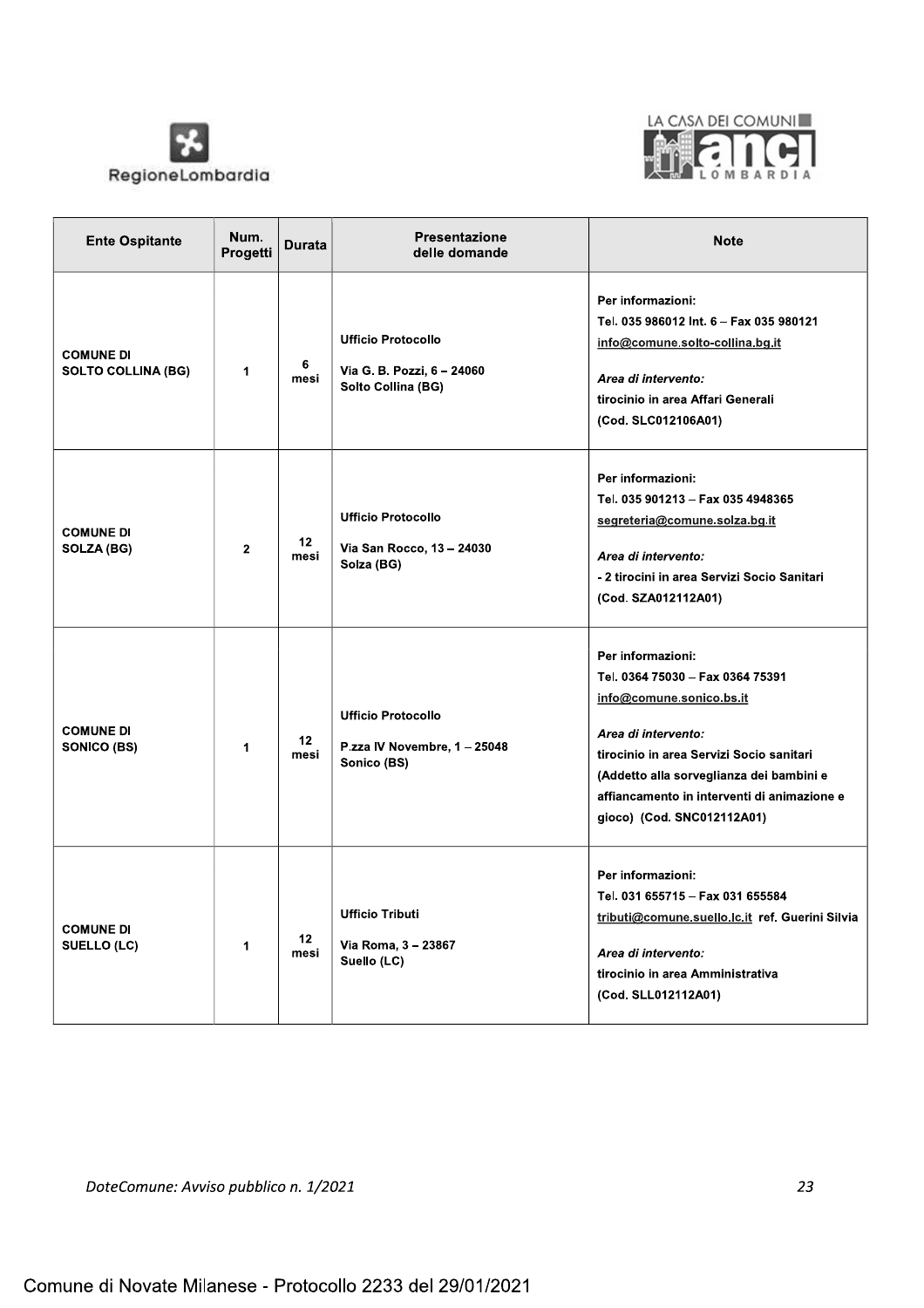



| <b>Ente Ospitante</b>                               | Num.<br>Progetti     | <b>Durata</b> | Presentazione<br>delle domande                                                                                                                               | <b>Note</b>                                                                                                                                                                                                                                                      |
|-----------------------------------------------------|----------------------|---------------|--------------------------------------------------------------------------------------------------------------------------------------------------------------|------------------------------------------------------------------------------------------------------------------------------------------------------------------------------------------------------------------------------------------------------------------|
| <b>COMUNE DI</b><br><b>TACENO (LC)</b>              | $\blacktriangleleft$ | 12<br>mesi    | <b>Ufficio Protocollo</b><br>Via Roma, 4 - 23837<br>Taceno (LC)<br>E' possibile presentare domanda anche<br>da E-mail ordinaria:<br>info@comune.taceno.lc.it | Per informazioni:<br>Tel. 0341 880112 - Fax 0341 880112<br>info@comune.taceno.lc.it<br>Area di intervento:<br>tirocinio in area Trasversale / Ufficio<br>(Cod. TCN012112A01)                                                                                     |
| <b>COMUNE DI</b><br><b>TORRE DE' ROVERI</b><br>(BG) | $\mathbf{2}$         | 6<br>mesi     | <b>Ufficio Protocollo</b><br>P.zza Conte Sforza, 3 - 24060<br>Torre de' Roveri (BG)                                                                          | Per info:<br>Tel. 035 581026 Int. 8<br>biblioteca@comune.torrederoveri.bg.it<br>Area di intervento:<br>- 1 tirocinio in area Servizi sociali /<br>segretariato sociale (Cod. TDR012106A01)<br>- 1 tirocinio in area Tecnico / Demografici<br>(Cod. TDR012106A02) |
| <b>COMUNE DI</b><br><b>TORREVECCHIA PIA</b><br>(PV) | 1                    | 9<br>mesi     | <b>Ufficio Protocollo</b><br>Via Roma, 1 - 27010<br>Torrevecchia Pia (PV)                                                                                    | Per informazioni:<br>Tel. 0382 68502 Int. 3 - Fax 0382 68339<br>protocollo@comune.torrevecchiapia.pv.it<br>Area di intervento:<br>tirocinio in area Educazione e formazione<br>(Cod. TVP012109A01)                                                               |
| <b>COMUNE DI</b><br><b>TREMEZZINA (CO)</b>          | 1                    | 12<br>mesi    | <b>Ufficio Protocollo</b><br>Via Santo Stefano, 7 - 22016<br>Tremezzina, località Lenno (CO)                                                                 | Per informazioni:<br>Tel. 0344 55187<br>cristina.abbate@comune.tremezzina.co.it<br>Area di intervento:<br>tirocinio in area Servizi Sociali (asilo nido)<br>(Cod. TRZ012112A01)                                                                                  |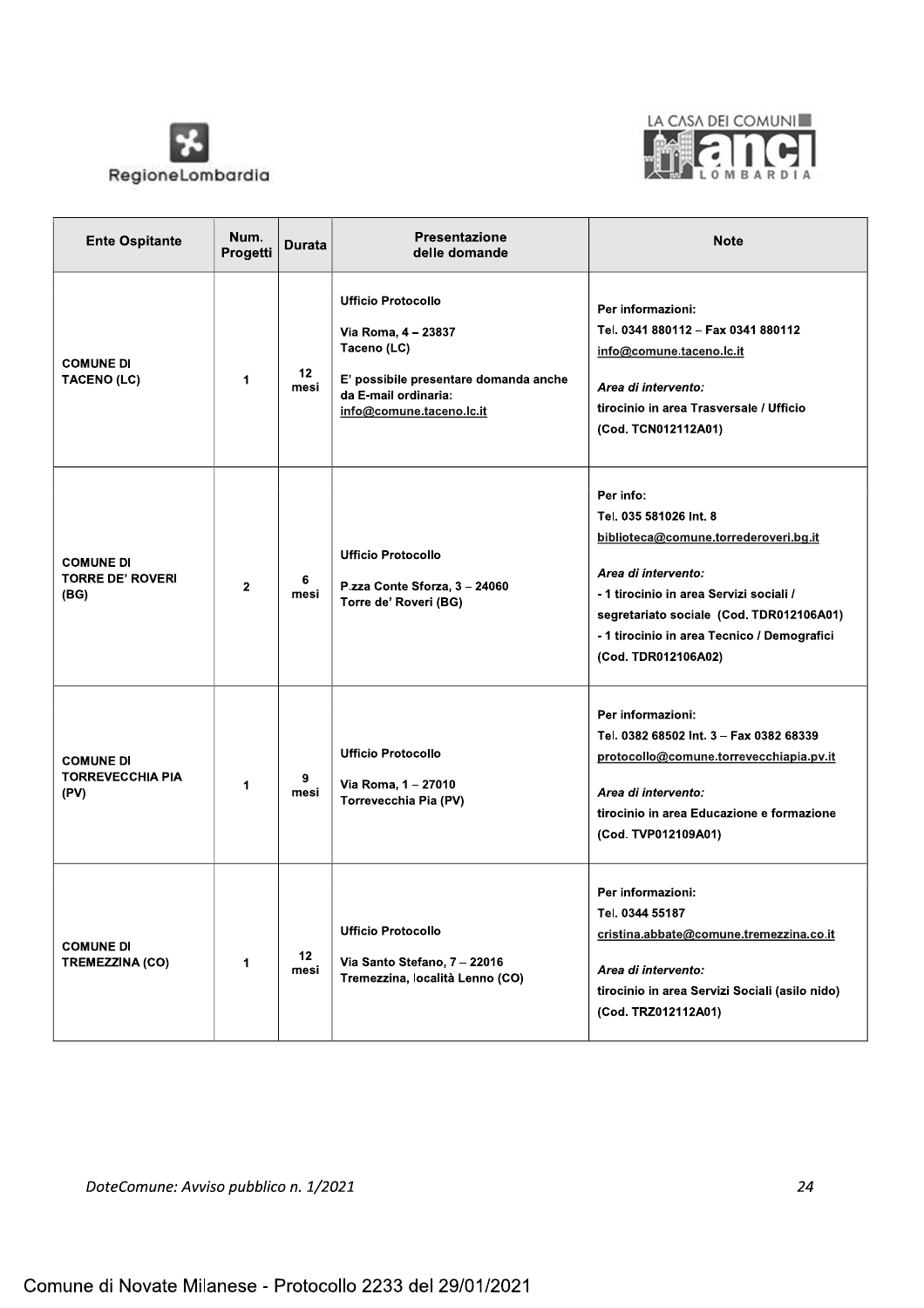



| <b>Ente Ospitante</b>                     | Num.<br>Progetti | Durata     | <b>Presentazione</b><br>delle domande                                                                                                                                                                                                                                                                                             | <b>Note</b>                                                                                                                                                                                                                                                                                                                                                                                   |
|-------------------------------------------|------------------|------------|-----------------------------------------------------------------------------------------------------------------------------------------------------------------------------------------------------------------------------------------------------------------------------------------------------------------------------------|-----------------------------------------------------------------------------------------------------------------------------------------------------------------------------------------------------------------------------------------------------------------------------------------------------------------------------------------------------------------------------------------------|
| <b>COMUNE DI</b><br><b>TURATE (CO)</b>    | 3                | 12<br>mesi | <b>Ufficio Protocollo</b><br>Via Vittorio Emanuele, 2 - 22078<br>Turate (CO)                                                                                                                                                                                                                                                      | Per informazioni:<br>Tel. 02 96425206 (martedì, venerdì, sabato)<br>dalle ore 10.00 alle ore 12.00<br>urpturate@comune.turate.co.it<br>Area di intervento:<br>- 1 tirocinio in area Biblioteca<br>(Cod. TRT012112A01)<br>- 1 tirocinio presso Polizia locale e segreterie<br>dei vari uffici (Cod. TRT012112A02)<br>- 1 tirocinio in area Affari Generali /<br>Protocollo (Cod. TRT012112A03) |
| <b>COMUNE DI</b><br><b>VARENNA (LC)</b>   | 1                | 12<br>mesi | <b>Ufficio Protocollo</b><br>P.zza Venini, 2 - 23892<br>Varenna (LC)<br>Per posta certificata:<br>varenna@comune.varenna.legalmailpa.it<br>(solo per messaggi provenienti da casella<br>di posta certificata personale)<br>E' possibile presentare domanda anche<br>da E-mail ordinaria:<br>varenna@comune.varenna.legalmailpa.it | Per informazioni:<br>Tel. 0341 830119 Int. 4<br>segreteria.generale@comune.varenna.lc.it<br>Area di intervento:<br>tirocinio in area Trasversale / Ufficio<br>(Cod. VRN012112A01)                                                                                                                                                                                                             |
| <b>COMUNE DI</b><br><b>VERGIATE (VA)</b>  | $\overline{2}$   | 3<br>mesi  | <b>Ufficio Protocollo</b><br>Via Cavallotti, 46 - 21029<br>Vergiate (VA)                                                                                                                                                                                                                                                          | Per informazioni:<br>Tel. 0331 947278 - Fax 0331 942007<br>asilonido@comune.vergiate.va.it<br>Area di intervento:<br>- 2 tirocini in area Servizi per l'infanzia<br>(Cod. VGT012103A01)                                                                                                                                                                                                       |
| <b>COMUNE DI</b><br><b>VIMODRONE (MI)</b> | 1                | 3<br>mesi  | <b>Ufficio Protocollo</b><br>Via Battisti, 56 - 20055<br>Vimodrone (MI)<br>E' possibile presentare domanda anche<br>da E-mail ordinaria:<br>protocollo@comune.vimodrone.milano.it                                                                                                                                                 | Per informazioni:<br>Tel. 02 25077290<br>c.iulianelli@comune.vimodrone.milano.it<br>Area di intervento:<br>tirocinio in area Affari Legali<br>(Cod. VMD012103A01)                                                                                                                                                                                                                             |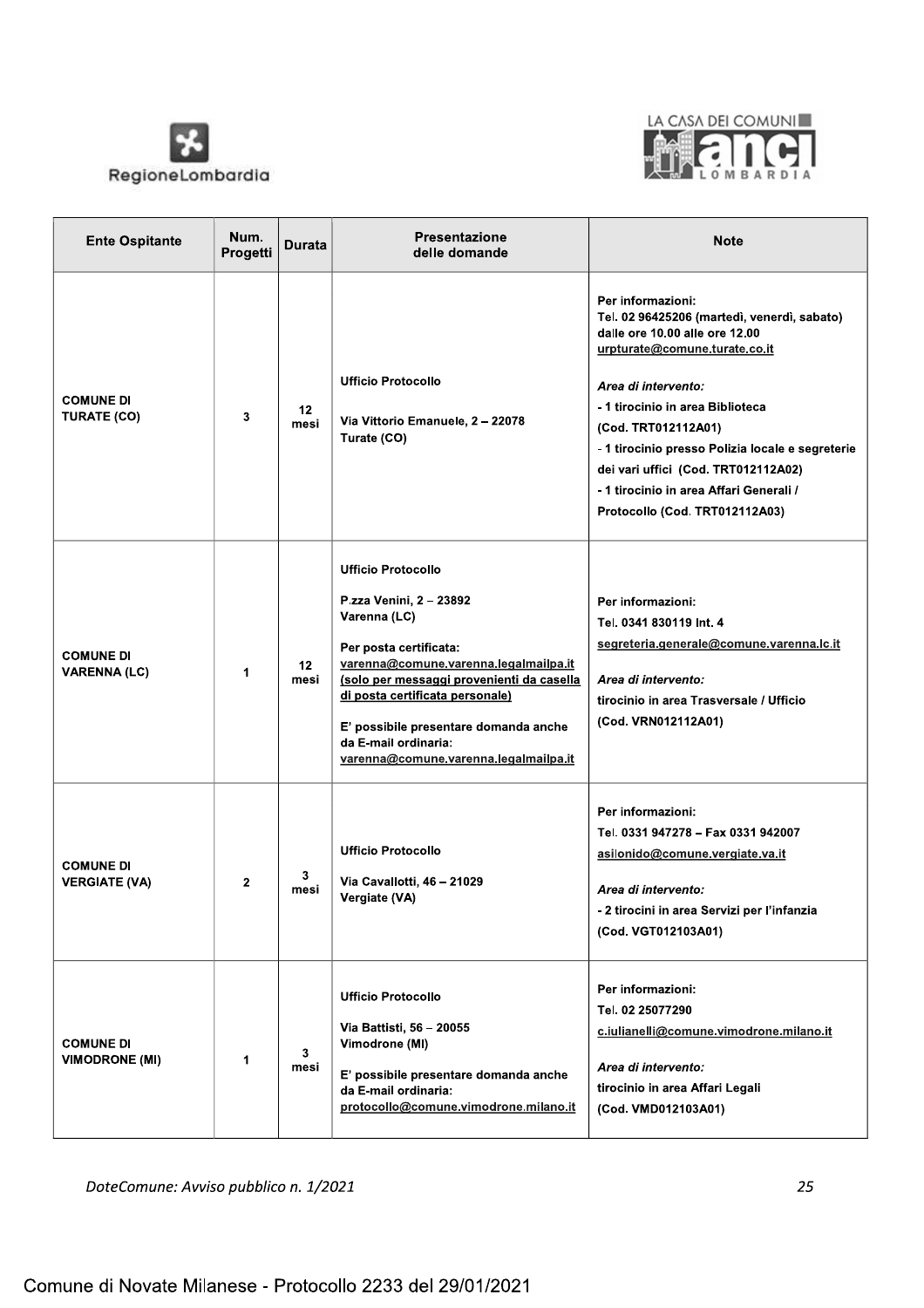



| <b>Ente Ospitante</b>                                 | Num.<br>Progetti | <b>Durata</b> | <b>Presentazione</b><br>delle domande                                                                                                                                                                                                       | <b>Note</b>                                                                                                                                                                                                                                                                    |
|-------------------------------------------------------|------------------|---------------|---------------------------------------------------------------------------------------------------------------------------------------------------------------------------------------------------------------------------------------------|--------------------------------------------------------------------------------------------------------------------------------------------------------------------------------------------------------------------------------------------------------------------------------|
| <b>COMUNE DI</b><br><b>VIMODRONE (MI)</b>             | $\mathbf{2}$     | 12<br>mesi    | <b>Ufficio Protocollo</b><br>Via Battisti, 56 - 20055<br>Vimodrone (MI)<br>E' possibile presentare domanda anche<br>da E-mail ordinaria:<br>protocollo@comune.vimodrone.milano.it                                                           | Per informazioni:<br>Tel. 02 25077290<br>ragioneria@comune.vimodrone.milano.it<br>personale@comune.vimodrone.milano.it<br>Area di intervento:<br>- 1 tirocinio in area Servizi Finanziari<br>(Cod. VMD012112A02)<br>- 1 tirocinio in area Risorse Umane<br>(Cod. VMD012112A02) |
| <b>COMUNE DI</b><br><b>VITTUONE (MI)</b>              | 1                | 9<br>mesi     | <b>Ufficio Protocollo</b><br>P.zza Italia, 5 - 20009<br>Vittuone (MI)                                                                                                                                                                       | Per informazioni:<br>Tel. 02 90320222<br>uff.protocollo@comune.vittuone.mi.it<br>Area di intervento:<br>tirocinio in area Trasversale / Ufficio<br>(Cod. VTN012109A01)                                                                                                         |
| <b>COMUNE DI</b><br><b>ZIBIDO SAN GIACOMO</b><br>(MI) | $\mathbf{1}$     | 9<br>mesi     | <b>Ufficio Protocollo</b><br>P.zza Roma, 1 - 20058<br>Zibido San Giacomo (MI)<br>Per posta certificata:<br>protocollo@pec.comune.zibidosangiaco<br>mo.mi.it<br>(solo per messaggi provenienti da casella<br>di posta certificata personale) | Per informazioni:<br>Tel. 02 90020236 - Fax 02 90003204<br>gabriella.fontana@comune.zibidosangiacom<br>o.mi.it<br>Area di intervento:<br>tirocinio in area Servizi Socio-sanitari<br>(Cod. ZSG012109A01)                                                                       |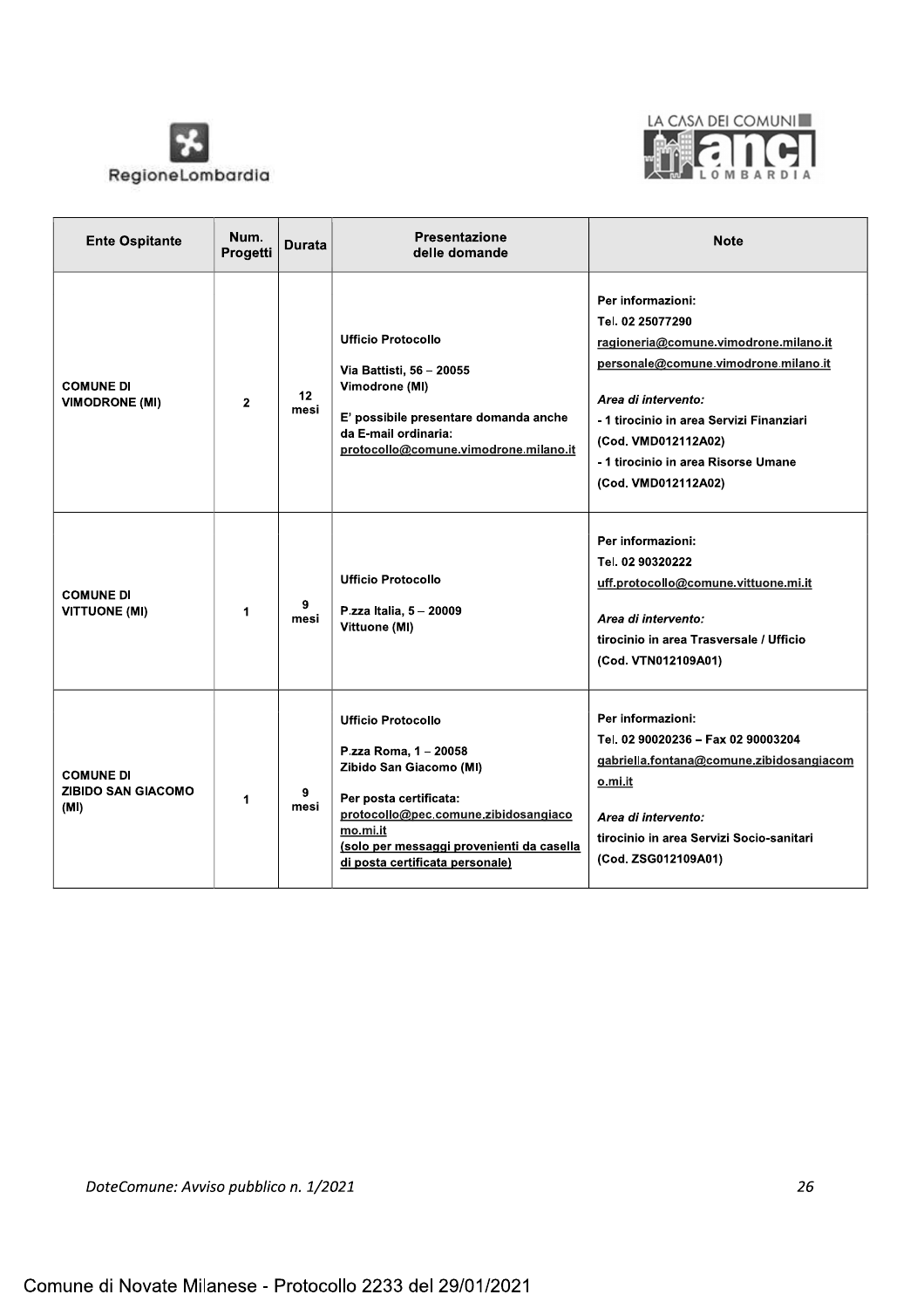



| <b>Ente Ospitante</b>                                                                                        | Num.<br>Progetti | Durata                  | Presentazione<br>delle domande                                                                                                                                                                                             | <b>Note</b>                                                                                                                                                                                                                                                                                                                                                                                                                                                 |
|--------------------------------------------------------------------------------------------------------------|------------------|-------------------------|----------------------------------------------------------------------------------------------------------------------------------------------------------------------------------------------------------------------------|-------------------------------------------------------------------------------------------------------------------------------------------------------------------------------------------------------------------------------------------------------------------------------------------------------------------------------------------------------------------------------------------------------------------------------------------------------------|
| <b>AZIENDA SOCIALE</b><br><b>COMUNI INSIEME</b><br>A.S.C.I. (CO)                                             | $\mathbf{2}$     | 6<br>mesi               | <b>Ufficio Protocollo</b><br>P.zza IV Novembre, 2 - 22074<br>Lomazzo (CO)<br>Per posta certificata:<br>asci@pec.it<br>(solo per messaggi provenienti da casella<br>di posta certificata personale)                         | Per informazioni:<br>Tel. 02 96778318 - Cell. 348 9639840<br>Fax 02 96370181<br>info@aziendasocialecomuniinsieme.it<br>nido@aziendasocialecomuniinsieme.it<br>Area di intervento:<br>- 2 tirocini in area Servizi Socio Sanitari<br>(animatore di ludoteca con interventi di<br>sorveglianza dei bambini, di animazione e<br>gioco) presso i Nidi di Turate e di Rovello<br>Porro gestiti dall'Azienda Sociale Comuni<br><b>Insieme (Cod. ASI012106A01)</b> |
| <b>COMUNITA' MONTANA</b><br><b>VALSASSINA.</b><br><b>VALVARRONE,</b><br><b>VAL D'ESINO E RIVIERA</b><br>(LC) | 1                | 12 <sup>2</sup><br>mesi | Via Fornace Merlo, 2 - 23816<br>Barzio (LC)                                                                                                                                                                                | Per informazioni:<br>Tel. 0341 910144 - Fax 0341 910154<br>ragioneria@valsassina.it<br>Area di intervento:<br>tirocinio in area Trasversale / Ufficio presso<br>Settore Amministrativo - Finanziario e<br>Settore Tecnico (Cod. CMV012112A01)                                                                                                                                                                                                               |
| <b>CONSORZIO</b><br><b>IMPEGNO SOCIALE (CO)</b>                                                              | 1                | 12<br>mesi              | <b>Ufficio Protocollo</b><br>Via Montegrappa, 95 - 22070<br>Cassina Rizzardi (CO)<br>Per posta certificata:<br>impegnosociale1@lamiapec.it<br>(solo per messaggi provenienti da casella<br>di posta certificata personale) | Per informazioni:<br>Tel. 031 928181<br>info@consorzioimpegnosociale.it<br>Area di intervento:<br>tirocinio in area Amministrativa /<br>Centralinista (Cod. CSC012112A01)                                                                                                                                                                                                                                                                                   |
| <b>PROVINCIA</b><br>DI LECCO (LC)                                                                            | $\mathbf{2}$     | 12<br>mesi              | <b>Ufficio Protocollo</b><br>P.zza Lega Lombarda, 4 - 23900<br>Lecco (LC)                                                                                                                                                  | Per informazioni:<br>Tel. 0341 295552<br>antonella.bellani@provincia.lecco.it<br>Area di intervento:<br>- 1 tirocinio in area Contabilità<br>(Cod. PLC012112A01)<br>- 1 tirocinio in area Appalti<br>(Cod. PLC012112A02)                                                                                                                                                                                                                                    |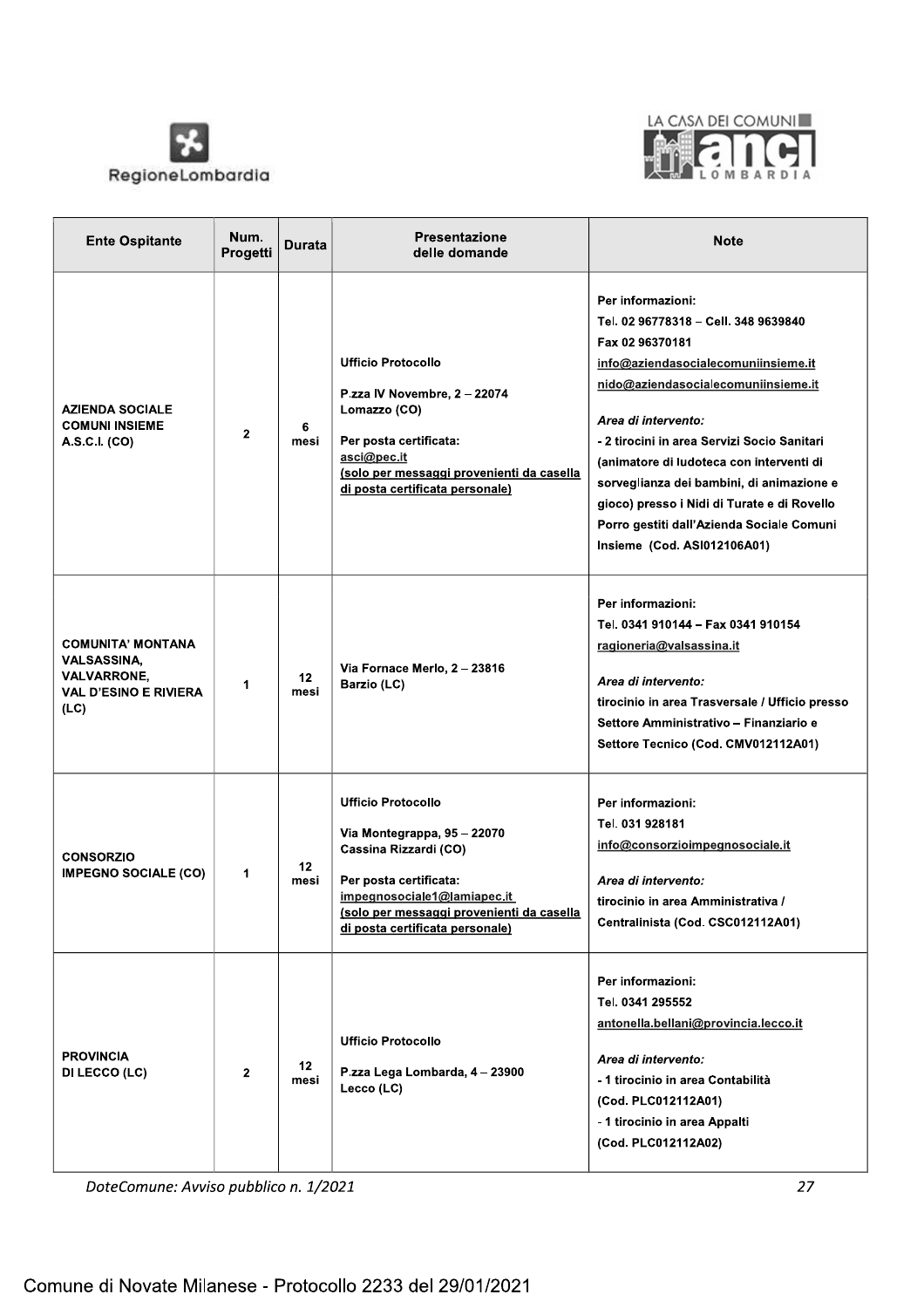



| <b>Ente Ospitante</b>                                                                                                      | Num.<br>Progetti | Durata     | Presentazione<br>delle domande                                                                                                                                                                                                                                                                                                                                                                  | <b>Note</b>                                                                                                                                                                                                                                                                                                                                                                            |
|----------------------------------------------------------------------------------------------------------------------------|------------------|------------|-------------------------------------------------------------------------------------------------------------------------------------------------------------------------------------------------------------------------------------------------------------------------------------------------------------------------------------------------------------------------------------------------|----------------------------------------------------------------------------------------------------------------------------------------------------------------------------------------------------------------------------------------------------------------------------------------------------------------------------------------------------------------------------------------|
| <b>PROVINCIA</b><br>DI MANTOVA (MN)                                                                                        | 1                | 12<br>mesi | Presso la sede della<br>Provincia di Mantova<br>(dal Lunedì al Venerdì ore 8:30 – 12:30)<br>Via Principe Amedeo, 30/32 - 46100<br>Mantova (MN)<br>Per posta certificata:<br>provinciadimantova@legalmail.it<br>(solo per messaggi provenienti da casella<br>di posta certificata personale)<br>E' possibile presentare domanda anche<br>da E-mail ordinaria:<br>provinciadimantova@legalmail.it | Per informazioni:<br>Tel. 0376 204264 Luciana Zanoni<br>luciana.zanoni@provincia.mantova.it<br>Tel. 0376 204202 Gavioli Lorenza<br><u>lorenza.gavioli@provincia.mantova.it</u><br>Fax 0376 204348<br>Area di intervento:<br>tirocinio presso Area Economica -<br>Finanziaria - Servizio Contabilità, Tributi e<br>altre entrate - Analisi e gestione del debito<br>(Cod. PMN012112A01) |
| <b>SISTEMA</b><br><b>BIBLIOTECARIO</b><br><b>CONSORTILE</b><br>"ANTONIO PANIZZI"<br>(VA)                                   | 1                | 12<br>mesi | <b>Ufficio Protocollo</b><br>Via Verdi, 2 - 21013<br>Gallarate (VA)                                                                                                                                                                                                                                                                                                                             | Per informazioni:<br>coordinatore@sbgallarate.it<br>Area di intervento:<br>tirocinio in area Biblioteche<br>(Cod. SBC012112A01)                                                                                                                                                                                                                                                        |
| UNIONE COMUNI<br><b>LOMBARDA ESSEVUM</b><br>(MN)<br><b>SEDE OPERATIVA</b><br><b>MUNICIPIO DI</b><br><b>ROVERBELLA (MN)</b> | 1                | 12<br>mesi | <b>Ufficio Protocollo</b><br>Via Solferino, 1 - 46048<br>Roverbella (MN)                                                                                                                                                                                                                                                                                                                        | Per informazioni:<br>Tel. 0376 6918230<br>fabio.maestrelli@comune.roverbella.mn.it<br>Area di intervento:<br>tirocinio in area Trasversale / Ufficio presso<br>Ufficio Tecnico (Cod. USV012112A01)                                                                                                                                                                                     |
| <b>UNIONE DI</b><br><b>COMUNI LOMBARDA</b><br>TERRA DEI GONZAGA<br>(MN)                                                    | 1                | 9<br>mesi  | <b>Ufficio Protocollo</b><br>P.zza Europa, 1 - 46012<br>Bozzolo (MN)                                                                                                                                                                                                                                                                                                                            | Per informazioni:<br>Tel. 0376 910833 - Fax 0376 91105<br>servizisociali@comune.bozzolo.mn.it<br>Area di intervento:<br>tirocinio in area Servizi Sociali<br>(Cod. ULG012109A01)                                                                                                                                                                                                       |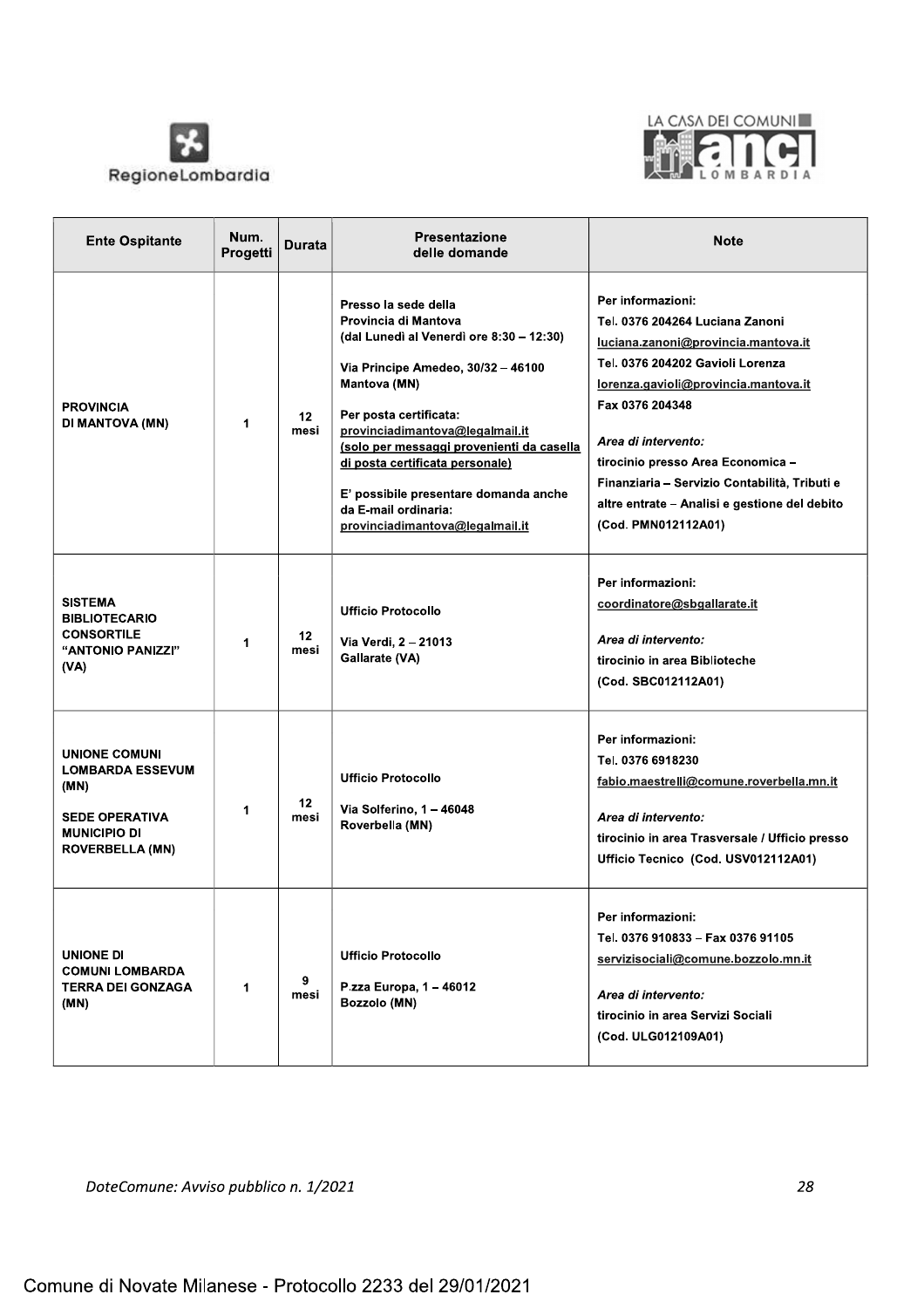



DoteComune prevede lo svolgimento di un percorso che si declina in attività di formazione d'aula e di tirocinio personalizzato presso un Ente Ospitante, nel rispetto delle norme previste dall'accordo di regolamentazione di DoteComune 2021.

ANCI Lombardia, per lo svolgimento delle attività formative e per la certificazione delle competenze connesse a DoteComune si avvarrà della collaborazione di AnciLab (Ente Accreditato ai sistemi di formazione e lavoro della Regione Lombardia), di seguito Ente Promotore.

L'Ente Ospitante si impegna a realizzare presso le proprie sedi tirocini di DoteComune della durata di 3, 6, 9, o 12 mesi a seconda del progetto scelto (Tabella A). L'Ente Ospitante non può realizzare più di un tirocinio extra-curriculare con il medesimo tirocinante, fatta salva la possibilità di prorogare il tirocinio entro i limiti di durata dello stesso e previa richiesta all'Ente Promotore.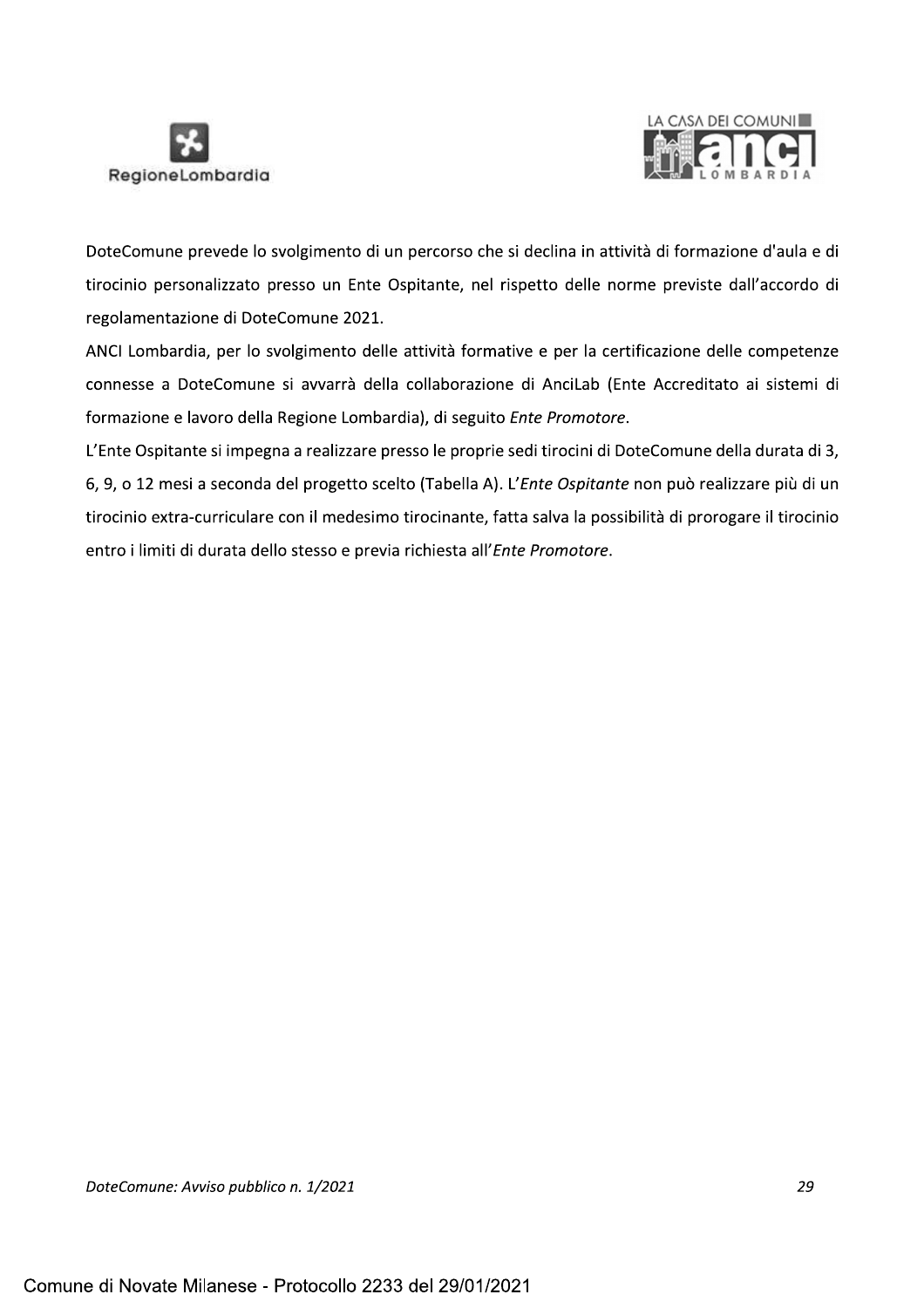



# **Articolo 2** (Ambiti d'intervento)

Gli assegnatari della DoteComune risponderanno a un progetto formativo individuale in uno o più dei seguenti ambiti, con esclusione delle competenze afferenti le figure normate e regolamentate, nel rispetto del QRSP (Quadro Regionale degli Standard Professionali) di Regione Lombardia:

- · agricoltura, silvicoltura e pesca;
- · edilizia, costruzioni e impiantistica;
- · stampa ed editoria:
- trasporti e logistica;
- servizi di public utilities;
- · servizi turistici:
- · servizi culturali e di spettacolo;
- · servizi socio sanitari;
- servizi di educazione e formazione
- area comune:
- COMPETENZA TRASVERSALE OBBLIGATORIA: operare in sicurezza e nel rispetto delle norme di igiene e di salvaguardia ambientale, identificando e prevenendo situazioni di rischio per sé, per altri e per l'ambiente. (Tutti gli assegnatari di DoteComune riceveranno adeguata formazione in materia di tutela della salute e sicurezza nei luoghi di lavoro in base all'art. 37 del D.Lgs 81/08 "Testo Unico sulla salute e sicurezza sul lavoro").

Inoltre, un campione sperimentale, composto dal 5% circa dei tirocinanti, seguirà l'iter di certificazione competenze secondo il modello regionale riferito alle competenze acquisite in ambito non formale e informale.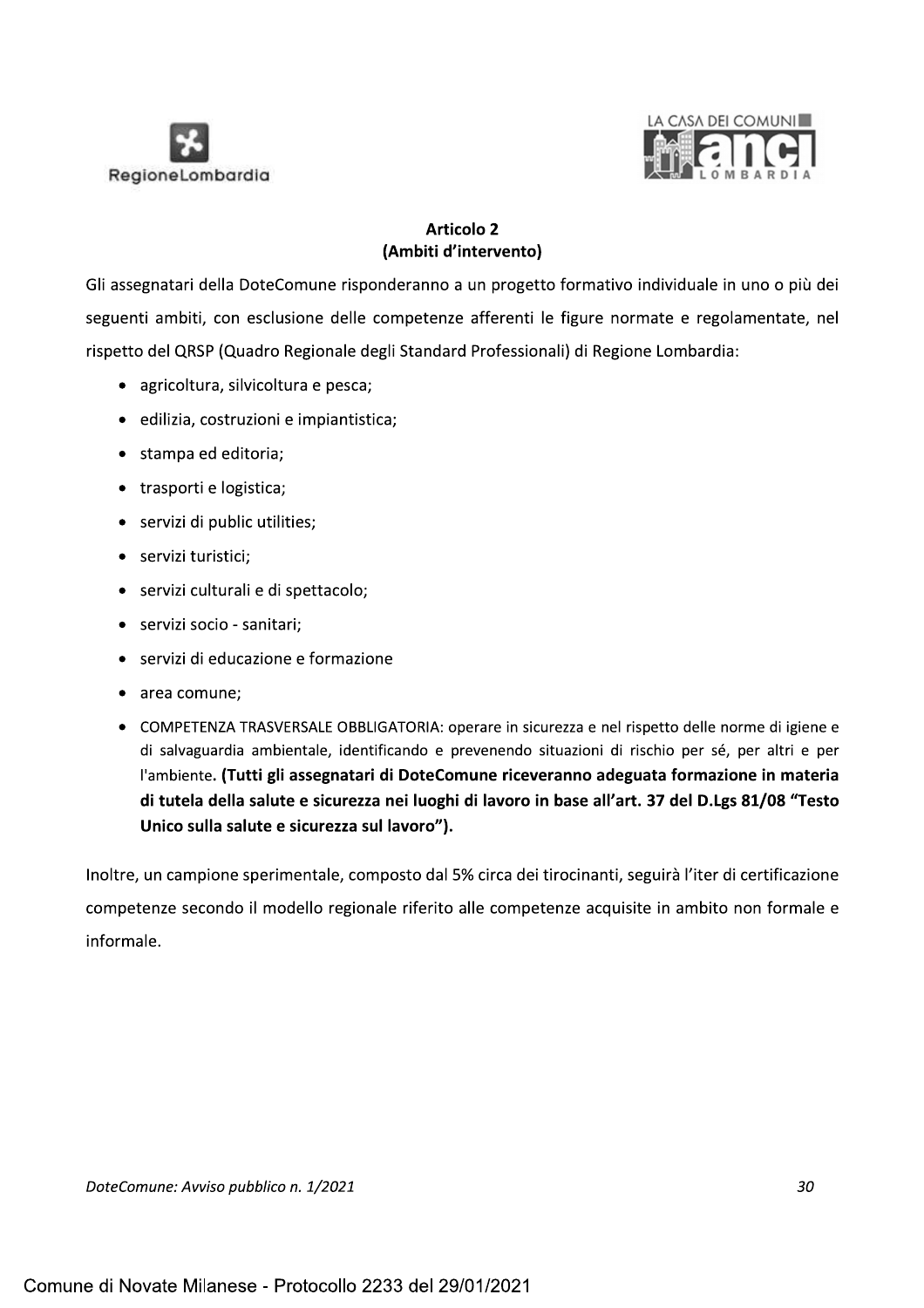



### **Articolo 3**

### (Criteri di ammissibilità dei richiedenti)

Sono destinatari del Programma "Dote Comune 2021" cittadini disoccupati ai sensi del Dlgs 150/2015 e dell'art. 4 co. 15 quater del DL 4/2019 come convertito dalla legge 26/2019, di età uguale o superiore ai 18 anni, residenti o domiciliati in Lombardia.

Non possono accedere al suddetto Programma: i soggetti titolari di pensione di vecchiaia e di pensione anticipata; i soggetti occupati che siano impossibilitati a partecipare alle attività formative e a garantire la presenza quotidiana nella sede operativa per lo svolgimento di 4 ore di attività come previsto dai progetti di tirocinio.

Compatibilmente con quanto previsto al punto precedente, possono partecipare al Programma i soggetti percettori di ammortizzatori sociali (NASPI e altre indennità).

Possono essere altresì destinatari di iniziative coerenti con il presente programma anche i percettori di reddito di cittadinanza.

E' possibile presentare domanda per la partecipazione a un solo progetto e in un solo Ente Ospitante inserito nella Tabella A del presente Avviso.

I Candidati selezionati dovranno effettuare autonomamente, attraverso il seguente link https://did.anpal.gov.it/ o attraverso un Centro Per l'Impiego, la Dichiarazione di Immediata Disponibilità al lavoro (DID) entro l'avvio del tirocinio. Lo stato di disoccupazione deve essere mantenuto fino alla data di avvio del tirocinio. A seguito dell'avvio di DoteComune, Ancilab (ente accreditato per i servizi al lavoro) contatterà i candidati selezionati per la sottoscrizione del Patto di Servizio Personalizzato (PSP). La DID e il PSP sono obbligatori in quanto la partecipazione a DoteComune costituisce assolvimento del percorso di politica attiva previsto dal D.lgs 150/2015.

Qualora, nell'ambito del presente Avviso, non siano selezionati utilmente candidati cui assegnare le Doti, l'Ente Proponente, se richiesto dall'Ente Ospitante, può proporre la copertura dei posti vacanti segnalando i candidati in esubero presso altre sedi. L'Ente Ospitante provvederà, in questo caso, alla valutazione delle nuove candidature pervenute. In alternativa le posizioni non assegnate saranno inserite nell'Avviso immediatamente successivo.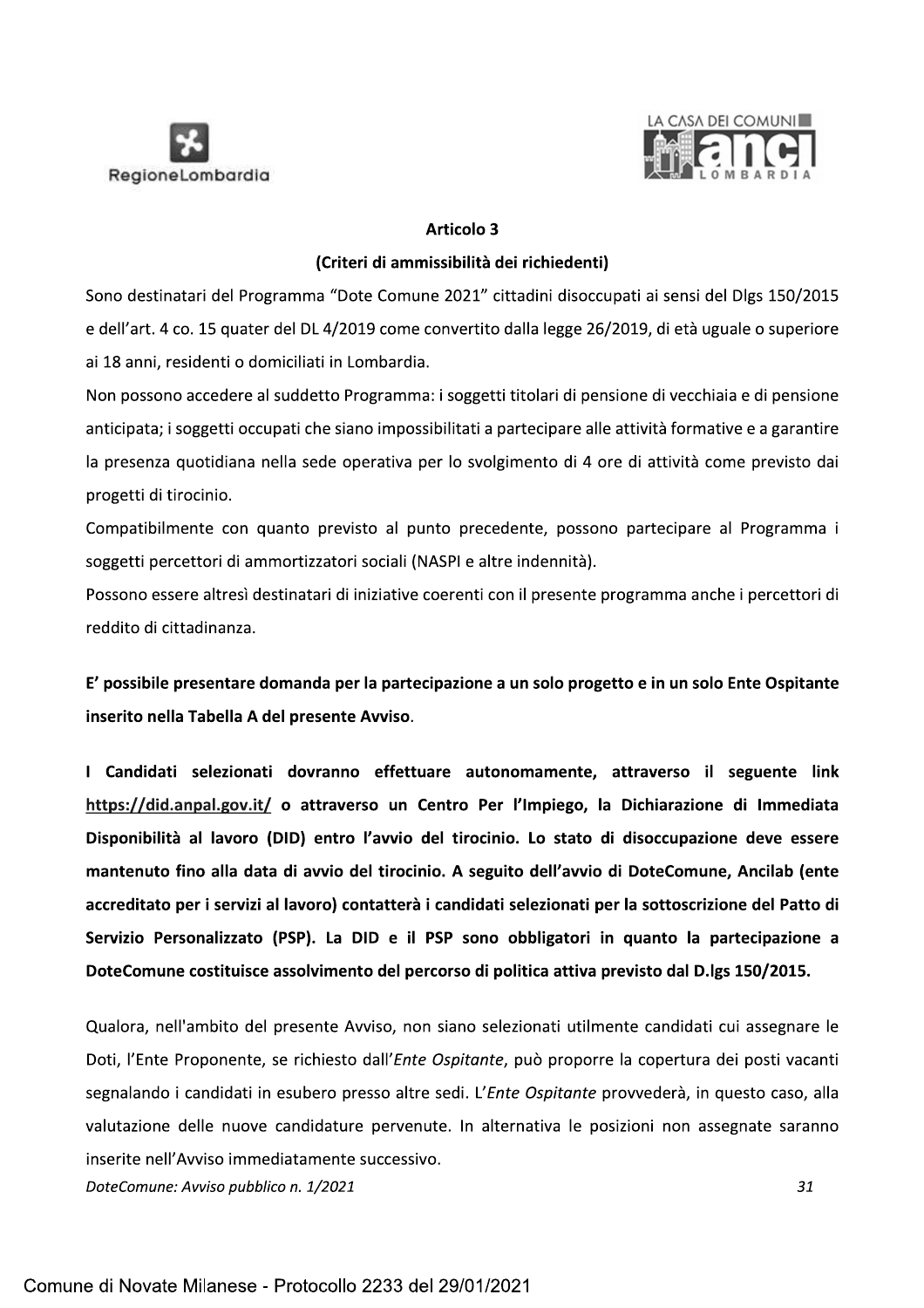



# Articolo 4

# (Durata e modalità di svolgimento dei progetti)

La durata di un progetto di DoteComune è di 3, 6, 9, o 12 mesi consecutivi.

Il monte orario di attività svolto dall'assegnatario/a è stabilito in base al numero di mesi di cui è costituito il progetto (Allegato 1), considerato un impegno medio settimanale di circa 20 ore. Il progetto dovrà comunque concludersi entro i tempi previsti dal progetto assegnato.

Su richiesta specifica e motivata dell'Ente Ospitante all'Ente Promotore, accompagnata dal consenso scritto dell'assegnatario/a, i progetti della durata di tre, sei e nove mesi possono essere prorogati fino al raggiungimento del limite massimo di dodici mesi continuativi.

L'assegnatario/a si impegna a frequentare almeno il 75% delle ore complessive di formazione d'aula previste dal suo progetto. La frequenza, rilevata dai previsti registri di presenza, al di sotto della soglia sopra indicata, salvo casi eccezionali giustificati, comporterà l'esclusione dell'assegnatario/a dal progetto e da tutti i benefici ad esso connessi.

In linea con l'obiettivo di sostenere il reimpiego dei lavoratori in un momento di profonda trasformazione del mercato del lavoro e al fine di rispondere alle nuove esigenze di riqualificazione professionale post Covid19, il percorso formativo individuale prevede anche corsi di formazione finalizzati alla promozione dello sviluppo sostenibile, etico ed inclusivo, attraverso l'innovazione e la digitalizzazione al servizio delle persone, delle comunità e dei territori. La partecipazione è obbligatoria.

Durante lo svolgimento del progetto l'assegnatario/a è tenuto/a a:

- svolgere le attività previste dal progetto formativo individuale;
- rispettare le norme in materia di igiene, sicurezza e salute sui luoghi di lavoro;
- · mantenere la necessaria riservatezza per quanto attiene ai dati, informazioni in merito a persone, processi produttivi e prodotti, acquisiti durante lo svolgimento del *progetto*;
- rispettare scrupolosamente l'accordo di regolamentazione di DoteComune 2021.

L'assegnatario/a si impegna a svolgere le attività di formazione d'aula e tirocinio secondo gli orari e le modalità indicate dall'Ente Ospitante e dall'Ente Promotore.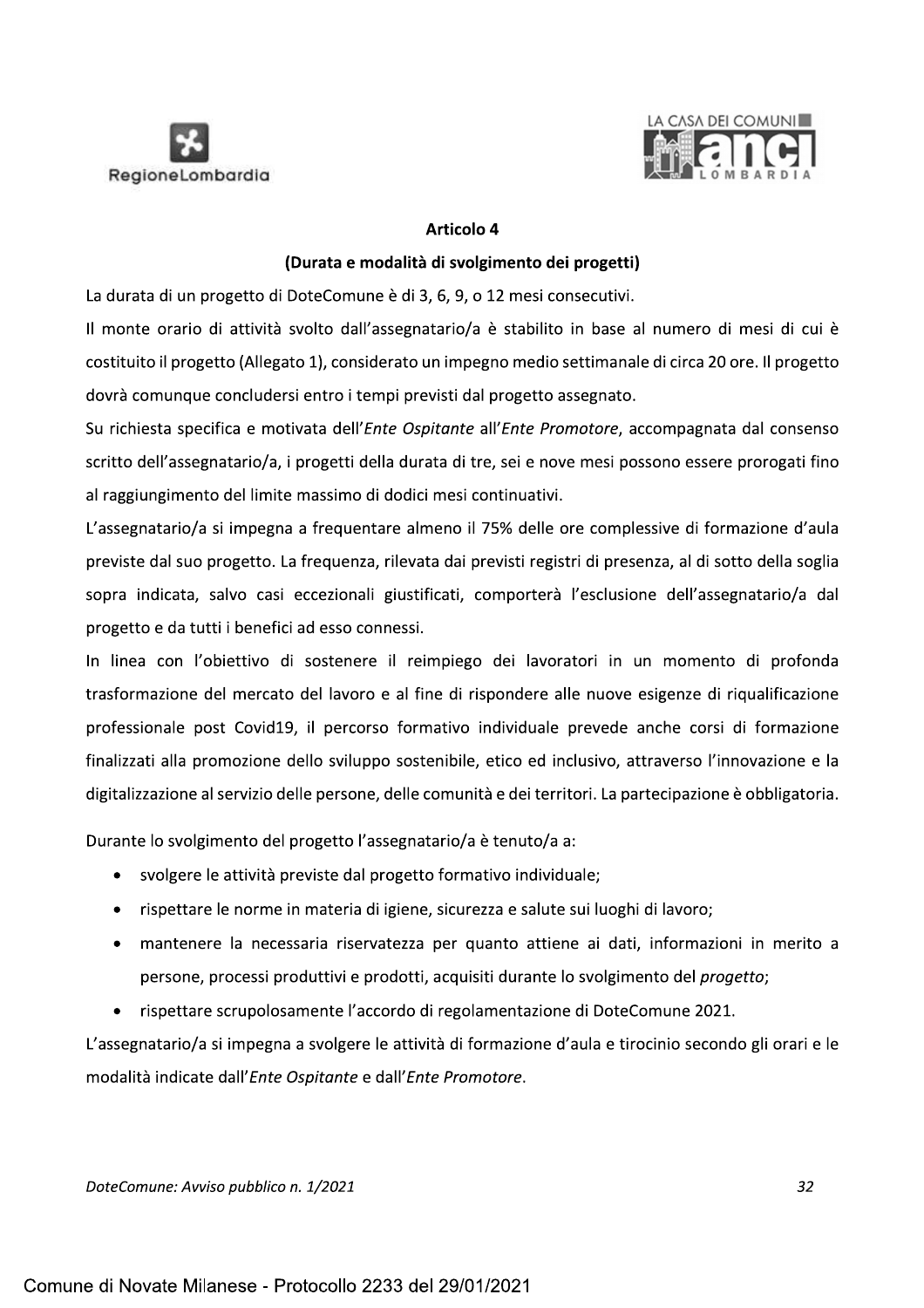



- 
- **Example 19 A CASA DEI COMUNI<br>
RegioneLombardia<br>
(Indennità e garanzie riconosciute all'assegnatario/a)<br>
All'assegnatario/a saranno garantiti:<br>
 un progetto formativo di tirocinio individuale attivato sulla base di una co** 
	- un'attestazione rilasciata dal soggetto promotore di svolgimento del tirocinio, attestante la tipologia di tirocinio, la sede ed il periodo di svolgimento in caso di partecipazione almeno al 70% della durata prevista dal Progetto formativo individuale;
	- alla fine del tirocinio, la possibilità di sostenere un esame per il rilascio di un attestato di competenze eventualmente acquisite durante il periodo di tirocinio, con riferimento al QRSP (Quadro regionale degli standard professionale) della Regione Lombardia;
	- apertura di una propria posizione INAIL e di una copertura INAIL;
	- copertura assicurativa per infortunio, morte e RC verso terzi comprese le spese mediche per infortunio;
	- comunicazioni (avvio, eventuale proroga e cessazione) previste a norma di legge (Modello UNILAV) alla Provincia di competenza.

L'esclusione o il ritiro dell'assegnatario/a comporta la perdita di tutti i benefici connessi allo svolgimento del progetto a decorrere dalla data di questi eventi.

DoteComune: Avviso pubblico n. 1/2021 https://www.astronomega.com/2010/2010 http://www.astronomega.com/2010/20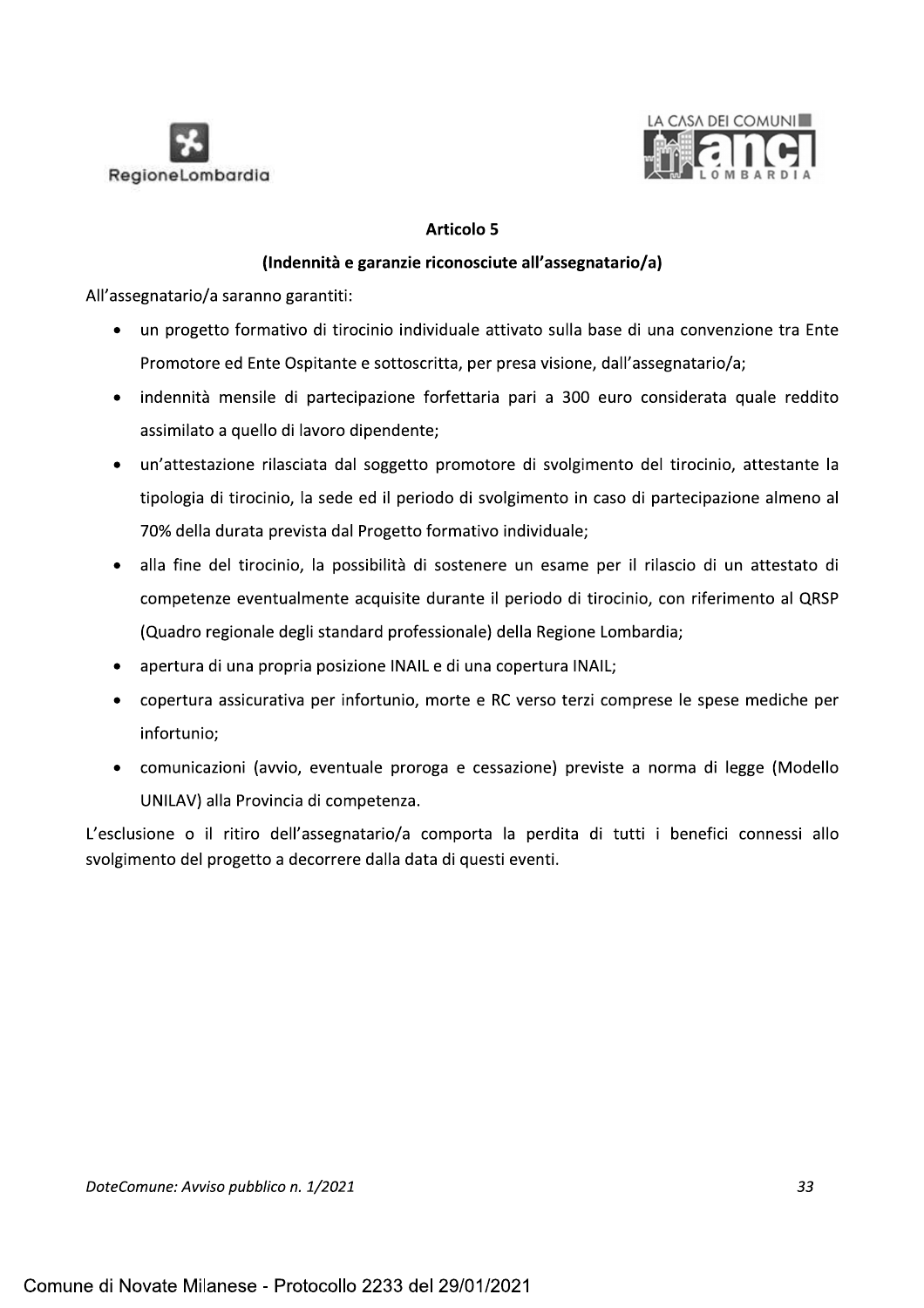



RegioneLombardia<br>
RegioneLombardia<br>
(Modalità di corresponsione del compenso)<br>
L'indennità all'assegnatario/a sarà corrisposta entro 30 giorni dalla chiusura di ogni singolo trimestre<br>
come previsto anche nell'accordo di r

- 
- 
- in tre soluzioni trimestrali posticipate per quelli di 9 mesi;
- in quattro soluzioni trimestrali posticipate per quelli di 12 mesi;

L'Ente Promotore si assume gli obblighi di tracciabilità dei flussi finanziari di cui alla Legge 13.08.2010 n. 136 (Piano straordinario contro le mafie, nonché delega al Governo in materia di normativa

L'Ente Promotore si assume gli obblighi di tracciabilità dei flussi finanziari di cui alla Leg<br>
1. 136 (Piano straordinario contro le mafie, nonché delega al Governo in materia<br>
1. 136 (Piano straordinario contro le mafie,

n. 136 (Piano straordinario contro le mafie, nonché delega al Governo in materia di normativa<br>
antimafia).<br> **Articolo 7**<br> **(Termini e modalità di presentazione della domanda)**<br>
La domanda di partecipazione, (Allegato 2 del

La domanda può anche essere consegnata all'Ente Promotore o all'Ente Proponente, previo accordo con gli stessi e nel rispetto dei termini di scadenza dell'avviso. Nella domanda deve essere indicato l'Ente Ospitante e la durata del tirocinio secondo la Tabella A, di cui all'art. 1.

Il mancato rispetto del termine per la presentazione delle domande comporta l'esclusione dall'avviso, ma non preclude la possibilità di ripresentare la domanda in avvisi successivi.

DoteComune: Avviso pubblico n. 1/2021 **comunitativa e constituito de la constituito de la constituito de la co**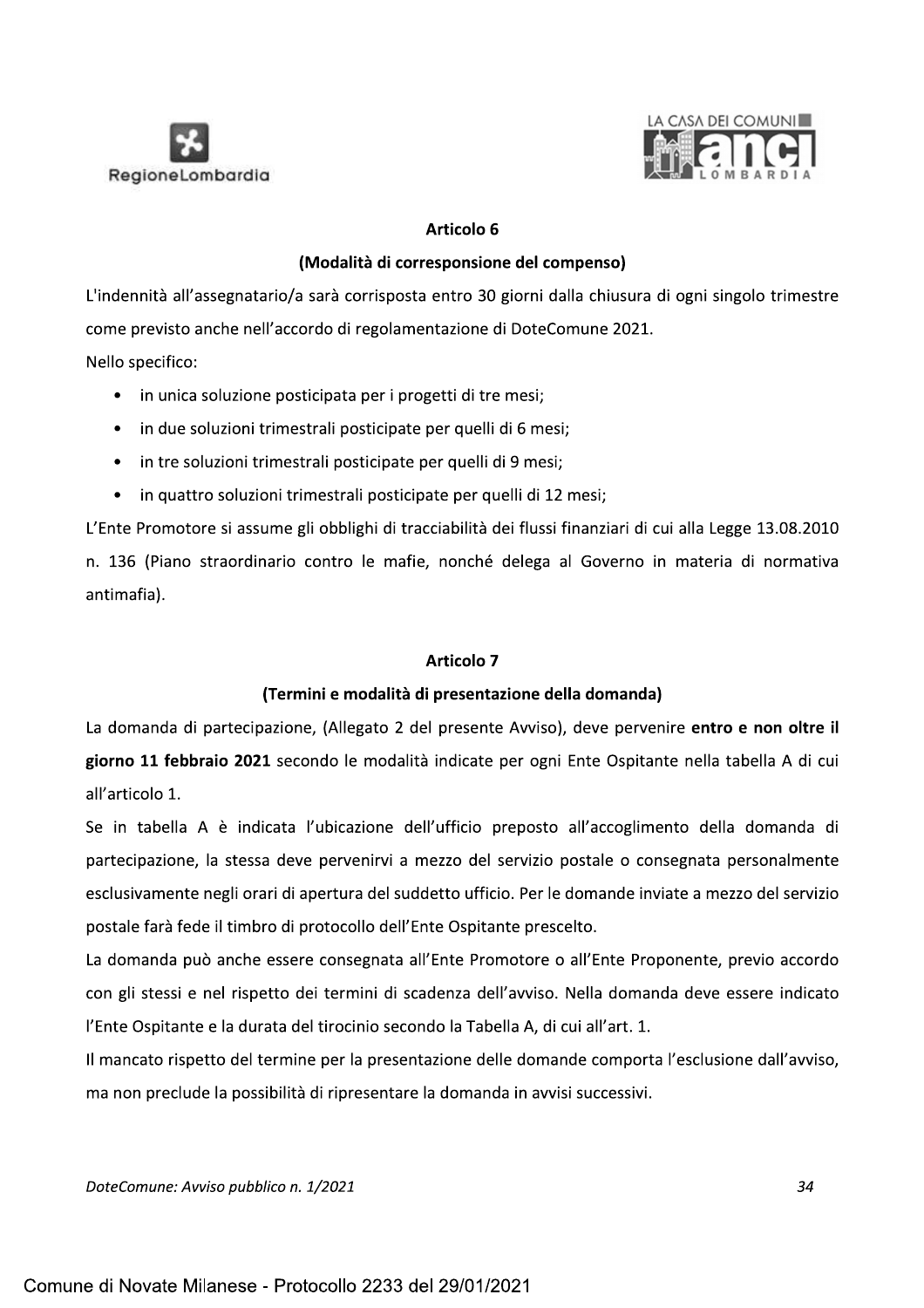



# **Articolo 8**

# (Documentazione da presentare)

Per partecipare alla selezione, i candidati dovranno presentare:

- domanda di partecipazione (Allegato 2);  $\bullet$
- curriculum vitae in formato europeo firmato in originale;  $\bullet$
- copia della carta d'identità o passaporto in corso di validità (per cittadini italiani e comunitari);
- copia del passaporto e della carta o permesso di soggiorno (per cittadini non comunitari);  $\bullet$
- copia del codice fiscale;
- dichiarazione di valore del livello di scolarità raggiunta (solo per titoli di studi conseguiti all'estero);
- eventuali copie delle certificazioni relative ai titoli che i candidati ritengano opportuno  $\bullet$ presentare agli effetti della valutazione di merito.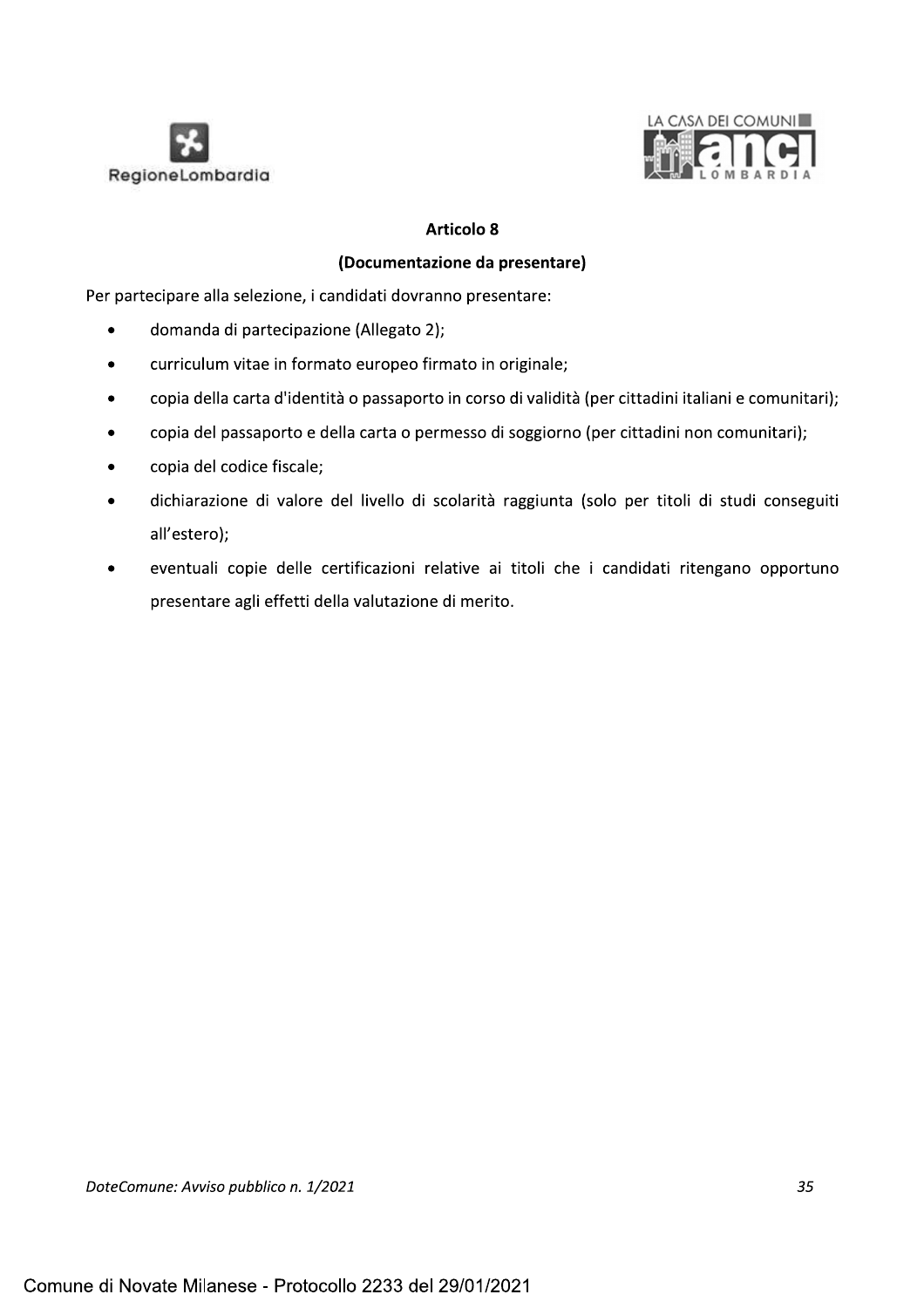



### Articolo 9

# (Modalità e criteri di valutazione dei candidati)

I candidati che presentano regolare domanda di partecipazione saranno convocati per sostenere il colloquio di selezione individuale presso l'Ente Ospitante prescelto.

Ogni Ente Ospitante, in accordo con l'Ente Promotore, deciderà la modalità di svolgimento del colloquio nel rispetto delle disposizioni ministeriali e regionali vigenti in materia di emergenza epidemiologica da covid-19. Le modalità di convocazione al colloquio sono comunicate da ogni singolo Ente Ospitante. La mancata presentazione al colloquio di selezione sarà considerata a tutti gli effetti una rinuncia del candidato senza che sia data allo stesso ulteriore comunicazione. I risultati delle selezioni saranno resi noti secondo le modalità comunicate in fase di colloquio da ogni singolo Ente Ospitante.

In fase di selezione saranno valutati:

a) titoli di studio: max 9 punti;

b) eventuali master/dottorati di ricerca/specializzazione post laurea: max 3 punti;

c) conoscenze linguistiche/informatiche: max 8 punti;

d) colloquio individuale: max 50 punti.

Al colloquio individuale saranno valutate le seguenti voci: precedenti esperienze del candidato ritenute utili al progetto (max 10 punti), adeguatezza del candidato al progetto (max 10 punti), conoscenze e condivisione da parte del candidato degli obiettivi perseguiti dal progetto e interesse per l'acquisizione delle competenze previste (max 10 punti), adattabilità del candidato alle esigenze del progetto (max 10 punti), altri elementi di valutazione ritenuti utili (max 10 punti).

Qualora il rapporto esistente tra il numero delle domande di partecipazione e quello dei posti previsti nell'avviso per uno specifico Ente Ospitante fosse superiore a 10 candidati per ogni posto o nel caso vi fossero almeno 100 domande, gli Enti Ospitanti hanno facoltà di invitare al colloquio individuale un numero limitato di candidati/e, in ogni caso in numero pari almeno a un quinto del totale dei candidati, da individuare in ordine decrescente in base ai punteggi attribuiti per i titoli del curriculum in base ai punti dalla a) alla c) dei criteri sopra esposti.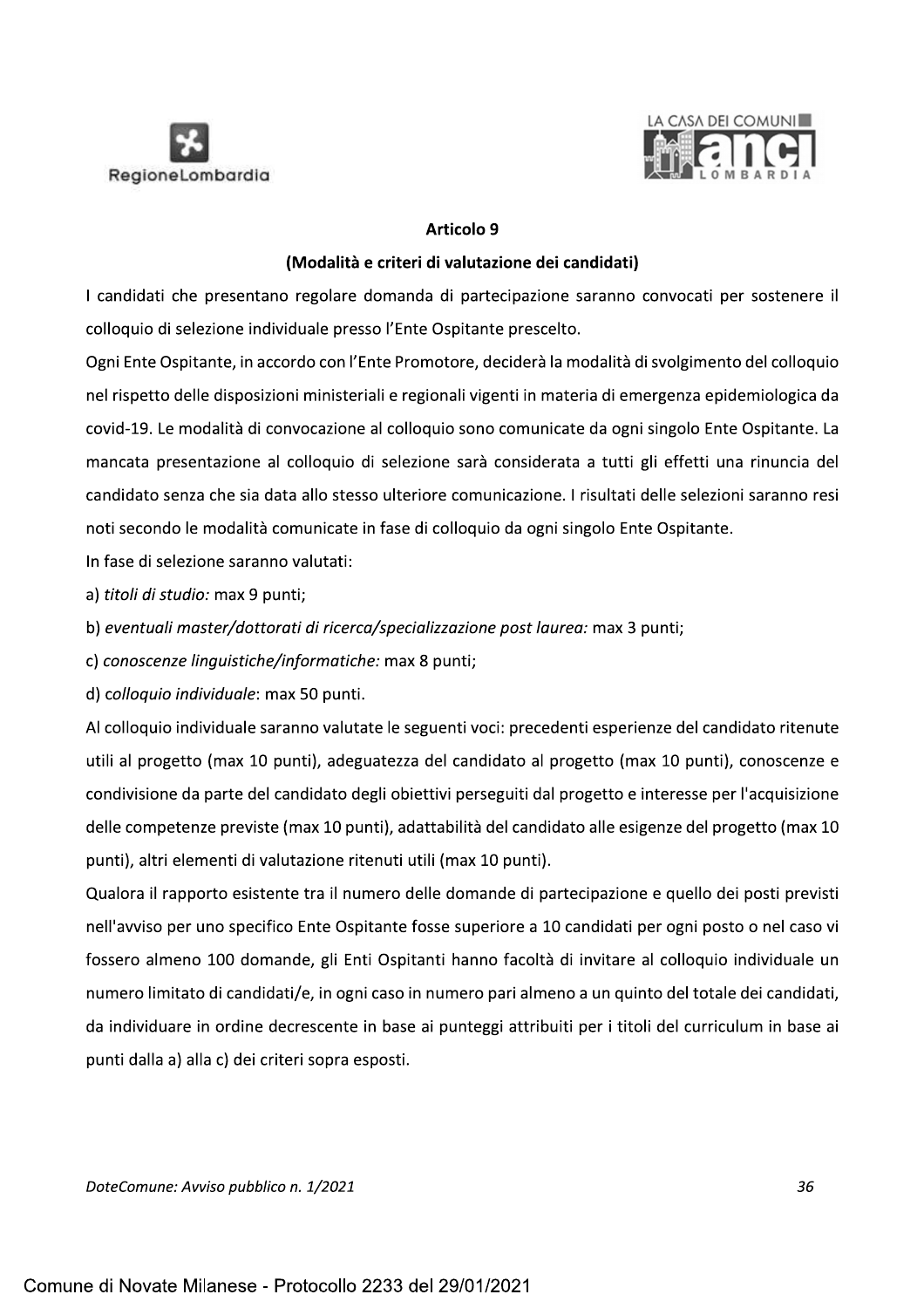



Qualora, entro la data di scadenza dell'Avviso, il numero delle domande pervenute presso l'Ente Ospitante risultasse pari o inferiore al numero delle posizioni disponibili presso lo stesso, è facoltà dell'Ente Promotore, su richiesta dell'Ente Ospitante, riproporre le posizioni nell'Avviso successivo. L'Ente Ospitante comunicherà ai candidati tale decisione a mezzo raccomandata.

# Articolo 10

# (Maternità)

Il progetto formativo individuale si considera sospeso, e non interrotto, nei periodi di astensione obbligatoria per maternità, secondo la previsione contenuta nell'art. 7 del decreto ministeriale n. 142 del 1998.

# Articolo 11

# (Guida di automezzi)

L'assegnatario/a, previo accordo con l'Ente Ospitante, è autorizzato a utilizzare, qualora il progetto formativo lo richiedesse, gli automezzi a disposizione dell'ente stesso.

Nell'uso di tali mezzi l'assegnatario/a dovrà osservare prudenza e il totale rispetto delle norme del Codice della Strada. Eventuali contravvenzioni elevate durante l'utilizzo dell'automezzo saranno a carico dell'assegnatario/a.

La copertura assicurativa dei rischi connessi alla guida dell'automezzo (infortuni del conducente e responsabilità civile verso terzi) è a carico dell'Ente Ospitante.

L'uso dei mezzi propri da parte dell'assegnatario/a è autorizzato solo per il tragitto casa-Ente Ospitante e viceversa.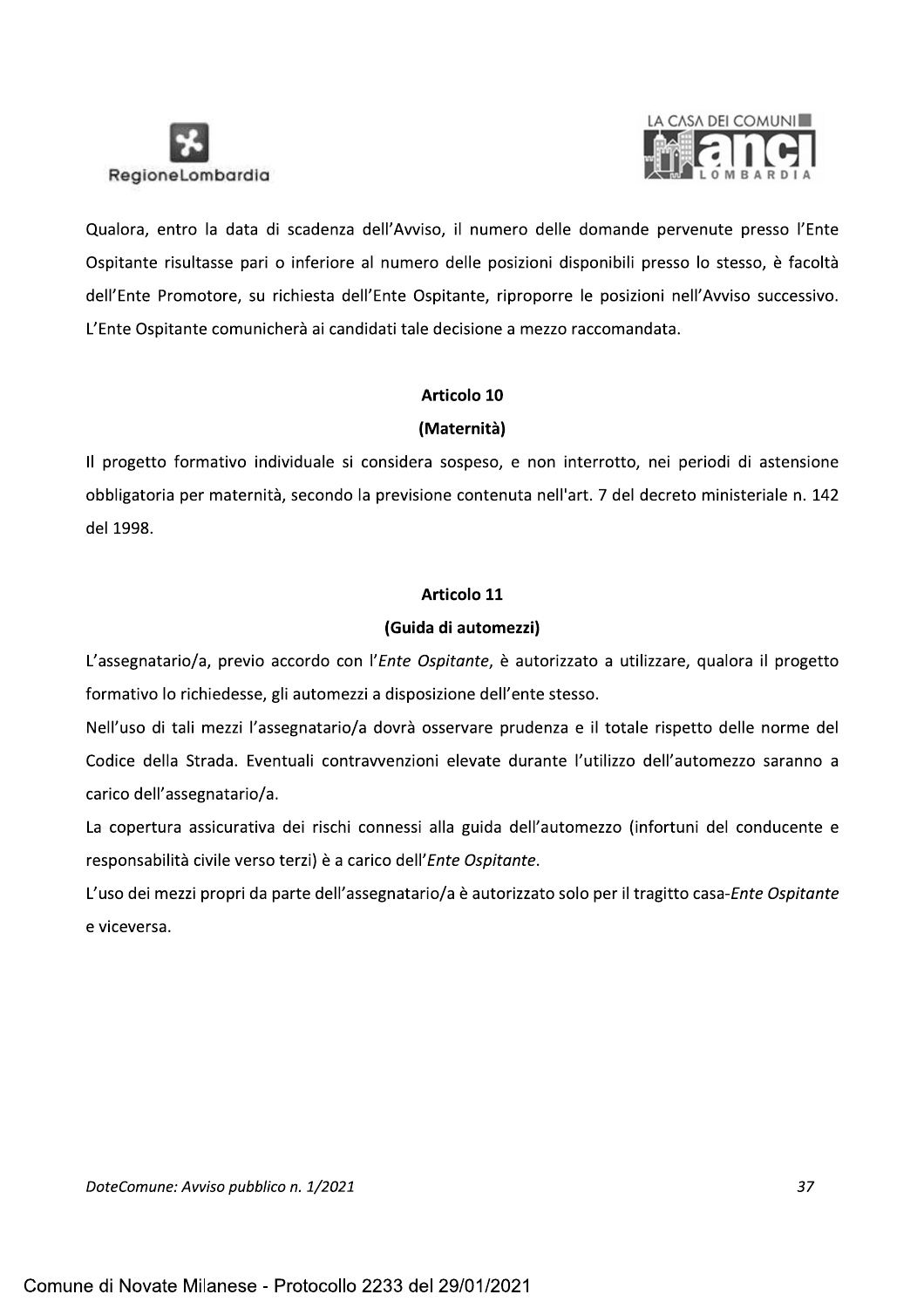



e Ospitante e con l'Ente Promotore.

NegloneLombardia<br>
Articolo 12<br>
(Trattamento dei giorni di malattia e permessi)<br>
In caso di malattia e/o infortunio, le ore di tirocinio non svolte dovranno essere recuperate in tempi e<br>
modi concordati con l'*Ente Ospitant* l permessi concordati con l'*Ente Ospitante* sono da recuperare in tempi e modi concordati con l'*Ente* Ospitante e con l'Ente Promotol

I permessi concordati con *l'Ente Ospitante* e comunque entro la data di scadenza fissata.<br> *Gspitante* e con l'*Ente Promotore* e comunque entro la data di scadenza fissata.<br> **Articolo 13**<br> **CESCUSIONE DESPENSE ENTERTE AC** e Ospitante si impegna a far svolgere all'assegnatario/a esclusivamente le attivita previste dal progetto formativo individuale. In caso di comportamenti giudicati non idonei con le finalità del progetto, e facolta *dell'Ente Promotore*, su richiesta motivata dell'*Ente Ospitante*, di escludere dal progetto l'assegnatario/a. La comunicazione dell'esclusione avverrà a mezzo lettera raccomandata da parte dell'Ente Ospitante dopo accordi con l'Ente Promotore.

L'assegnatario/a che intende recedere prima della scadenza dal progetto deve farlo comunicando all'*Ente Promotore e/o all'Ente Ospitante* tale intenzione con comunicazione scritta.

L'esclusione da parte dell'*Ente Promotore* o il ritiro da parte dell'assegnatario/a comportano la sospensione di tutti i benefici connessi allo svolgimento del progetto.

E' facolta dell'*Ente Promotore* concludere anticipatamente il progetto in caso di mancato rispetto da parte dell'*Ente Ospitante* degli impegni connessi alla realizzazione dello stesso.

DoteComune: Avviso pubblico n. 1/2021 **comunitativa e construir comunitativa e construir comunitativa e construir**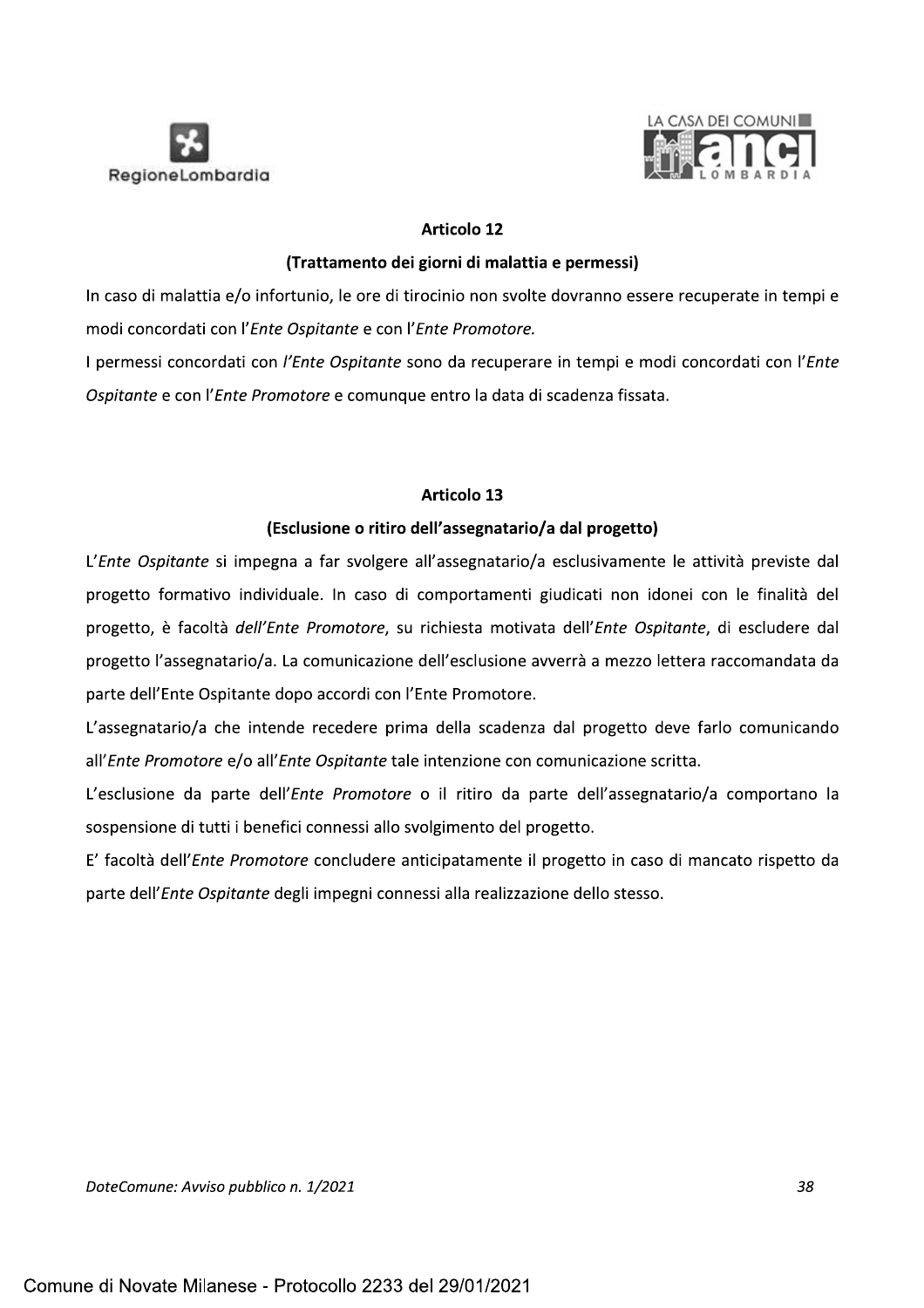



**Example 14 CASA DEI COMUNI<br>
Regione Lombardia<br>
(Tutela della Privacy)<br>
In applicazione del Regolamento UE 2016/679 relativo alla protezione delle persone fisiche con riguardo<br>
al trattamento dei dati personali (Regolament** Data Protection Officer è Andrea Ottonello dpo@ancilab.it

b) i Titolari tratteranno i dati del candidato, nel rispetto delle disposizioni che disciplinano l'attuazione del programma DoteComune 2021, per le seguenti finalità:

- 1. organizzazione, convocazione e supporto all'Ente ospitante nello svolgimento dei colloqui di selezione, pubblicazione graduatoria;
- 2. in caso di esito positivo della procedura di selezione e conseguente assegnazione della Dote, svolgimento delle attività connesse alla realizzazione del progetto formativo e di tirocinio. In tale ambito il trattamento dei dati del candidato è finalizzato ad adempiere ad obblighi previsti dalla legge o da un regolamento: produzione dei cedolini, erogazione delle indennità, adempimenti COB, eventuali adempimenti DID e PSP, conservazione dei fogli firme e presenza, test, verbale esame, foglio firme esami, relazione tutor, attestato certificazione, comunicazioni dati a Regione nell'ambito delle attività di monitoraggio;
- 3. i Titolari si riservano la facoltà di trattare i dati dei candidati anche per informarli di altre iniziative analoghe.

Il trattamento dei dati personali forniti sarà improntato ai principi di correttezza, liceità, trasparenza, sarà effettuato per mezzo delle operazioni indicate all'art. 4, n. 2, del GDPR sia in formato cartaceo che elettronico e/o in modalità automatizzata, e mediante l'adozione di misure di sicurezza appropriate a garantire un livello di sicurezza adeguato al rischio.

c) i Titolari potranno comunicare i dati personali del candidato alle seguenti categorie di destinatari, nel rispetto delle finalità precedentemente indicate:

- Regione Lombardia;
- Ente ospitante:
- Soggetti esterni affidatari dei servizi di consulenza ed elaborazione paghe e consulenza contabile e fiscale;
- Compagnia Assicurativa

 $d$ ) L'eventuale trasferimento di dati personali del candidato a un paese terzo o a un'organizzazione internazionale avviene nel rispetto delle garanzie previste dall'art 46 del Regolamento RGPD.

DoteComune: Avviso pubblico n. 1/2021 **comunitativa e construir comunitativa e construir comunitativa e construir**